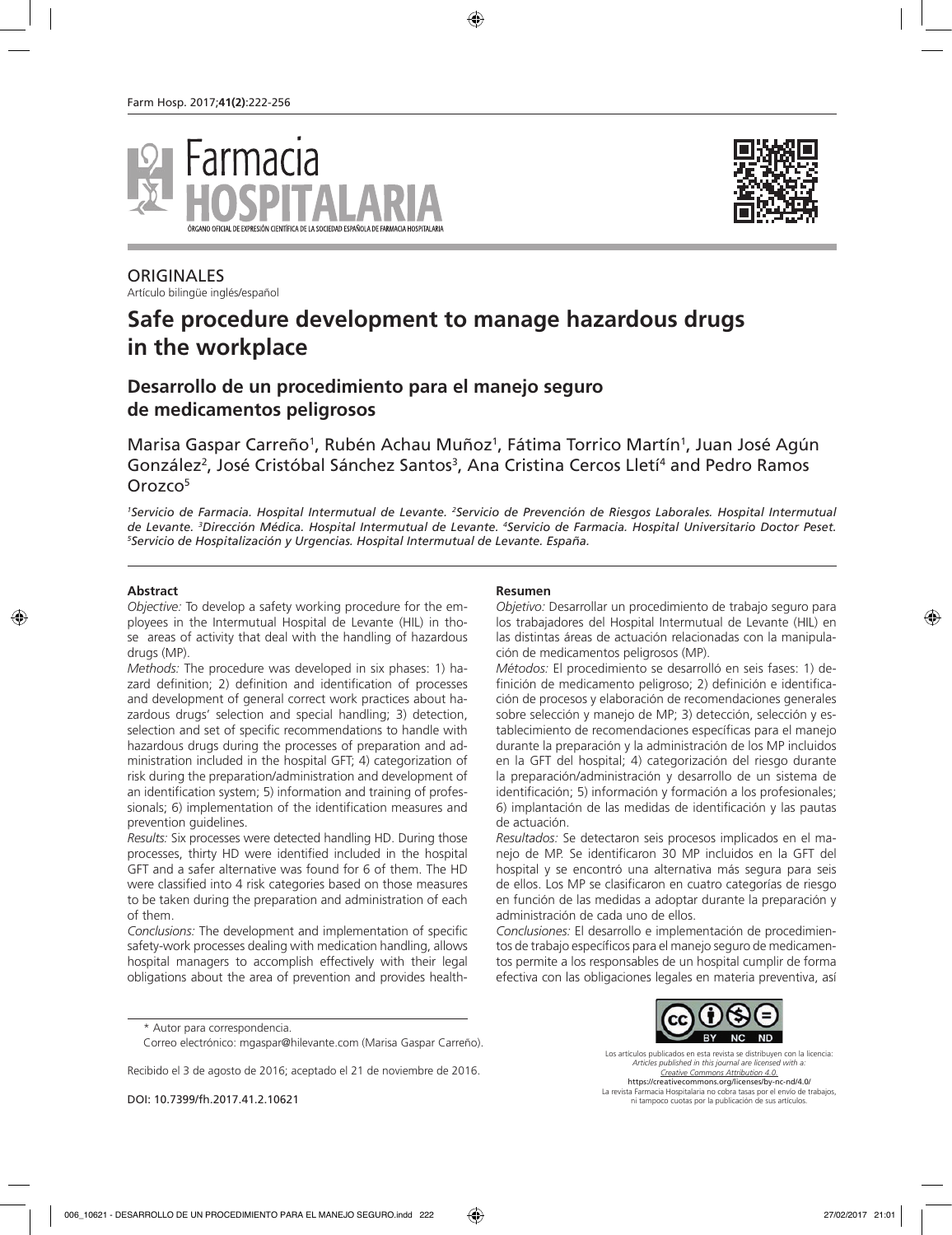care professional staff with the adequate techniques and safety equipment to avoid possible dangers and risks of some drugs.

#### **KEYWORDS**

Drugs; Hazardous; Use; Procedure; Management; Risk; Manipulative; Professional; Health-workers

Farm Hosp. 2017;**41(2)**:222-256

### **Introduction**

In 2004, the National Institute for Occupational Safety and Health (NIOSH) defined the term Hazardous Drug  $(HD)^1$  as those medications presenting one or more of the following risk criteria in humans: carcinogenicity, tetarogenicity or other toxicity for development, reproductive toxicity, organ toxicity at low doses, genotoxicity; and new medications with structure and toxicity profiles similar to existing medications already classified as hazardous according to the previous criteria.

At the same time as the HD definition from 20041 , the NIOSH published a list of HDs, which was updated in 2010<sup>2</sup>, 2012<sup>3</sup>, 2014<sup>4</sup> and the draft for the 2016 update was being prepared at the time of writing this document5 , differentiating the risk of those drugs included in three groups (Table 1).

The effects of HDs on health, both therapeutic and side effects, are justified in patients because there is a favourable benefit / risk balance; however, exposure in healthcare staff must be reduced as much as possible<sup>6</sup>. The safety and health of the staff is a key matter in any healthcare centre; therefore, it has been necessary to determine some recommendations for handling those HDs that pose a risk for the healthcare staff handling said medications.

Faced with the lack of specific regulations in Spain for handling HDs, and the existence of publications warning about the health risks associated with certain medications, there has been a social alarm that justifies the fast preparation and dissemination of a working procedure for handling hazardous drugs, in order to minimize risks for the healthcare staff. Following the criteria scientifically established by organizations with acknowledged prestige, we have selected the documents published by the NIOSH in 2014<sup>4</sup>, and its 2016 update<sup>5</sup>, and by the National Institute of Occupational Safety and Hygiene (INSHT): "Hazardous Drugs: Prevention measures for their preparation and administration", as well as the

como proporcionar a los trabajadores un medio adecuado para evitar la posible peligrosidad de algunos medicamentos.

#### **PALABRAS CLAVE**

Medicamentos; Peligrosos; Procedimiento; Manejo; Seguro; Riesgo; Manipulador; Profesional; Trabajadores sanitarios

Farm Hosp. 2017;**41(2)**:222-256

consensus document "Safety for patient and healthcare staff in the preparation and administration of hazardous drugs"7 , as the basis for the development of a working procedure for handling HDs in our healthcare centre, with the aim to facilitate a method of work that will observe the safety and health of the staff within a safe setting.

### **Objectives**

To develop a safe working procedure for the staff in the *Hospital Intermutual de Levante* (HIL) in the different areas associated with handling HDs, including any protection equipment required, with the aim to reduce risk and minimize exposure as much as possible.

To disseminate the current information about the risk for workers derived by handling HDs and their waste material in all work areas and positions that might be affected by said handling.

To ensure safety for the staff, the working environment, and the medication.

### **Material and methods**

The working procedure was developed in six stages:

- a) Definition of Hazardous Drug (HD).
- b) Definition and identification of procedures and preparation of general recommendations for the selection and handling of HDs. The procedures involved in HD procedures were defined and identified, and a bibliographic review was conducted about the protection measures for the handler at each one of these procedures, based on the recommendations by the main international associations dealing with HD handling.
- c) Detection, selection and implementation of specific handling recommendations during the preparation and administration of those HDs included in the hos-

|         | <b>Table 1.</b> Level of risk posed by HDs.                                                                                                                                                   |
|---------|-----------------------------------------------------------------------------------------------------------------------------------------------------------------------------------------------|
| Group 1 | Antineoplastic drugs.                                                                                                                                                                         |
| Group 2 | Non-antineoplastic drugs that meet at least one criterion for hazardous drugs.                                                                                                                |
| Group 3 | Drugs that pose a reproductive risk to men and women who are actively trying to conceive and women who are<br>pregnant or breast feeding, but that present no risk for the rest of the staff. |
|         |                                                                                                                                                                                               |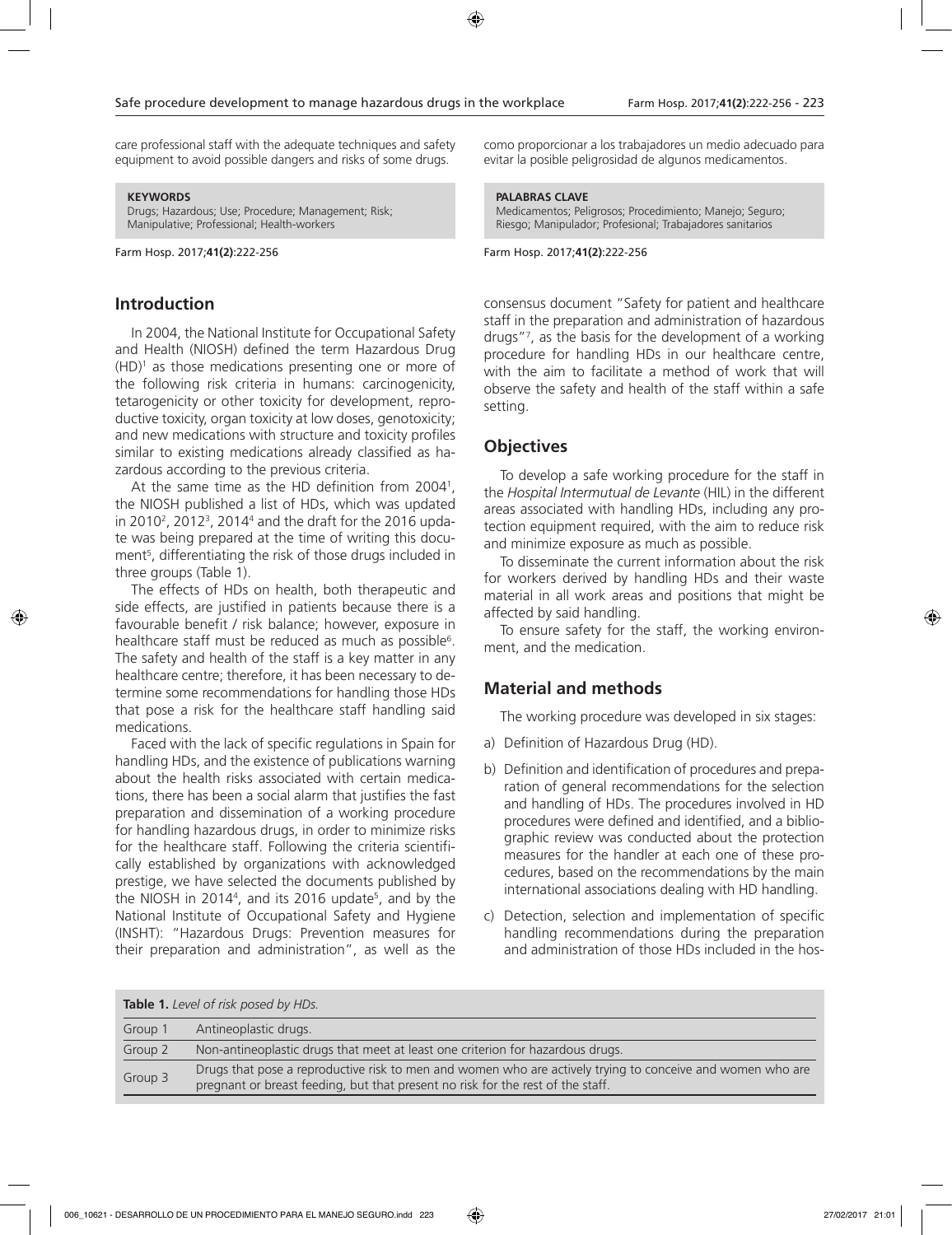pital formulary<sup>8</sup>. The information about the molecules included in the "NIOSH list of antineoplastic and other hazardous drugs in healthcare settings, 2014"4 and "Proposed additions to the NIOSH 2016 hazardous drugs list"<sup>5</sup> was compared with the list of medications included in our hospital formulary<sup>8</sup>. In order to determine the specific handling recommendations (infrastructures and individual protection equipment (IPE) for each HD, the following were taken into account: their category within the NIOSH lists (1, 2 or 3), their formulation, way of administration, and place and conditions of preparation and administration. Besides, therapeutic alternatives with lower handling risks were assessed for each HD.

- d) Classification of risk during preparation / administration and development of a system for identification. In order to facilitate the identification and homogeneity of HD handling, those HDs that shared handling measures during their preparation and administration were grouped into categories.
- e) Information and training for professionals.
- f) Implementation of measures for identification and guidelines for action.

### **Results**

### **Stage a) Definition of Hazardous Drug (HD).**

In terms of occupational exposure, Hazardous Drugs were defined as: those agents that, due to their inherent toxicity, represent a risk for the healthcare staff handling them. The risk posed by these medications is understood in terms of chemical risk, specifically, associated with the carcinogenic, teratogenic, genotoxic, toxic for the reproductive process or for a specific organ at low doses, or by being a new drug similar to those with this type of risks. In this sense, the following rules apply to HDs: protection rules for workers associated with the exposure to chemical agents (RD 374/2001)<sup>9</sup>, carcinogenic agents (RD 665/1997)10 and their subsequent modification (RD  $349/2003$ <sup>11</sup>, and the 2004/37/CE directive<sup>12</sup> about protection against the risks of exposure to carcinogenic or mutagenic agents during work.

### **Stage b) Definition and identification of procedures and preparation of general recommendations for the selection and handling of HDs**

The "potentially hazardous" procedures, activities, operations, equipment or products (article 4.5 of the Law for Prevention of Occupational Risks)<sup>13</sup> will be defined as those that, in the absence of specific preventive measures, will pose risks for the safety and health of the staff developing or using them.

Six procedures involved in HD handling were identified: selection, reception, transportation and distribution, preparation, administration, and waste management.

The following HD handling recommendations were reviewed: by the NIOSH<sup>4</sup>, INSHT<sup>6</sup>, Oncology Nursing Society (ONS)<sup>14</sup>, American Society of Health-System Pharmacists (ASHP)<sup>15</sup>, National School of Occupational Medicine in the *Instituto de Salud Carlos III* (ISC)<sup>16</sup>, U.S. Pharmacopoeia (USP)<sup>17</sup> and International Society of Oncology Pharmacy Practitioners (ISOPP)<sup>18</sup>; and based on these, general recommendations for HD handling were prepared for each of the procedures detected (Appendix  $1$ )<sup>19,20</sup>.

### **Stage c) Detection, selection and implementation of specific handling recommendations for those HDs included in the hospital formulary**

Twenty-nine (29) medications included in the hospital formulary8 were identified as molecules classified as hazardous by the "NIOSH list of antineoplastic and other hazardous drugs in healthcare settings, 2014"4 and "Proposed additions to the NIOSH 2016 hazardous drugs list"5 . Besides, even though acenocoumarol was not included in the NIOSH lists, it was considered a HD given its similarity with warfarin (NIOSH List 3). Therefore, 30 medications included in the hospital formulary were finally identified as HDs. According to their level of risk, none was included in List 1 (antineoplastic drugs), 12 were from List 2 (non-antineoplastic drugs that meet at least one criterion for hazardous drugs), and 18 were from List 3 (drugs that pose a reproductive risk to men and women who are actively trying to conceive and women who are pregnant or breast feeding, but that present no risk for the rest of the staff).

A pharmaceutical alternative with lower risk in handling was found for six of the 30 HDs included in the hospital formulary. Five of these six HD were oral solid formulations that could be split or crushed for their administration to patients with swallowing problems; therefore, instead of splitting or crushing, it was decided to prepare oral liquid formulations as magistral formula in a biological safety cabinet (BSC), to simplify preparation and administration and reduce handler exposure to the drug. The remaining HD was marketed in vials, so it was decided to purchase it as magistral formula in vials in order to minimize exposure. Thus, the final list included 36 HDs.

Finally, based on the classification of each HD in the NIOSH lists4,5, their formulation, and the Technical Document by the INSHT: "Hazardous Drugs: Prevention measures for their preparation and administration"<sup>6</sup>, a list was prepared with all HDs and the specific handling recommendations for each one of them (Appendix 2).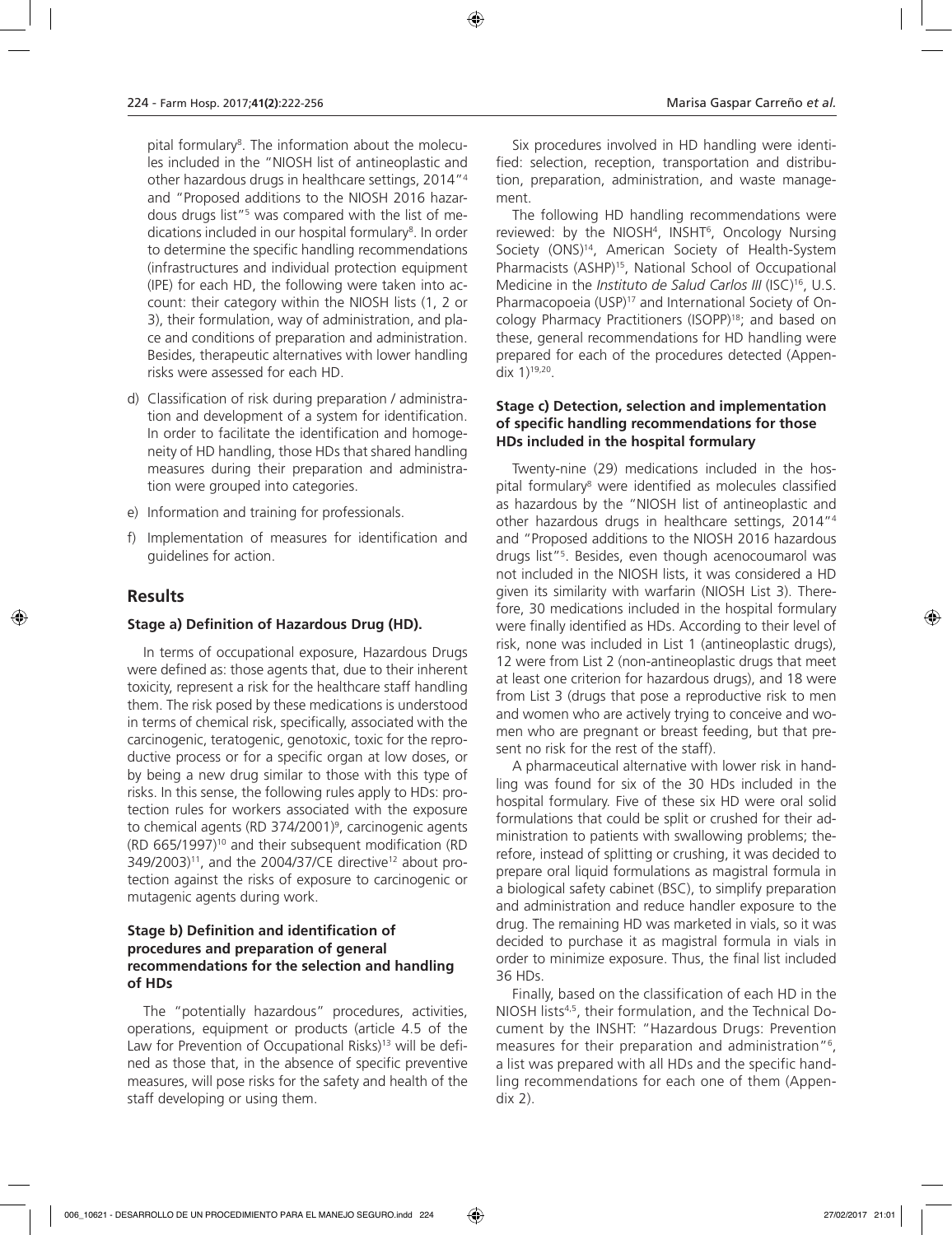### **Stage d) Classification of risk during preparation / administration, and development of a system for identification**

According to the specific measures for handling each HD included in the list of specific recommendations (Appendix 2), these were classified into four categories from lower to higher risk at handling during preparation and administration. In order to simplify HD handling, common measures were established for each category. In the case of those medications with different protection measures according to the reproductive risk for the staff, it was decided to implement the protection measures for the group of professionals with the highest level of protection. In order to differentiate each category, an identification system was implemented, based on a colour code from lower to higher level of protection during preparation and administration (green, yellow, blue and red) (Table 2). The number of HDs included in each category was: 16 in Green, 10 in Yellow, 8 in Blue and 2 in Red (Appendix 3).

### **Stage e) Information and training for professionals**

With general application, and according to Articles 18 and 19 of the Law for Prevention of Occupational Risks<sup>13</sup>, workers must receive adequate information and training about the risks derived of the presence of any hazardous chemical agent present in their working place, as well as about the prevention and protection measures to be adopted. In particular, the training of the staff working with hazardous drugs is a key aspect to prevent occupational risks.

Therefore, all professionals involved in handling medications were informed through a Conference for the Safe Use of Medications that was publicized externally and given by the Pharmacy Unit and the Occupational Risk Prevention Unit, with the participation of the Occupational Risk Prevention Unit from the *Conselleria de Sanitat Universal y Salut Pública* of the Community of Valencia.

**Table 2.** *Color code based on the specific management recommendations during the preparation and administration of the MP*

| <b>COLOUR</b> | <b>RECOMMENDATIONS</b><br>(Meeting the safety rule)                                                                                                                                                                                                                                                                                                                                                                                                                                                                                                                |
|---------------|--------------------------------------------------------------------------------------------------------------------------------------------------------------------------------------------------------------------------------------------------------------------------------------------------------------------------------------------------------------------------------------------------------------------------------------------------------------------------------------------------------------------------------------------------------------------|
| <b>GREEN</b>  | Preparation <sup>1</sup> : No preparation required.<br>Administration: Single gloves. No splitting or crushing.<br>If it is necessary to split or crush the dose:<br>- It would be of choice to use liquid oral formulations (consult with the Pharmacy Unit).<br>- If no liquid oral formulation available, splitting will be done at the Pharmacy Unit, in a Class II B2 BSC with<br>double gloves, lab coat / overalls and mask.                                                                                                                                |
| <b>YELLOW</b> | As a general rule, they should not be manipulated by personnel under reproductive risk $2.3$ .<br>Preparation: single gloves.<br>Administration: Double gloves and lab coat; in case of risk of splashing, accidental disconnection of the<br>system, administration through catheter, or patient who does not collaborate, use eye protection (goggles)<br>and respiratory protection (mask).<br>In the exceptional case in which these must be PREPARED by staff at reproductive risk, they must<br>be protected with double gloves, lab coat, goggles and mask. |
| <b>BLUE</b>   | Preparation: In the Pharmacy Unit, in Class II B2 BSC with double gloves, lab coat and mask. In the<br>exceptional case in which it is not possible to prepare in Class II B2 BSC, use double gloves, lab<br>coat, eye protection (goggles) and respiratory protection (mask).<br>Administration: Double gloves and lab coat; in case of risk of splashing, accidental disconnection of the<br>system, administration through catheter, or patient who does not collaborate, use eye protection (goggles)<br>and respiratory protection (mask).                    |
| <b>RED</b>    | Preparation: At the Pharmacy Unit in Class II B2 BSC with closed systems for preparation and administration.<br>Double gloves, protective lab coat (preferable overalls) and masks. If not possible to prepare in Class II B2<br>BSC, use eye protection (goggles) and respiratory protection (mask).<br>Administration: Closed systems of administration, double gloves, lab coat / overalls, and eye protection (if<br>risk of splashing) and mask (if risk of inhalation).                                                                                      |

The number between brackets corresponds to the number of the NIOSH list in which this medication is included. Acenocoumarol by similarity with warfarin (not included in NIOSH).

List 1: Antineoplastic or cytostatic agents.

List 2: Non-antineoplastic medications that meet one or more NIOSH criteria to be considered of risk.

List 3: Non-antineoplastic medications with effects on reproduction, and that can affect men and women who are trying actively to conceive, and pregnant or breastfeeding women, but that don't represent a risk for the rest of the staff.

1 Whenever possible, the original blister will be kept at re-packaging.

2 Staff at reproductive risk: men and women who are actively trying to conceive, and pregnant or breastfeeding women.

3 For treatments prescribed continuously and that need to be prepared, this will be done at the Pharmacy Unit (PU) in CSBIIB2. Exceptional treatmetns will be prepared according to the protection measures already mentioned and, in case of persistence, their preparation will be similarly assumed by the PU.

MG: Magistral Formula; Class II B2 BSC: Class II Type B2 Biological Safety Cabinet; CLDT: Closed System for Drug Transfer.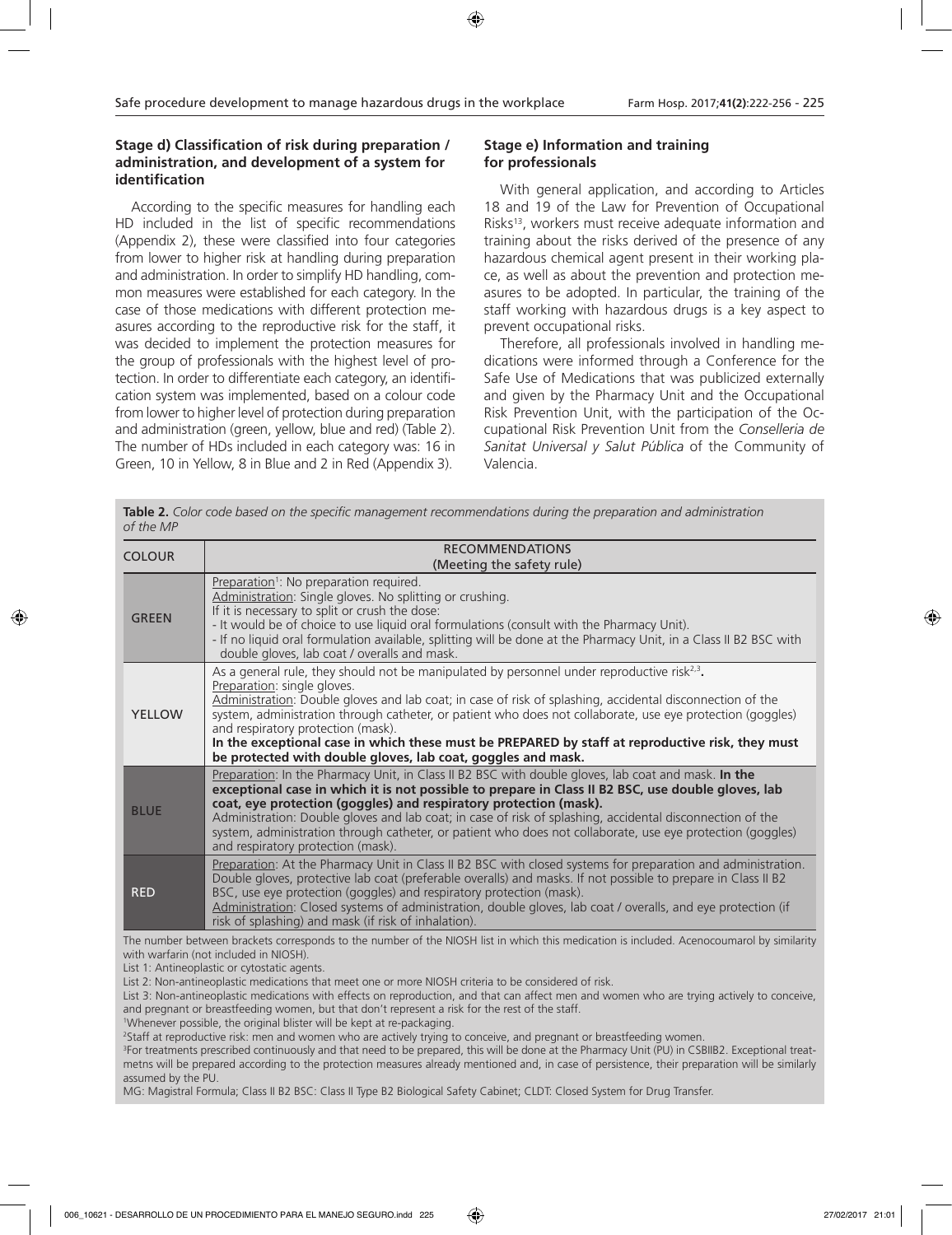Moreover, fortnightly internal sessions were given to the entire healthcare staff, in order to present the code of identification by colours; all the required materials for fast reference were provided, and there was training on the Procedure for "Safe Drug Handling".

In the same manner, the PPEs required were provided in all grounds and departments in which MPs could be handled.

### **Stage f) Implementation of measures for identification and guidelines for action**

Reception and storage: HD labelling by colours based on their category in the classification, both in their packaging (for those HDs distributed in their original package) and in their primary preparation.

Distribution: HDs in the Green and Yellow categories will be normally distributed with the label assigned at reception. The drugs in red and blue categories will be prepared at the Pharmacy Unit and will be identified in the secondary conditioning with red and blue labels, respectively.

Preparation and Administration: Based on the colour code recommendations (Table 2).

### **Discussion**

The potential exposure to HDs in each procedure where these are present will depend on various factors<sup>19</sup>:

- Intrinsic risk posed by the medication due to its carcinogenic, teratogenic, or genotoxic potential, as well as reproductive toxicity and organ toxicity at low doses.
- Sensitivity of the handler: allergies, pregnancy, breastfeeding, reproductive age.
- Level of exposure: Penetration or absorption ability of the medication, concentration, amount, handling duration and frequency, type of activity, place, and associated risk of exposure (formulation).
- Structure: human resources (education and training, number of handlers), premises (design and technical specifications, availability and type of BSC), use of closed system drug transfer devices (CSTDs) for prepara-

tion and administration, and availability of automatic systems.

• Use of prevention measures: technical measures (BSC), CSTDs, automatic systems, organization measures (cleaning procedures, actions for spillage and maintenance, waste management and handling techniques) and secondary prevention measures (SPMs), that should feature some minimum characteristics<sup>19</sup> (Table 3).

Therefore, staff protection must be adapted to each one of these activities and drug formulations, because the precautions to be taken are different in each case. For example, as stated in the NIOSH document from 20144 , "in situations such as capsule opening, or tablet splitting or crushing, when there are no extraction cabinets, safety cabinets or isolators, at least double gloves should be used, as well as mask, lab coat, and working surface protection". Besides, as this list included a great variability of medications, from high-risk cytotoxic agents to medications that could only affect fertile-age staff to a lower degree, the actions to be determined should not be general; instead, there should be a case-by-case analysis, and therefore the following procedure should only be used as a reference.

This means that the list of medications stated in the publication by the NIOSH<sup>4,5</sup> can be used as a reference in order to determine specific measures for managing each HD, and each centre should adapt it to its own situation and needs, as well as keep it updated with the new medications, taking into account the recommendations by their manufacturers.

However, given the large number of HDs included in the list, it will be impossible to implement a procedure to ensure the correct and safe manipulation of each HD in the different procedures where it appears.

Therefore, a simplification is necessary in order to ensure an adequate identification. As a general rule, HDs should be identified during the process of their use, including the whole chain, from selection, reception, re-packaging, storage, distribution, preparation, administration, and waste management; and medications should be classified in order to implement common measures of handling in each procedure, to ensure a correct and safe handling of each HD.

| Guantes                   | Two pairs of surgical gloves or one pair of gloves that meets the safety characteristics required for handling<br>cytostatic agents. Double use, to protect both the patient and the professional. In case of contact with the<br>HD, these should be immediately replaced. |
|---------------------------|-----------------------------------------------------------------------------------------------------------------------------------------------------------------------------------------------------------------------------------------------------------------------------|
| Lab coat /<br>overalls    | With back opening / central zipper, elastic cuffs, and waterproof front area and sleeves. In case of contact<br>with the HD, it must be replaced.                                                                                                                           |
| Respiratory<br>protection | Self-filtering masks type FFP3. Surgical masks don't protect against cytostatic sprays.                                                                                                                                                                                     |
| Eye protection            | Integral-frame panoramic goggles.                                                                                                                                                                                                                                           |

**Table 3.** *Minimum characteristics of SPMs19*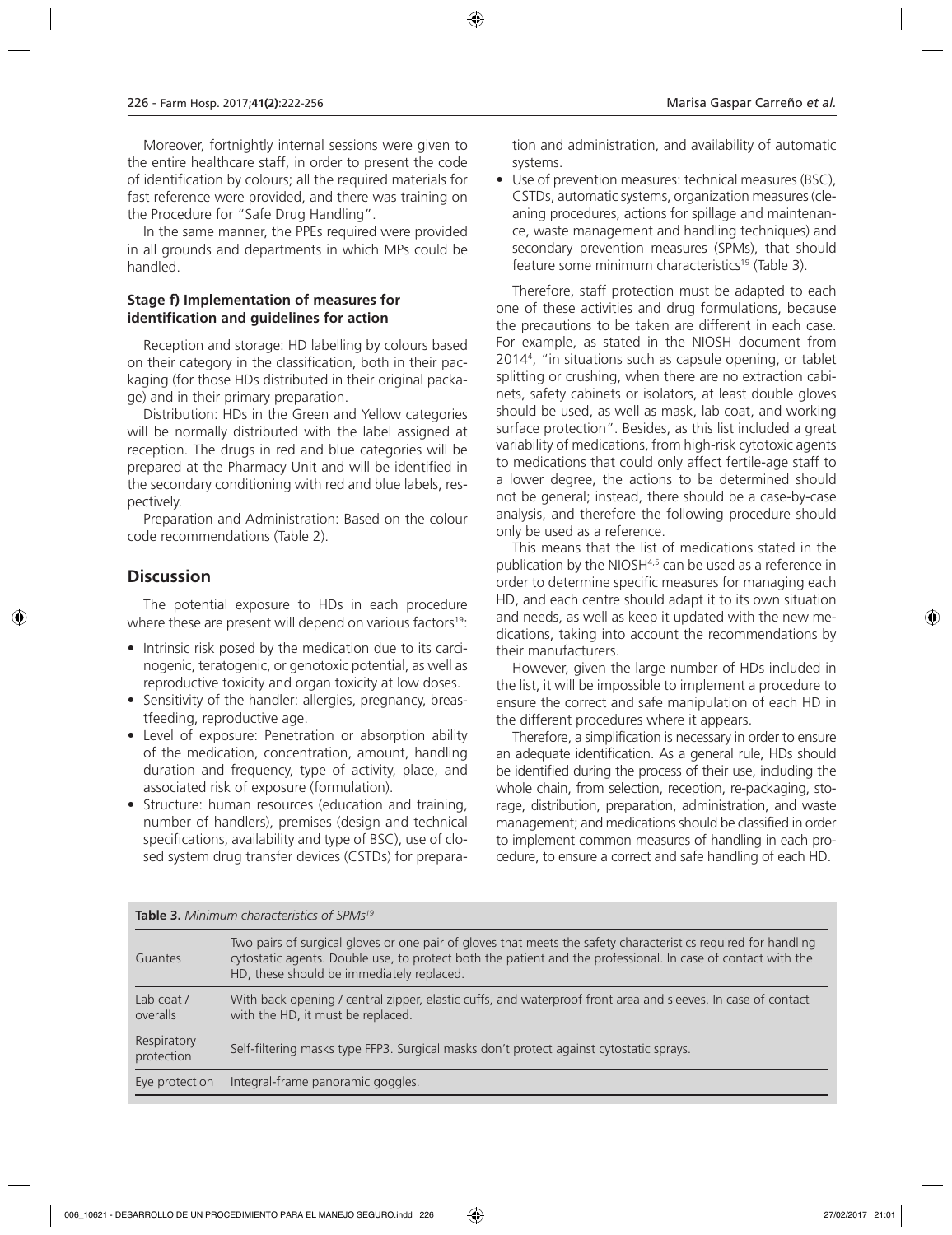# **Conclusions**

It has been impossible to determine clearly he toxic effects at long-term of exposure to these drugs, but there is evidence of their danger, the potential occupational risk represented by their handling, and the consequences derived. Therefore, it is imperative to adopt measures that will help to reduce this exposure, and guarantee optimal working conditions. In this sense, the most adequate activity will be prevention.

Different incidents associated with HDs have forced hospitals to prepare working procedures with higher or lower complexity or difficult to understand and follow by the staff. The classification and categorization designed for our working procedure has simplified to a great extent the identification and handling of HDS included in the hospital formulary, so that any healthcare professional will know how to act adequately and safely in any procedure involving HDs.

Moreover, the Hospital Administration should regulate the hazard level of medications through visual codes or symbols, in a way similar to the one stated in this procedure. This will equally become a useful tool within the policies for occupational risk prevention in any healthcare centre.

In conclusion, the development and implementation of specific work procedures for the safe handling of drugs will allow hospital authorities to meet effectively all legal duties in prevention matters, as well as to provide staff with an adequate setting to avoid the potential risk posed by some medications.

# **Conflict of interests**

The authors declare not having any conflict of interests.

### **References**

- 1. U.S. Department of Health and Human Services, Public Health Service, Centers for Disease Control and Prevention, National Institute for Occupational Safety and Health, DHHS (NIOSH). NIOSH alert: preventing occupational exposure to antineoplastic and other hazardous drugs in health care settings. [Internet]. Cincinnati, septiembre 2004. [Consultado: 01/05/2016]. Disponible en: http://www.cdc.gov/niosh/docs/2004-165/pdfs/2004- 165.pdf
- 2. U.S. Department of Health and Human Services, Public Health Service, Centers for Disease Control and Prevention, National Institute for Occupational Safety and Health, DHHS (NIOSH). NIOSH List of Antineoplastic and Other Hazardous Drugs in Healthcare Settings, 2010. [Internet]. Cincinnati, septiembre 2010. [Consultado: 01/05/2016]. Disponible en: https://www.cdc.gov/niosh/ docs/2010-167/pdfs/2010-167.pdf
- 3. U.S. Department of Health and Human Services, Public Health Service, Centers for Disease Control and Prevention, National Institute for Occupational Safety and Health, DHHS (NIOSH). NIOSH List of Antineoplastic and Other Hazardous Drugs in Healthcare Settings, 2012. [Internet]. Cincinnati, junio 2012. [Consultado: 01/05/2016]. Disponible en: https://www.cdc.gov/niosh/docs/2012-150/pdfs/2012-150.pdf
- 4. U.S. Department of Health and Human Services, Public Health Service, Centers for Disease Control and Prevention, National Ins-

titute for Occupational Safety and Health, DHHS (NIOSH). NIOSH List of Antineoplastic and Other Hazardous Drugs in Healthcare Settings, 2014. [Internet]. Cincinnati, septiembre 2014. [Consultado: 01/05/2016]. Disponible en: http://www.cdc.gov/niosh/ docs/2014-138/pdfs/2014-138.pdf

- 5. U.S. Department of Health and Human Services, Public Health Service, Centers for Disease Control and Prevention, National Institute for Occupational Safety and Health, DHHS (NIOSH). Proposed Additions to the NIOSH 2016 Hazardous Drugs List. [Internet]. Cincinnati. [Consultado: 01/05/2016]. Disponible en: https://www.cdc. gov/niosh/docket/review/docket233a/pdfs/proposed-additions-tothe-niosh-2016-hazardous-drugs-list-05-11-2015.pdf
- 6. Instituto Nacional de Seguridad e Higiene en el Trabajo (INSHT). Medicamentos peligrosos. Medidas de prevención para su preparación y administración. [Internet]. Barcelona, septiembre 2016. [Fecha última actualización: 09/2016; Consultado: 12/10/2016]. Disponible en: http:// www.insht.es/InshtWeb/Contenidos/Documentacion/FICHAS%20 DE%20PUBLICACIONES/EN%20CATALOGO/Higiene/2016%20medicamentos%20peligrosos/Medicamentos%20peligrosos.pdf
- 7. Documento consenso de Sociedades Científicas Españolas. Seguridad del paciente y del profesional sanitario en la preparación y administración de medicinas peligrosas. [Internet]. Enero 2015. [Consultado: 01/05/2016]. Disponible en: http://panelfenin.es/ uploads/noticias/pdf\_noticia\_315.pdf
- 8. Hospital Intermutual de Levante. Guía Farmacoterapéutica Hospital Intermutual de Levante. Segunda edición. Valencia: 2013.
- 9. Real Decreto 374/2001, de 6 de abril, sobre la protección de la salud y seguridad de los trabajadores contra los riesgos relacionados con los agentes químicos durante el trabajo.
- 10. Real Decreto 665/1997, de 12 de mayo, sobre la protección de los trabajadores contra los riesgos relacionados con la exposición a agentes cancerígenos durante el trabajo.
- 11. Real Decreto 349/2003, de 21 de marzo, por el que se modifica el Real Decreto 665/1997, de 12 de mayo, sobre la protección de los trabajadores contra los riesgos relacionados con la exposición a agentes cancerígenos durante el trabajo, y por el que se amplía su ámbito de aplicación a los agentes mutágenos.
- 12. Directiva 2004/37/CE del Parlamento Europeo y del Consejo, de 29 de abril de 2004, relativa a la protección de los trabajadores contra los riesgos relacionados con la exposición a agentes carcinógenos o mutágenos durante el trabajo (Sexta Directiva específica con arreglo al apartado 1 del artículo 16 de la Directiva 89/391/CEE del Consejo).
- 13. Ley 31/1995, de 8 de noviembre, de prevención de Riesgos Laborales.
- 14. Oncology Nursing Society. Safe Handling of Hazardous Drugs. Segunda Edición. 2011.
- 15. American Society of Health-System Pharmacists. ASHP guidelines on handling hazardous drugs. Am J Health-Syst Pharm. 2006; 63:1172-93.
- 16. Asociación Madrileña de Medicina del Trabajo en el Ámbito Sanitario (AMMTAS) y Escuela Nacional de Medicina del Trabajo. Instituto de Salud Carlos III. Ministerio de Economía y Competitividad. Guía de buenas prácticas para trabajadores profesionalmente expuestos a agentes citostáticos. [Internet]. Madrid: febrero 2014. Disponible en: http://gesdoc.isciii.es/gesdoccontroller?action=download&id=26/03/2014-199edf956b
- 17. U.S. Pharmacopoeia. General Chapter <800> Hazardous Drugs— Handling in Healthcare Settings. [Internet]. Disponible en: http:// www.usp.org/usp-nf/notices/general-chapter-hazardous-drugshandling-healthcare-settings
- 18. International Society of Oncology Pharmacy Practitioners. ISOPP Standards of Practice Safe Handling of Cytotoxics. J Oncol Pham Pract 2007; 13; 1.
- 19. Alonso JM, Cercós AC, González-Haba E, Gomis P, Pernia S, Piñeiro G. Formación de formadores de manipuladores en área estéril. Curso Precongreso de la Sociedad Española de Farmacia Hospitalaria. Valladolid: 2014.
- 20. Monografías de Farmacia Hospitalaria y Atención Primaria. Medicamentos Peligrosos. Número 6. Año 2016.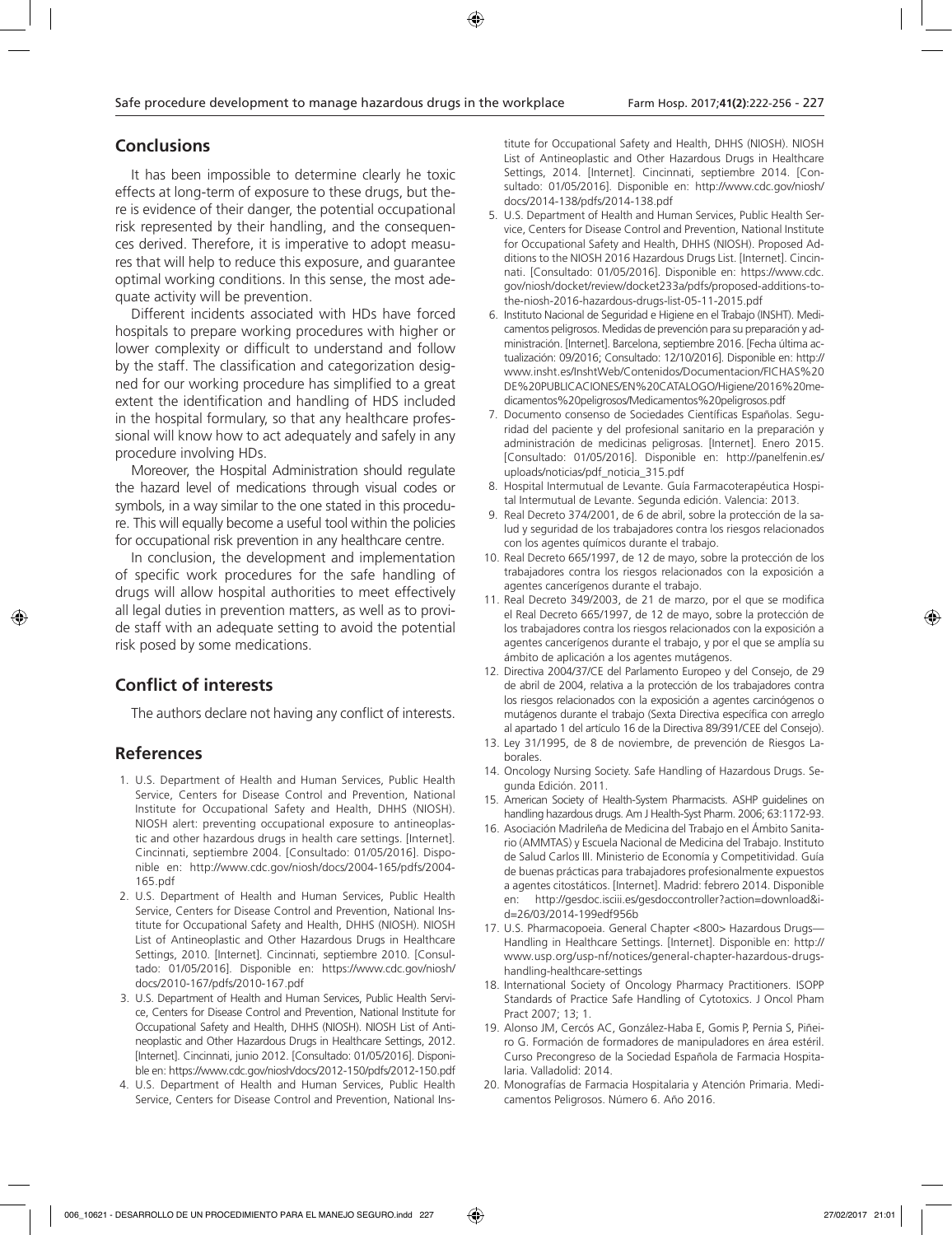# **Appendix 1. General recommendations for hazardous drug handling**

Tables 4, 5 and 6 detail the recommendations for the SPMs to be used in different activities.

### **1. Selection Criteria**

Among other criteria, the following should be studied:

- To choose those marketed formulations with contents better adapted to usual dosing, with the aim to minimize handling.
- To choose the most adequate and easy-to-use strength (1, 2, 5, 10, 25 mg/ml).
- Not mixing / preparing at the same time formulations of the same medication with different strengths.
- To choose, if possible, and in case of hazardous drug, what appears in Appendix Ia and Ib, which are basically formulations with a design that guarantee their low external contamination. Thus, it is better to select:
	- − Vials vs. ampoules.
	- − Formulations as solution for immediate use vs. lyophilized formulations.
	- − Drugs packaged in breakage-proof polypropylene vs. glass.
	- − Certain compounds already pre-charged in syringes ready for administration.
- To select among marketed formulations those with a more efficient sealing of the vial after puncture, because if there is an incomplete sealing when the needle is removed, there will be an increased risk of environmental contamination.
- The presence or not of preservatives will affect the use-by date of the solution from its first use; and therefore it will determine, together with its physicochemical stability, the validity of the remaining fractions after preparing one treatment.

### **2. Reception and storage**

All medications are received at the Pharmacy Unit in the *Hospital Intermutual de Levante*.

It is recommended to wear synthetic globes (nitrile, polyurethane, neoprene) for the manipulation and distribution of drugs in storage.

When opening the packaging of these drugs, attention should be paid to the presence of any broken packaging; in this case, the person must get adequate protection and follow the rules of action established against spillage.

Hazardous drugs must be stored with caution, in order to avoid any packaging breakage.

The fact that some drugs require low temperature for their storage must be taken into account (there is cold storage for these medications), and/or protection from the light (these must be kept in their original packaging).

Tables 4, 5 and 6 show the recommendations for SPMs to be used in different activities.

### **3. Preparation**

- HDs must be prepared by authorized staff, and as far as possible this preparation should be centralized in the Pharmacy Unit.
- In the working areas where medications are administered:
	- − The staff must not eat, drink, chew gum or store food.
	- − The staff must not use makeup or other cosmetic products that could lead to prolonged exposure in case of contamination.
	- − Measures for adequate hand washing will be implemented, as well as working in a sterile area (if necessary), and the adequate SPMs will be used if necessary.
- Any members of staff of reproductive age, and actively trying to conceive, who are handling drugs from List 3, must adopt all prevention measures recommended in this procedure.
- This type of drugs might have restrictions for those professionals in the following situations:
	- − Pregnant or breastfeeding women.
	- − Staff considered at high-risk (with previous history of miscarriages or congenital malformations, previous treatments with cytostatic agents or ionizing radiations) and cutaneous allergies.
	- − Fertile men and women actively trying to conceive.
	- − Any of these situations should be reported to the Unit for Occupational Risk Prevention.
- The number of persons handling HDs should be reduced as much as possible, through organization measures and the use of preparations that require the lowest level of handling.

### **4. Transportation and distribution**

Transportation must be conducted in such a way as to avoid breakages or spillages.

No mechanical transportation systems will be used, such as pneumatic tubes.

In case any drug is not administered, it will be returned to the Pharmacy Unit through the same procedure and in the same packaging as it was delivered to the place of administration.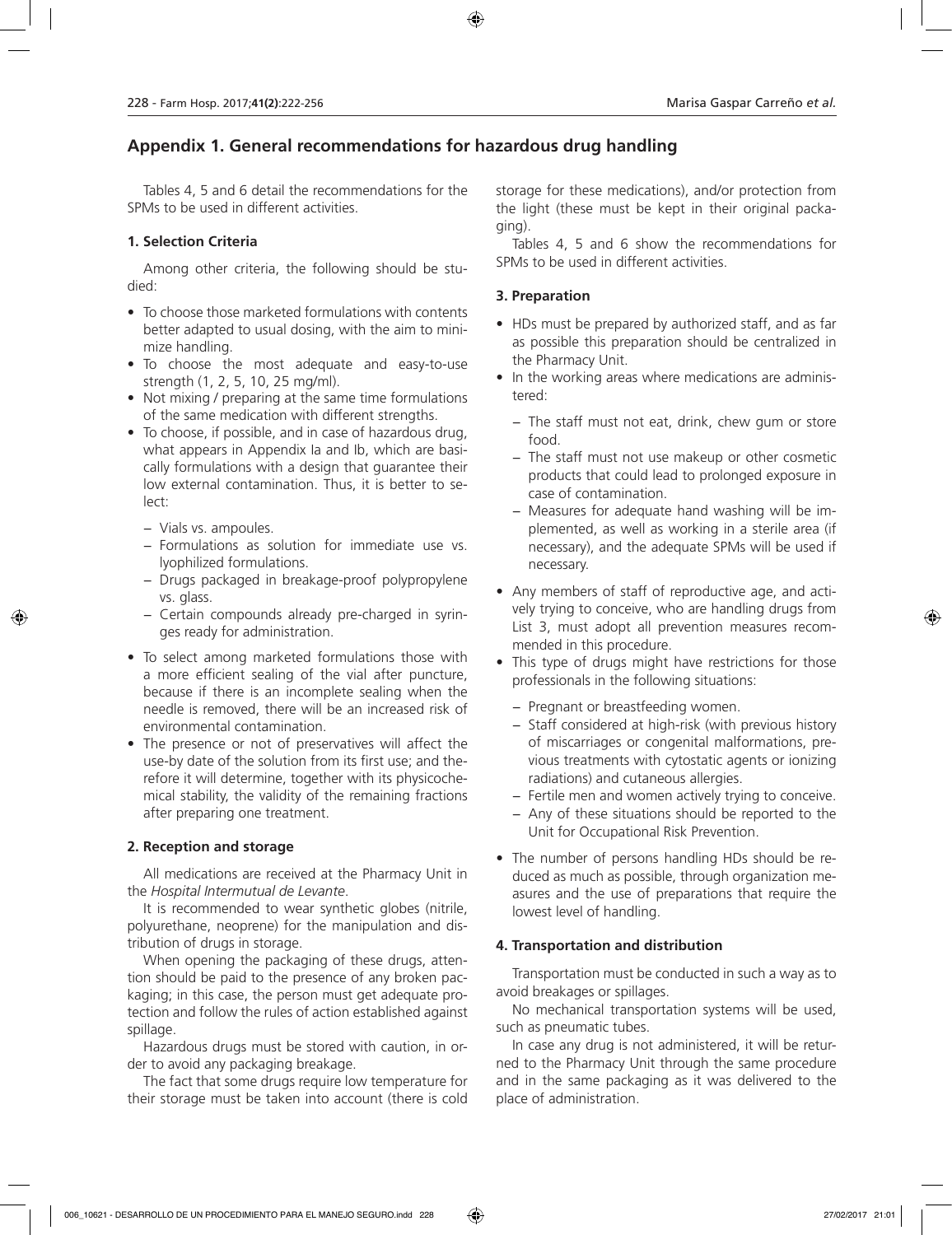| <b>FORMULATION</b>                       | <b>TYPE OF</b><br><b>ACTIVITY</b> | <b>SPECIFIC HANDLING</b><br><b>TASKS</b>                                                        | <b>GLOVES</b>       | <b>WHITE</b><br><b>COAT</b>                        | <b>GOGGLES</b>                                               | <b>MASK</b> |
|------------------------------------------|-----------------------------------|-------------------------------------------------------------------------------------------------|---------------------|----------------------------------------------------|--------------------------------------------------------------|-------------|
|                                          |                                   | To prepare oral solid<br>magistral formulas (to<br>weigh, mix, dissolve,<br>dilute)             |                     | <b>YES</b>                                         | YES. Except<br>for use<br>of BSC<br>with front<br>protection | <b>YES</b>  |
|                                          | Preparation                       | To re-dose whole oral<br>solid formulations (to<br>split, cut, crush tablets,<br>open capsules) | YES. Double<br>pair | <b>YES</b>                                         | YES. Except<br>for use<br>of BSC<br>with front<br>protection | <b>YES</b>  |
|                                          |                                   | To re-package whole<br>oral solid formulations                                                  | YES. One pair       | <b>YES</b><br><b>NO</b><br><b>YES</b><br><b>NO</b> | <b>NO</b>                                                    |             |
|                                          |                                   | To re-package handled<br>oral solid formulations.                                               | YES. Double<br>pair |                                                    |                                                              | <b>NO</b>   |
|                                          |                                   | Oral solid formulations<br>prepared in single<br>doses                                          | YES. One pair       | <b>NO</b>                                          | <b>NO</b>                                                    | <b>NO</b>   |
| <b>ORAL SOLID</b><br><b>FORMULATIONS</b> |                                   | Count of whole solid<br>oral formulations from<br>multi-dose jars                               | YES. Double<br>pair | <b>YES</b>                                         | <b>NO</b>                                                    | <b>NO</b>   |
|                                          | <b>Dispensing</b>                 | Handled oral<br>formulations                                                                    | YES. Double<br>pair | <b>YES</b>                                         | <b>YES</b>                                                   | <b>YES</b>  |
|                                          |                                   | Whole packages of<br>oral solid formulations.                                                   | YES. One pair       | <b>NO</b>                                          | <b>NO</b>                                                    | <b>NO</b>   |
|                                          |                                   | Whole packages of<br>oral solid formulations<br>with their secondary<br>preparation             | <b>NO</b>           | <b>NO</b>                                          | <b>NO</b>                                                    | <b>NO</b>   |
|                                          |                                   | Whole oral solid<br>formulations prepared<br>in single doses                                    | YES. One pair       | NO. Except<br>for risk of<br>splashing             | <b>NO</b>                                                    | <b>NO</b>   |
|                                          | <b>Administration</b>             | Handled oral solid<br>formulations.                                                             | YES. Double<br>pair | NO. Except<br>for risk of<br>splashing             | <b>NO</b>                                                    | <b>NO</b>   |
|                                          |                                   | Inhaled powder / spray                                                                          | YES. Double<br>pair | <b>YES</b>                                         | <b>YES</b>                                                   | <b>YES</b>  |

**Table 4.** *Recommendations about the equipment to be used according to specific tasks in handling non-sterile hazardous drugs*

### **5. HD administration**

- Administration will include all techniques required for administering the treatment, regardless of its way of administration; the most frequently used are: intravenous, subcutaneous (SC), topical, intramuscular (IM) and oral.
- Administration will be conducted following the recommendations in the product specifications for each drug, and always according to the Standard Operating Procedures (SOPs) or HIL Guidelines.

### *Oral Formulations*

• The selection of formulation will be conducted by prioritizing whole units (tablets, pills and/or capsules) and oral suspensions. If fragmented formulations are required, these must be prepared at the Pharmacy Unit.

- When oral formulations are handled, direct contact with the drug should be avoided (see Section on SPMs).
- When the medication is supplied in a package, or even packaged in single doses, and it is self-administered by the patient, it will ONLY be handled with single gloves, without any other measure required.

### *Topical Application*

• Creams or other topical formulations must be applied with the SPMs stated. During this technique, handling must be restricted to the lower extent, using a spatula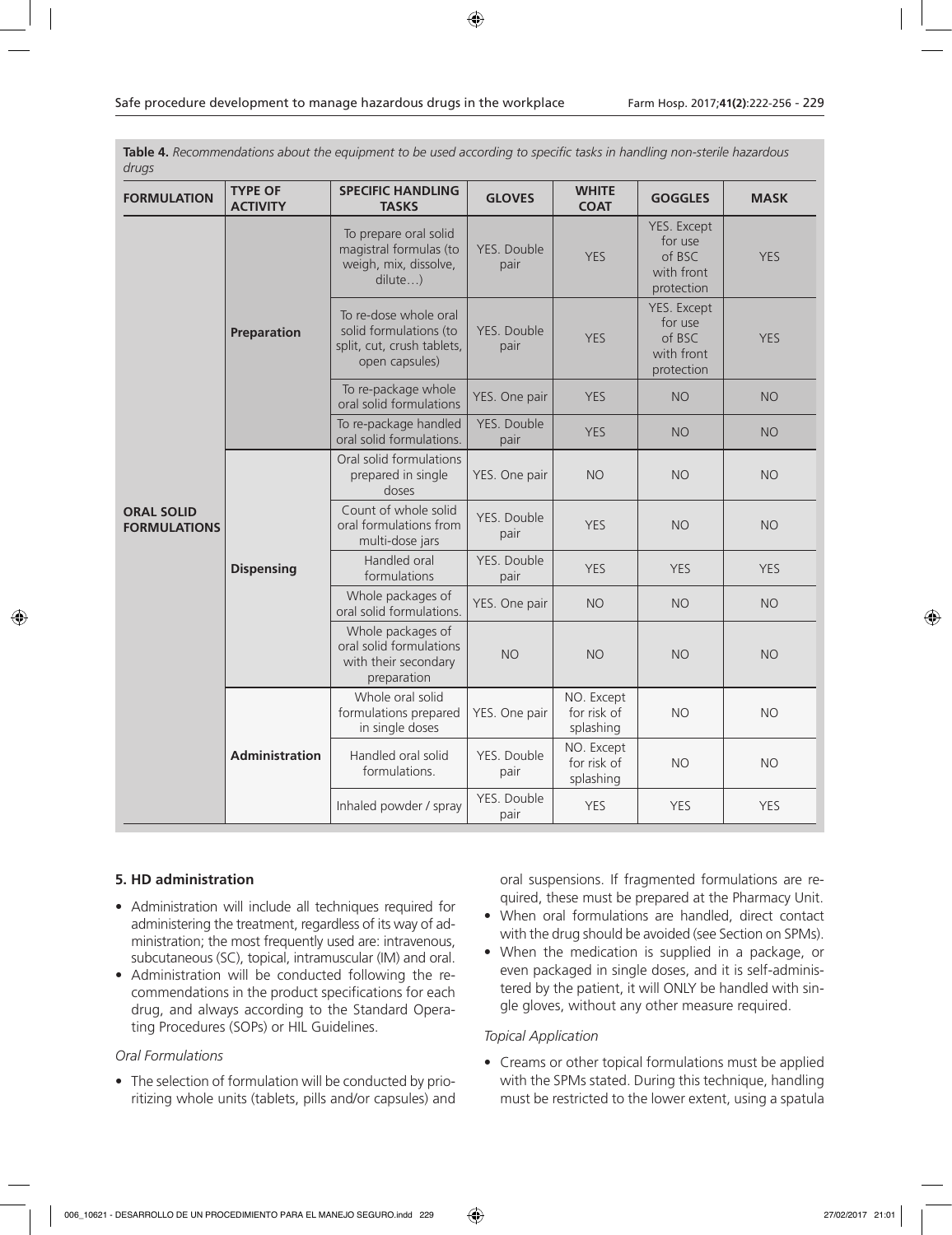**Table 4** *(cont.). Recommendations about the equipment to be used according to specific tasks in handling non-sterile hazardous drugs*

| <b>FORMULATION</b>                                         | <b>TYPE OF</b><br><b>ACTIVITY</b>                                                                                                                                                                           | <b>SPECIFIC HANDLING</b><br><b>TASKS</b>                                              | <b>GLOVES</b>                     | <b>WHITE</b><br><b>COAT</b>            | <b>GOGGLES</b>                                                             | <b>MASK</b> |  |  |
|------------------------------------------------------------|-------------------------------------------------------------------------------------------------------------------------------------------------------------------------------------------------------------|---------------------------------------------------------------------------------------|-----------------------------------|----------------------------------------|----------------------------------------------------------------------------|-------------|--|--|
|                                                            | Preparation                                                                                                                                                                                                 | To prepare oral liquid<br>magistral formulas                                          | YES. Double<br>pair               | <b>YES</b>                             | YES. Except<br>for use<br>of BSC<br>with front<br>protection               | <b>YES</b>  |  |  |
|                                                            |                                                                                                                                                                                                             | To re-dose oral liquid<br>formulations.                                               | YES. Double<br>pair               | <b>YES</b>                             | YES. Except<br>for use<br>of BSC<br><b>YES</b><br>with front<br>protection |             |  |  |
|                                                            |                                                                                                                                                                                                             | Oral liquid<br>formulations prepared<br>in single doses.                              | YES. One pair                     | <b>NO</b>                              | <b>NO</b>                                                                  | <b>NO</b>   |  |  |
| <b>ORAL LIQUID</b><br><b>FORMULATIONS</b>                  | <b>Dispensing</b>                                                                                                                                                                                           | Whole packages<br>of oral liquid<br>formulations.                                     | YES. One pair                     | <b>NO</b>                              | <b>NO</b>                                                                  | <b>NO</b>   |  |  |
|                                                            |                                                                                                                                                                                                             | Whole packages of<br>oral liquid formulations<br>with their secondary<br>preparation. | <b>NO</b>                         | <b>NO</b>                              | <b>NO</b>                                                                  | <b>NO</b>   |  |  |
|                                                            | <b>Administration</b>                                                                                                                                                                                       | Re-dosed oral<br>formulations.                                                        | YES. One pair                     | NO. Except<br>for risk of<br>splashing | NO. Except<br>for risk of<br>splashing                                     | <b>NO</b>   |  |  |
|                                                            |                                                                                                                                                                                                             | To dissolve powders<br>and administer                                                 | YES. Double<br>pair               | <b>YES</b>                             | <b>YES</b>                                                                 | <b>YES</b>  |  |  |
|                                                            |                                                                                                                                                                                                             | Inhaled liquids / spray                                                               | YES. Double<br>pair               | <b>YES</b>                             | <b>YES</b>                                                                 | <b>YES</b>  |  |  |
|                                                            | Preparation                                                                                                                                                                                                 | To prepare non-sterile<br>topical magistral<br>formulas.                              | YES. Double<br><b>YES</b><br>pair |                                        |                                                                            | <b>YES</b>  |  |  |
| <b>NON-STERILE</b><br><b>TOPICAL</b><br><b>FORMULATION</b> | <b>Dispensing</b>                                                                                                                                                                                           | Whole packages of<br>topical formulations<br>with their secondary<br>preparation.     | <b>NO</b>                         | <b>NO</b>                              | <b>NO</b>                                                                  | <b>NO</b>   |  |  |
|                                                            | <b>Administration</b>                                                                                                                                                                                       | Prepared non-sterile<br>topical formulations.                                         | YES. Double<br>pair               | <b>YES</b>                             | NO. Except<br>for risk of<br>splashing                                     | <b>NO</b>   |  |  |
|                                                            | (*) It is considered that there is Risk of Splashing in the following situations: there is risk of resistance by the<br>patient, administration diluted in liquid, and administration through feeding tube. |                                                                                       |                                   |                                        |                                                                            |             |  |  |

or other application products in order to avoid contact with the product.

### *Subcutaneous (SC) and Intramuscular (IM) Administration*

- It will be preferred to prescribe drugs which are pre-charged and purged with closed drug transfer devices systems. In those cases where purge is required, sterile gauze will be used, soaked in 70º alcohol, to prevent sprays and surface contamination.
- A cloth with an absorbent upper side and a waterproof lower side should be placed under the administration line, with the aim to avoid contamination of bedclothes or the administration chair, in case of spillage.
- Both in SC and IM administration, the needle won't be unattached to the syringe at any point; the connections must be luer-lock to prevent any accidental disconnection, and discarded as one single piece in the adequate container.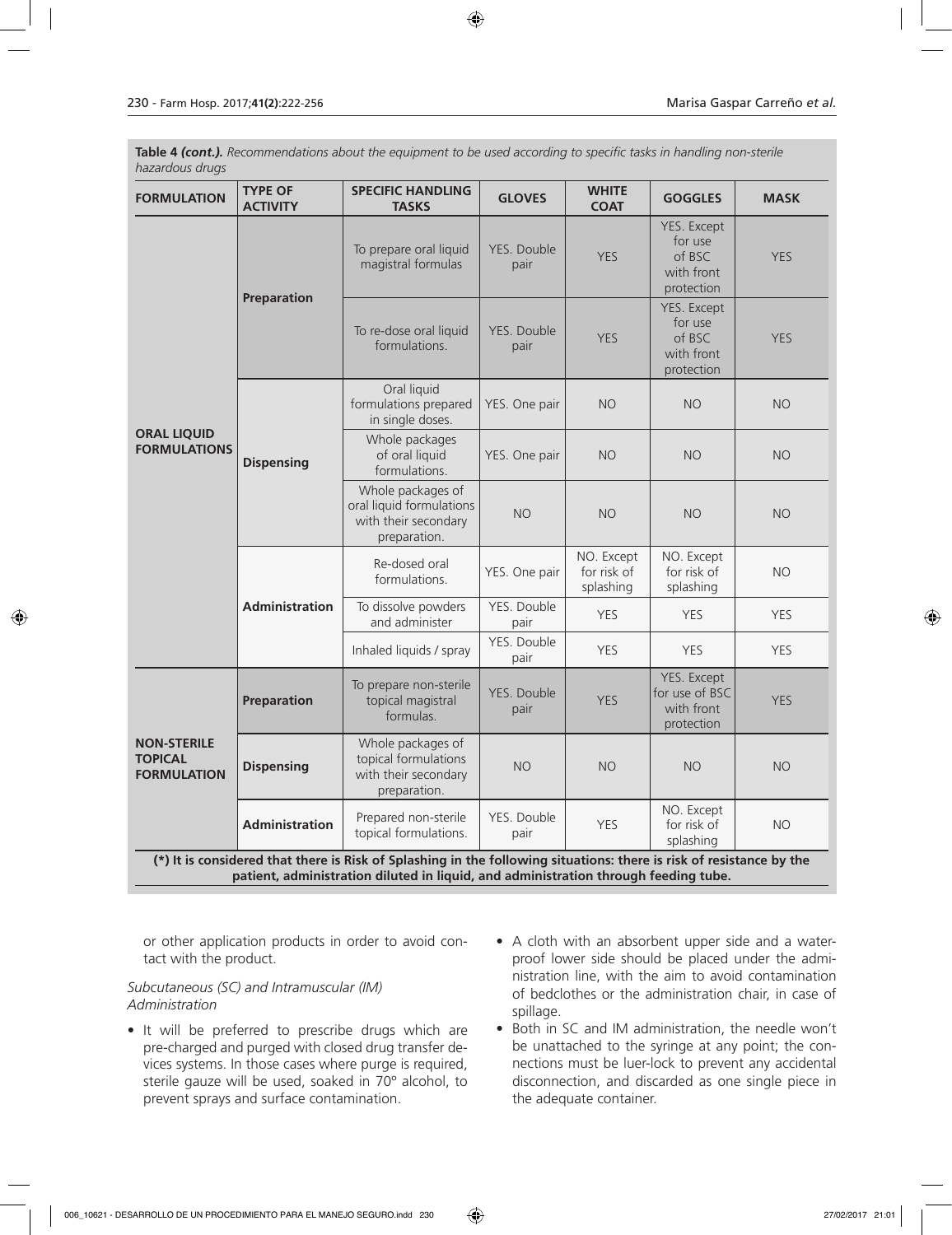- After the injection, extraction will be conducted with gauze soaked in 70º alcohol, to prevent any drug reflux or dripping.
- During administration, individual protection equipment must be used (see Section on SPMs). Eye and respiratory protection will only be necessary if there is a reasonable risk of splashing, or if the patient's conditions could cause a potential accidental disconnection.

### *Intravenous Administration*

- It is recommended to implement closed drug transfer devices systems. This task must be conducted at preparation, so that no connection or disconnection are required during drug administration.
- The system will be disposed of as one single piece in the specific container, the drugs used must not be disconnected.
- The staff involved in this technique should be trained to ensure an adequate use of closed systems, in order to achieve an optimal performance and reduce to the lowest extent any risk of dripping, spillage, or spray.
- During administration, individual protection equipment must be used (see Section on SPMs). Eye and respiratory protection will only be necessary if there is a reasonable risk of splashing, or if the patient's conditions could cause a potential accidental disconnection.

#### **6. Action in case of accidental spillage and exposures**

### *Spillage*

- The worker must be protected with a waterproof lab coat, goggles or screen with lateral protection, shoe covers, and 2 pairs of gloves, one made of thick rubber and another one of non-powdered latex. In case the spillage has occurred outside the BSC, a FFP3-type mask for respiratory protection will also be used. These will be worn in the following order: shoe covers, lab coat, mask, first pair of gloves over the coat, second pair of gloves, and goggles or screen.
- The spillage will be absorbed with cellulose or an absorbing cloth (dry if liquids and wet if dry powder) before proceeding to cleaning it. If there are rests of glass, these will never be collected with the hand, but with tweezers (or a collecting brush), and they will be placed in a small rigid container for sharp / cutting objects.
- The dry surface must be cleaned afterwards with cellulose soaked in 70º alcohol. The area will be cleaned 3 times with soap and water or detergent cleaner / bleach, finally rinsing it with plenty of water, always going from the less contaminated to the most contaminated areas.

|                                                         | uruys                             |                                                                                             |                     |                                                                               |                                                                 |                                            |  |  |
|---------------------------------------------------------|-----------------------------------|---------------------------------------------------------------------------------------------|---------------------|-------------------------------------------------------------------------------|-----------------------------------------------------------------|--------------------------------------------|--|--|
| <b>FORMULATION</b>                                      | <b>TYPE OF</b><br><b>ACTIVITY</b> | <b>SPECIFIC</b><br><b>HANDLING</b><br><b>TASKS</b>                                          | <b>GLOVES</b>       | <b>WHITE</b><br><b>COAT</b>                                                   | <b>GOGGLES</b>                                                  | <b>MASK</b>                                |  |  |
| <b>STERILE</b><br><b>TOPICAL</b><br><b>FORMULATIONS</b> | <b>Preparation</b>                | To prepare sterile<br>topical magistral<br>formulas<br>(to weigh, mix,<br>dilute, dissolve) | YES. Double<br>pair | <b>YES</b>                                                                    | YES. Except for<br>use of BSC with<br>front protection          | <b>YES</b>                                 |  |  |
|                                                         | <b>Dispensing</b>                 | Sterile topical<br>formulations<br>prepared in single<br>doses                              |                     | <b>NO</b>                                                                     | <b>NO</b>                                                       | <b>NO</b>                                  |  |  |
|                                                         |                                   | Whole packages<br>of topical<br>formulations with<br>their secondary<br>preparation         | <b>NO</b>           | <b>NO</b>                                                                     | <b>NO</b>                                                       | <b>NO</b>                                  |  |  |
|                                                         |                                   | Prepared sterile<br>topical formulations                                                    | YES. Double<br>pair | NO. Except<br>NO. Except for<br>for risk of<br>risk of splashing<br>splashing | <b>NO</b>                                                       |                                            |  |  |
|                                                         | Administration                    | Solution for vesical<br>instillation                                                        | YES. Double<br>pair | YES. Except<br>for use of<br>closed system                                    | YES. Except for<br>use of closed<br>system of<br>administration | YES. Except for<br>use of closed<br>system |  |  |

**Table 5.** *Recommendations about the equipment to be used according to specific tasks in handling sterile hazardous drugs*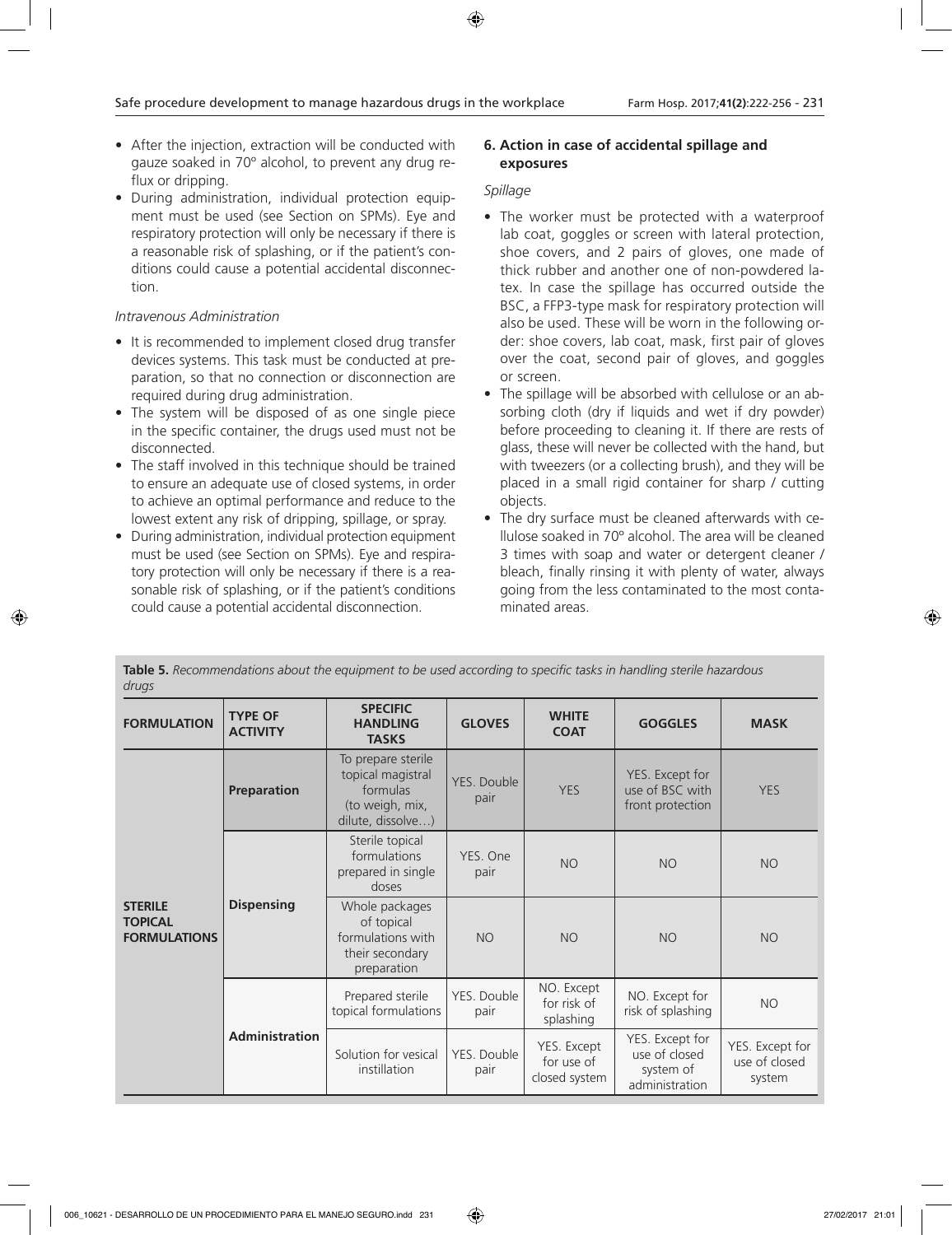**Table 5** *(cont.). Recommendations about the equipment to be used according to specific tasks in handling sterile hazardous drugs*

| <b>FORMULATION</b>                   | <b>SPECIFIC</b><br><b>TYPE OF</b><br><b>HANDLING</b><br><b>ACTIVITY</b><br><b>TASKS</b>                                                                                                                     |                                                                                                                             | <b>GLOVES</b>       | <b>WHITE</b><br><b>COAT</b>                                                                                          | <b>GOGGLES</b>                                                  | <b>MASK</b>                                       |  |  |
|--------------------------------------|-------------------------------------------------------------------------------------------------------------------------------------------------------------------------------------------------------------|-----------------------------------------------------------------------------------------------------------------------------|---------------------|----------------------------------------------------------------------------------------------------------------------|-----------------------------------------------------------------|---------------------------------------------------|--|--|
|                                      |                                                                                                                                                                                                             | To prepare<br>parenteral<br>magistral formulas                                                                              | YES. Double<br>pair | <b>YES</b>                                                                                                           | YES. Except<br>for use of BSC<br>with front<br>protection       | <b>YES</b>                                        |  |  |
|                                      |                                                                                                                                                                                                             | To open ampoules                                                                                                            | YES. Double<br>pair | <b>YES</b>                                                                                                           | YES. Except<br>for use of BSC<br>with front<br>protection       | <b>YES</b>                                        |  |  |
|                                      | Preparation                                                                                                                                                                                                 | To reconstitute<br>powders and<br>lyophilised agents in<br>vials                                                            | YES. Double<br>pair | YES. Except<br>for use of BSC<br><b>YES</b><br>with front<br>protection                                              | <b>YES</b>                                                      |                                                   |  |  |
|                                      |                                                                                                                                                                                                             | To dilute with fluid                                                                                                        | YES. Double<br>pair | <b>YES</b>                                                                                                           | YES. Except<br>for use of BSC<br>with front<br>protection       | <b>YES</b>                                        |  |  |
|                                      |                                                                                                                                                                                                             | To re-dose<br>YES. Double<br>solutions<br>pair<br>Prepared<br>parenteral<br>pair<br>formulations                            | <b>YES</b>          | YES. Except<br>for use of BSC<br>with front<br>protection                                                            | <b>YES</b>                                                      |                                                   |  |  |
|                                      |                                                                                                                                                                                                             |                                                                                                                             | YES. Double         | <b>NO</b>                                                                                                            | <b>NO</b>                                                       | <b>NO</b>                                         |  |  |
| <b>FORMAS</b><br><b>PARENTERALES</b> | <b>Dispensing</b>                                                                                                                                                                                           | Whole packages<br>without secondary<br>preparation                                                                          | YES. Double<br>pair | <b>NO</b>                                                                                                            | <b>NO</b>                                                       | <b>NO</b>                                         |  |  |
|                                      | Whole packages<br>with their secondary<br><b>NO</b><br><b>NO</b><br><b>NO</b><br>preparation                                                                                                                |                                                                                                                             | <b>NO</b>           |                                                                                                                      |                                                                 |                                                   |  |  |
|                                      |                                                                                                                                                                                                             | Solution in<br>pre-charged syringe<br>(intravenous.<br>intramuscular,<br>subcutaneous,<br>intrathecal)                      | YES. Double<br>pair | YES. Except for<br>use of closed<br>system                                                                           | YES. Except<br>for use of<br>closed system of<br>administration | YES. Except for<br>use of closed<br>system        |  |  |
|                                      | <b>Administration</b>                                                                                                                                                                                       | Parenteral solution<br>in plastic or<br>glass packaging<br>(intravenous,<br>intramuscular,<br>subcutaneous,<br>intrathecal) | YES. Double<br>pair | YES. Except for<br>use of closed<br>system                                                                           | YES. Except<br>for use of<br>closed system of<br>administration | YES. Except for<br>use of closed<br>system        |  |  |
|                                      |                                                                                                                                                                                                             | Intraperitoneal<br>hyperthermic<br>chemotherapy                                                                             | YES. Double<br>pair | YES.<br>YES. Except<br>Administration<br>for use of<br>closed system of<br>in a sterile<br>administration<br>setting | YES.<br>Administration<br>in a sterile<br>setting               |                                                   |  |  |
|                                      |                                                                                                                                                                                                             | Chemoembolization                                                                                                           | YES. Double<br>pair | YES.<br>Administration<br>in a sterile<br>setting                                                                    | YES. Except<br>for use of<br>closed system of<br>administration | YES.<br>Administration<br>in a sterile<br>setting |  |  |
|                                      | (*) It is considered that there is Risk of Splashing in the following situations: there is risk of resistance by<br>the patient, administration diluted in liquid, and administration through feeding tube. |                                                                                                                             |                     |                                                                                                                      |                                                                 |                                                   |  |  |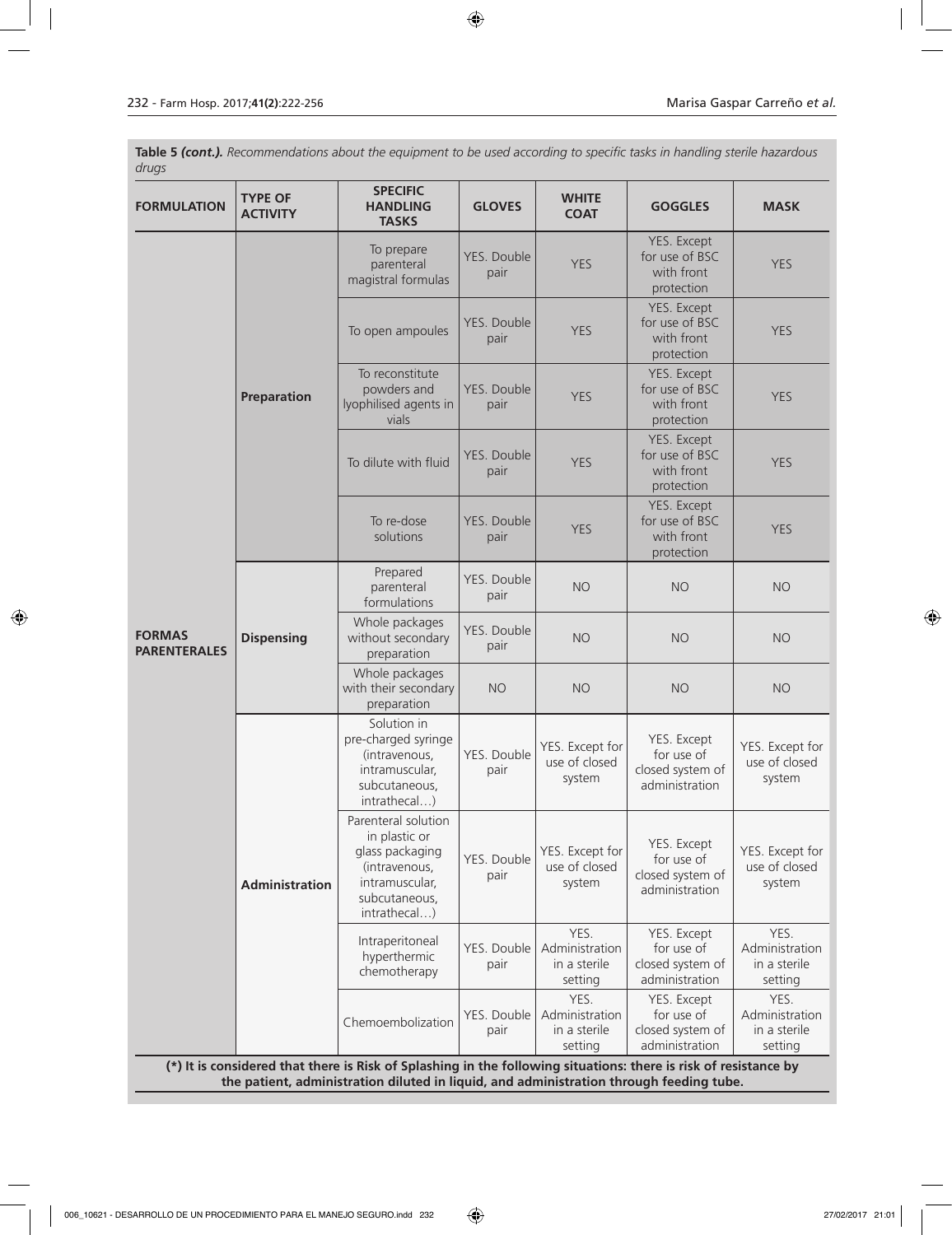| <u>iaule 0. Maraldous drugs (Commercial Decommercial Division Uniterest National Of Hazardous drugs</u> |                     |                          |                                         |                                         |                                |  |
|---------------------------------------------------------------------------------------------------------|---------------------|--------------------------|-----------------------------------------|-----------------------------------------|--------------------------------|--|
| <b>Formulation/Activity</b>                                                                             | <b>Gloves</b>       | White coat /<br>overalls | <b>Eye Protection</b>                   | <b>Respiratory</b><br><b>Protection</b> | Cap and shoe<br>covers         |  |
| Spillage / recipient<br>breakage                                                                        | Yes (double gloves) | Yes                      | Yes                                     | Yes                                     | YES (If it is on<br>the floor) |  |
| Patient care                                                                                            | Yes (single gloves) | Yes                      | Yes (If there is risk<br>of splashing)  | Yes (If there is risk<br>of splashing)  | N <sub>o</sub>                 |  |
| Waste management<br>(collection and transport)                                                          | Yes (single gloves) | Yes                      | <b>No</b>                               | <b>No</b>                               | <b>No</b>                      |  |
| Handling contaminated<br>bed and floors                                                                 | Yes (single gloves) | Yes                      | Yes (If there is risk<br>of splashing)  | Yes (If there is risk<br>of splashing)  | <b>No</b>                      |  |
| Maintenance of the sterile<br>preparation room and<br>ante-room                                         | Yes (single gloves) | Yes                      | Yes (If there is risk)<br>of splashing) | Yes (If there is risk)<br>of splashing) | SI                             |  |

**Table 6.** *Individual Protection Equipment. Recommended SPMs for different handling of hazardous drugs*

Adapted from Source "Guía de Buenas Prácticas para Trabajadores Profesionalmente Expuestos a Agentes Citostáticos" ("Good Practice Guidelines for Workers Professionally Exposed to Cytostatic Agents") (Escuela Nacional de Medicina del Trabajo. Instituto de Salud Carlos III. Ministerio de Economía y Competitividad. Asociación Madrileña de Medicina del Trabajo en el Ámbito Sanitario (AMMTAS) 2014). *Source:* "Monografías de Farmacia Hospitalaria y Atención Primaria. Medicamentos Peligrosos." Issue 6. Year 2016.

**Table 6** *(cont). Basic situations of potential occupational exposure by handling hazardous drugs*

| Way of entry                             | <b>Type of protection</b> | <b>Equipment to be used</b> |
|------------------------------------------|---------------------------|-----------------------------|
| Spray inhalation                         | Respiratory protection    | Mask                        |
| Direct or indirect contact with the skin | Dermal protection         | Gloves, clothes, shoes      |
| Direct or indirect eye contact           | Eye protection            | Goggles                     |

*Surce: Monografías de Farmacia Hospitalaria y Atención Primaria. Medicamentos Peligrosos* 

- The protection equipment must be removed in this order: first pair of gloves, shoe covers, second pair of gloves, mask, lab coat and goggles. Everything should be discarded, except if eye-glasses are used; tweezers can be re-used after being carefully washed with soap and water (hands should be protected with a clean pair of gloves in order to conduct this procedure).
- All waste generated, as well as the materials used, will be treated as contaminated materials at the time of disposal.

### *Accidental exposure*

- If there is direct contact of the drug with the skin: The affected area will be immediately washed with soap and water, during approximately 10 minutes. If the skin appears irritated, it should be examined by a specialist.
- If the drug splashes the eyes: rinse the affected eye with water or isotonic solution during at least 15 minutes, and then consult the specialist.
- In case of accidental ingestion, it is necessary to see a doctor immediately.
- In any of these cases, it will be reported to the Occupational Health area of the Prevention Unit to enable the specific pharmacovigilance.

### **7. Waste management**

Drug waste must be treated in the Group III or Group IV containers, according to the current procedure for waste management.

#### **8. Action by the Prevention Unit**

Potential exposure to HDs in each of the activities described will depend on the set of preventive measures adopted; therefore, the potential exposure and its level must be established according to the risk evaluation conducted in each specific case.

The extent of the risk will depend on:

• The toxicity inherent to each medication.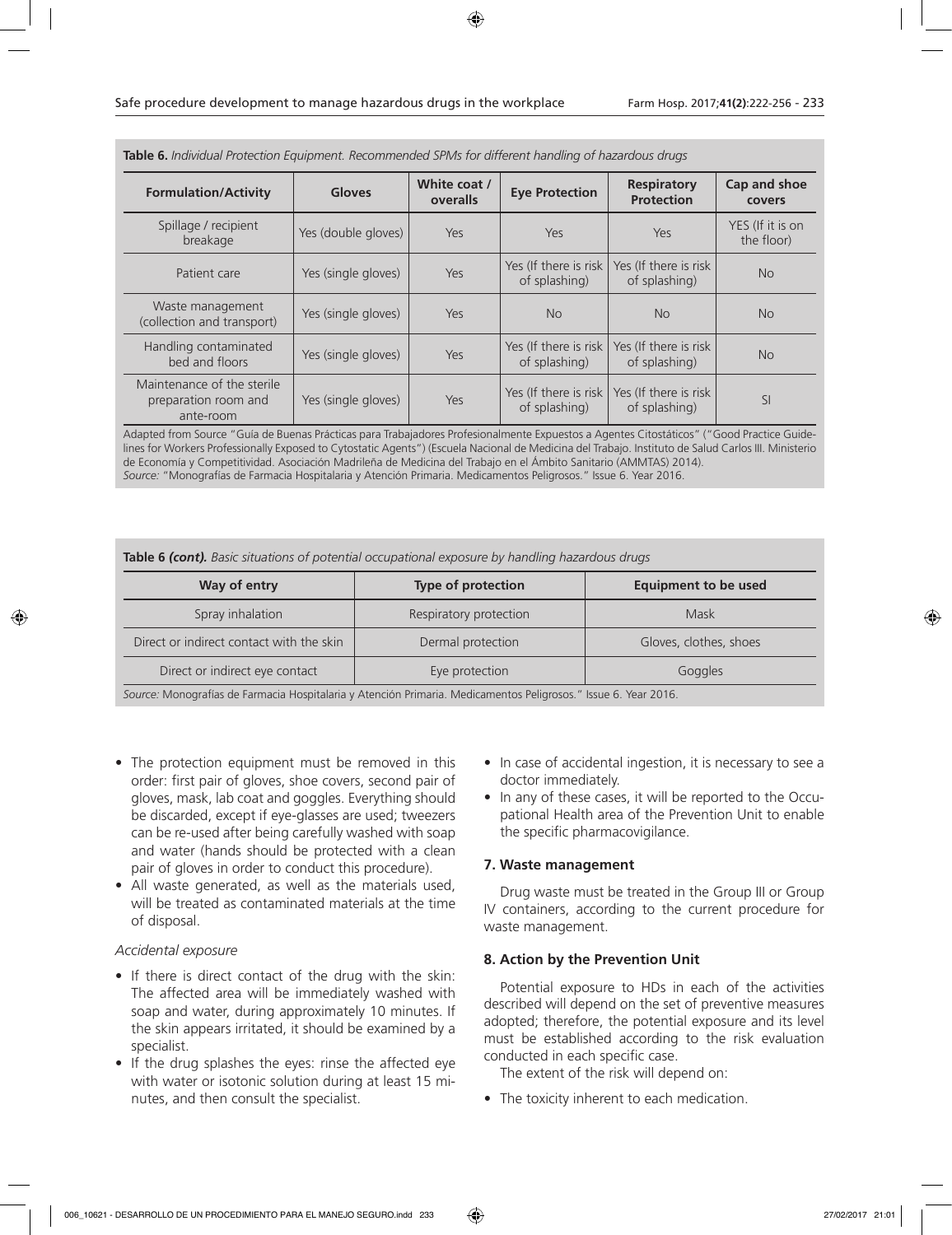- The level of exposure, associated with:
	- − Workload.
	- − Handling conditions.
		- Environmental protection.
		- Protection materials.
		- Handling technique, involving procedures, training and periodical assessment.
	- − Time of exposure.
	- − Stage of the process. There is higher risk in preparation and accidental spillage, though protection measures should include all stages of the process.
- Characteristics of the handler (reproductive age, simultaneous exposure to other agents, etc.).

Another important aspect to be taken into account is the potential ways of penetration of these substances into the body, which are:

- a) Inhalation of sprays and micro-drops emitted during the preparation of the hazardous drug solutions for administration, when vials are broken, while purging the system, etc.
- b) Through direct contact, by penetration of the medication through the skin or mucosa.
- c) Orally: ingestion of food and drinks, contaminated cigarettes.

d) Parenterally: through direct introduction of the medication by accidental needle sticks or cuts caused by vial breakage.

### **9. Individual protection equipment**

The worker exposed should be qualified, aware of the risks taken if exposed to these drugs without an adequate protection, as well as of the conditions required for patient safety.

Thee requirements about the use of Individual Protection Equipment according to each medication have been stated in previous sections of this protocol (Appendix II and III).

The SPM specifications for each activity are not the object of this document.

### **10. Information and training for the staff**

With general application, and according to Articles 18 and 19 of the Law for Prevention of Occupational Risks<sup>13</sup>, workers must receive adequate information and training about the risks derived of the presence of any hazardous chemical agent present in their working place, as well as about the prevention and protection measures to be adopted. In particular, the training of staff working with bio-hazardous drugs is a key aspect to prevent occupational risks.

# **Appendix 2. Hazardous Drugs (HDs) included in the hospital formulary. Specific recommendations for handling**

| <b>Medications with risk for</b><br>the healthcare staff | <b>Formulation</b>         | <b>Basic recommendations for handling*</b><br>(meeting the safety rule)                                                                                                                                                                                                                                                                                                                                              | <b>NIOSH</b><br><b>List</b>                                  |
|----------------------------------------------------------|----------------------------|----------------------------------------------------------------------------------------------------------------------------------------------------------------------------------------------------------------------------------------------------------------------------------------------------------------------------------------------------------------------------------------------------------------------|--------------------------------------------------------------|
| Acenocoumarol<br>(Sintrom <sup>®</sup> )<br><b>GREEN</b> | Tablet                     | Preparation: No protection required, except if it must be split and<br>the handler is in reproductive risk situation; in this case, this will<br>be done in a Class II B2 BSC with double gloves, lab coat and<br>mask. Report to the Occupational Risk Prevention Unit.<br>Administration: It only affects staff at reproductive risk, who<br>must administer with single gloves, without splitting or<br>crushing. | $\overline{3}$<br>(due to<br>similarity<br>with<br>warfarin) |
| Azathioprine (Imurel®)<br><b>GREEN</b>                   | Tablet                     | Preparation**: No preparation required.<br>Administration: Administer with single gloves. If it is<br>necessary to split or crush***, use the oral Magistral Formula<br>suspension.                                                                                                                                                                                                                                  | $\overline{2}$                                               |
| Azatihioprine<br><b>BLUE</b>                             | Oral<br>suspension<br>(MF) | Production: In a Class II B2 BSC with double gloves, lab coat<br>and mask.<br>Preparation: If single doses must be prepared, this will be<br>conducted in a Class II B2 BSC with double gloves, lab coat<br>and mask.<br>Administration: Double gloves and lab coat; use eye and<br>respiratory protection if administered through catheter or the<br>patient does not collaborate.                                  | $\overline{2}$                                               |
| Cabergoline (Dostinex®)<br><b>GREEN</b>                  | Tablet                     | Preparation**: No preparation required.<br>Administration: It only affects staff at reproductive risk, who<br>must administer with single gloves, without splitting or crushing.                                                                                                                                                                                                                                     | 3                                                            |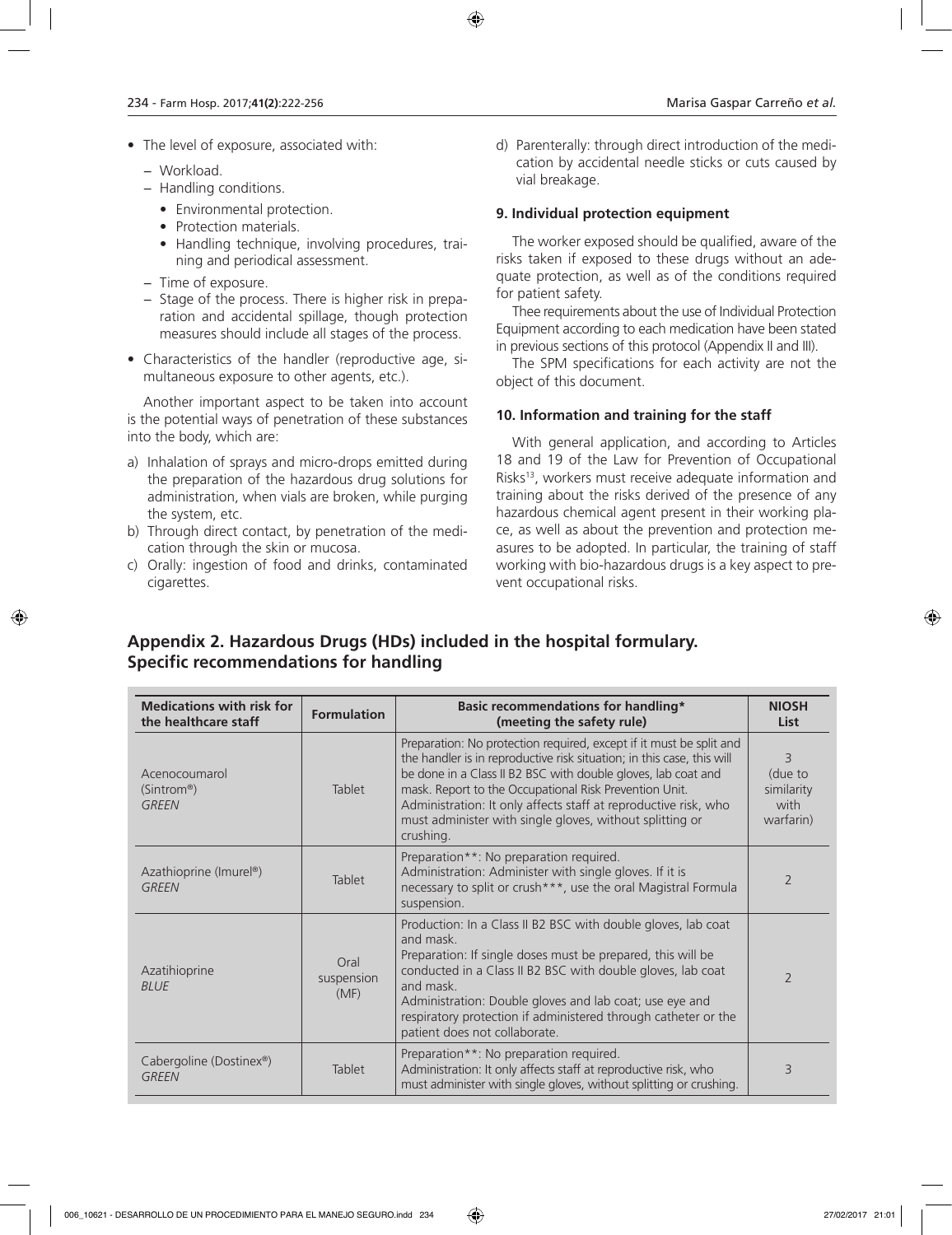| <b>Medications with risk for</b><br>the healthcare staff | <b>Formulation</b>         | Basic recommendations for handling*<br>(meeting the safety rule)                                                                                                                                                                                                                                                                                                                                                                                                                                 | <b>NIOSH</b><br><b>List</b> |
|----------------------------------------------------------|----------------------------|--------------------------------------------------------------------------------------------------------------------------------------------------------------------------------------------------------------------------------------------------------------------------------------------------------------------------------------------------------------------------------------------------------------------------------------------------------------------------------------------------|-----------------------------|
| Carbamazepine (Tegretol®)<br><b>GREEN</b>                | Tablet                     | Preparation**: No preparation required.<br>Administration: Administer with single gloves. If it is<br>necessary to split or crush***, use the oral Magistral Formula<br>suspension.                                                                                                                                                                                                                                                                                                              | $\overline{2}$              |
| Carbamazepine<br><b>BLUE</b>                             | Oral<br>suspension<br>(MF) | Production: In a Class II B2 BSC with double gloves, lab coat<br>and mask.<br>Preparation: If single doses must be prepared, this will be<br>done in a Class II B2 BSC with double gloves, lab coat and<br>mask.<br>Administration: Double gloves and lab coat; use eye and<br>respiratory protection if administered through catheter or the<br>patient does not collaborate.                                                                                                                   | $\overline{2}$              |
| Clonazepam (Rivotril®)<br>YELLOW                         | Ampoule                    | Preparation: No protection required, except if the handler is in<br>reproductive risk situation (do not open the ampoules), which<br>must be reported to the Occupational Risk Prevention Unit<br>Administration: It only affects staff at reproductive risk, who<br>must administer with double gloves and lab coat; use eye<br>protection when there is risk of splashing, and respiratory<br>protection if there is potential risk of inhalation. Contact the<br>ORPU.                        | 3                           |
| Clonazepam (Rivotril®)<br><b>GREEN</b>                   | Tablet                     | Preparation**: No preparation required.<br>Administration: It only affects staff at reproductive risk, who<br>must administer with single gloves, without splitting or<br>crushing***. If it is necessary to split or crush, use the oral<br>solution.                                                                                                                                                                                                                                           | 3                           |
| Clonazepam (Rivotril®)<br>YELLOW                         | Oral solution.             | Preparation: No protection required, except if the handler is in<br>reproductive risk situation; if single doses must be prepared,<br>this should be done in a Class II B2 BSC with double gloves, lab<br>coat and mask, and the ORPU should be contacted.<br>Administration: It only affects staff at reproductive risk, who<br>must administer with double gloves and lab coat; use eye and<br>respiratory protection if administered through catheter or the<br>patient does not collaborate. | 3                           |
| Chloramphenicol<br>(Colircusi de Icol®)<br><b>BLUE</b>   | Ophthalmic<br>Ointment     | Preparation: No preparation required.<br>Administration: Administer with double gloves and lab<br>coat; use eye protection when there is risk of splashing, and<br>respiratory protection if there is potential risk of inhalation.                                                                                                                                                                                                                                                              | 2                           |
| Colchicine (Colchimax®)<br><b>GREEN</b>                  | Tablet                     | Preparation**: No preparation required.<br>Administration: It only affects staff at reproductive risk, who<br>must administer with single gloves, without splitting or<br>crushing.                                                                                                                                                                                                                                                                                                              | 3                           |
| Spironolactone<br>(Aldactone®)<br><b>GREEN</b>           | Tablet                     | Preparation**: No preparation required.<br>Administration: Administer with single gloves. If it is<br>necessary to split or crush ***, use the oral Magistral Formula<br>suspension.                                                                                                                                                                                                                                                                                                             | $\overline{2}$              |
| Spirinolactone<br>(Aldactone®)<br><b>BLUE</b>            | Oral<br>suspension<br>(MF) | Production: In a Class II B2 BSC with double gloves, lab coat<br>and mask.<br>Preparation: If single doses must be prepared, this will be<br>done in a Class II B2 BSC with double gloves, lab coat and<br>mask.<br>Administration: Double gloves and lab coat; use eye and<br>respiratory protection if administered through catheter or the<br>patient does not collaborate.                                                                                                                   | $\overline{2}$              |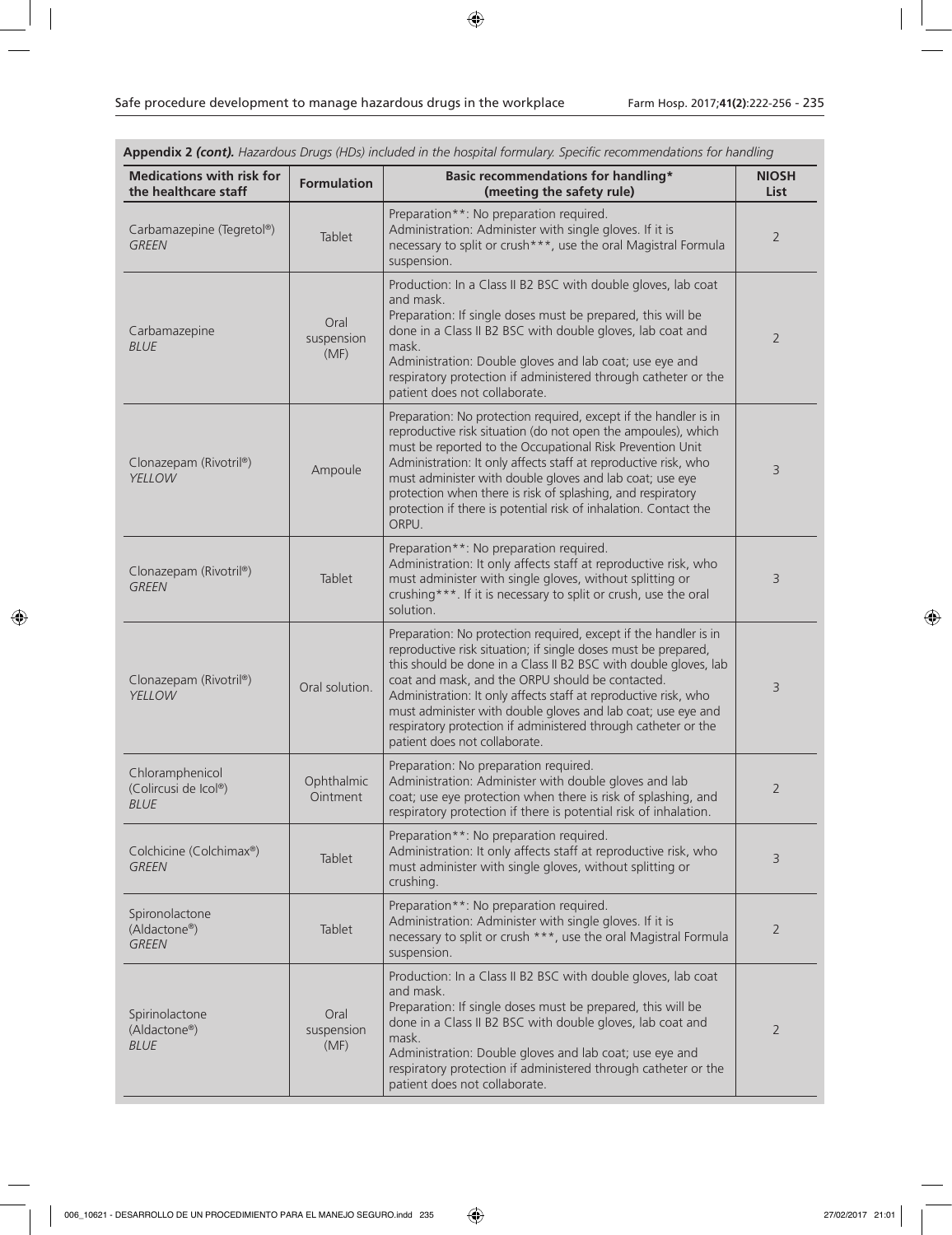Oxcarbazepine (Trileptal®) *GREEN* Tablet

| <b>Medications with risk for</b>                      |                                               | Appendix 2 (cont). Hazardous Drugs (HDs) included in the hospital formulary. Specific recommendations for handling<br>Basic recommendations for handling*                                                                                                                                                                                                                                                                                                                                          | <b>NIOSH</b>   |
|-------------------------------------------------------|-----------------------------------------------|----------------------------------------------------------------------------------------------------------------------------------------------------------------------------------------------------------------------------------------------------------------------------------------------------------------------------------------------------------------------------------------------------------------------------------------------------------------------------------------------------|----------------|
| the healthcare staff                                  | <b>Formulation</b>                            | (meeting the safety rule)                                                                                                                                                                                                                                                                                                                                                                                                                                                                          | <b>List</b>    |
| Phenytoine<br><b>RED</b>                              | Vial (Magistral<br>Formula)                   | Preparation: At the Pharmacy Unit in Class II B2 BSC with<br>closed systems of preparation and administration, with<br>double gloves, lab coat / overalls and mask. If it is not possible<br>to prepare in a Class II B2 BSC, eye protection (goggles) and<br>respiratory protection (mask) will be additionally used.<br>Administration: With closed administration system, double<br>gloves, lab coat / overalls, and eye protection (if risk of<br>splashing) and mask (if risk of inhalation). | 2              |
| Phenytoine<br>(Epanutin®, Sinergina®)<br><b>GREEN</b> | Tablet                                        | Preparation**: No preparation required.<br>Administration: Single gloves, without splitting or<br>crushing***. If it is necessary to split or crush, use the oral<br>suspension.                                                                                                                                                                                                                                                                                                                   | $\overline{2}$ |
| Phenytoine<br>(Epanutin®, Sinergina®)<br><b>BLUE</b>  | Oral<br>Suspension<br>(Foreign<br>medication) | Preparation: If single doses must be prepared, this will be<br>done in a Class II B2 BSC with double gloves, lab coat and<br>mask.<br>Administration: Double gloves and lab coat; use eye and<br>respiratory protection if administered through catheter or the<br>patient does not collaborate.                                                                                                                                                                                                   | $\overline{2}$ |
| Phenoxybenzamine<br>(Dibenzyran®)<br><b>GREEN</b>     | Capsule                                       | Preparation: No preparation required.<br>Administration: Single gloves, without splitting or<br>crushing***. If it is necessary to split or crush, use the oral<br>suspension (MF).                                                                                                                                                                                                                                                                                                                | $\overline{2}$ |
| Phenoxybenzamine<br><b>BLUE</b>                       | Oral<br>Suspension<br>(MF)                    | Production: In a Class II B2 BSC with double gloves, lab coat<br>and mask.<br>Preparation: If single doses must be prepared, this will be<br>done in a Class II B2 BSC with double gloves, lab coat and<br>mask.<br>Administration: Double gloves and lab coat; use eye and<br>respiratory protection if administered through catheter or the<br>patient does not collaborate.                                                                                                                     | $\overline{2}$ |
| Fluconazole (Diflucan®)<br><b>GREEN</b>               | Capsule                                       | Preparation: No preparation required.<br>Administration: It only affects staff at reproductive risk,<br>who must administer with single gloves, without splitting<br>or crushing***. If necessary to split or crush, use the oral<br>suspension.                                                                                                                                                                                                                                                   | 3              |
| Fluconazole (Diflucan®)<br>YELLOW                     | IV perfusion<br>vial                          | Preparation: No protection required, except if the handler is<br>in reproductive risk situation; in this case, the ORPU should be<br>contacted.<br>Administration: It only affects staff at reproductive risk, who<br>must administer with double gloves and lab coat; use eye<br>protection when there is risk of splashing, and respiratory<br>protection if any potential inhalation.                                                                                                           | 3              |
| Fluconazole (Diflucan®)<br>YELLOW                     | Oral<br>Suspension                            | Preparation: No protection required, except if the handler is in<br>reproductive risk situation; if single doses must be prepared,<br>this should be done in a Class II B2 BSC with double gloves,<br>lab coat and mask, and the ORPU should be contacted.<br>Administration: It only affects staff at reproductive risk, who<br>must administer with double gloves and lab coat; use eye and                                                                                                      | 3              |

patient does not collaborate.

Preparation\*\*: No preparation required.

to split or crush\*\*\*, use the oral suspension (MF).

respiratory protection if administered through catheter or the

Administration: Administer with single gloves. If it is necessary

2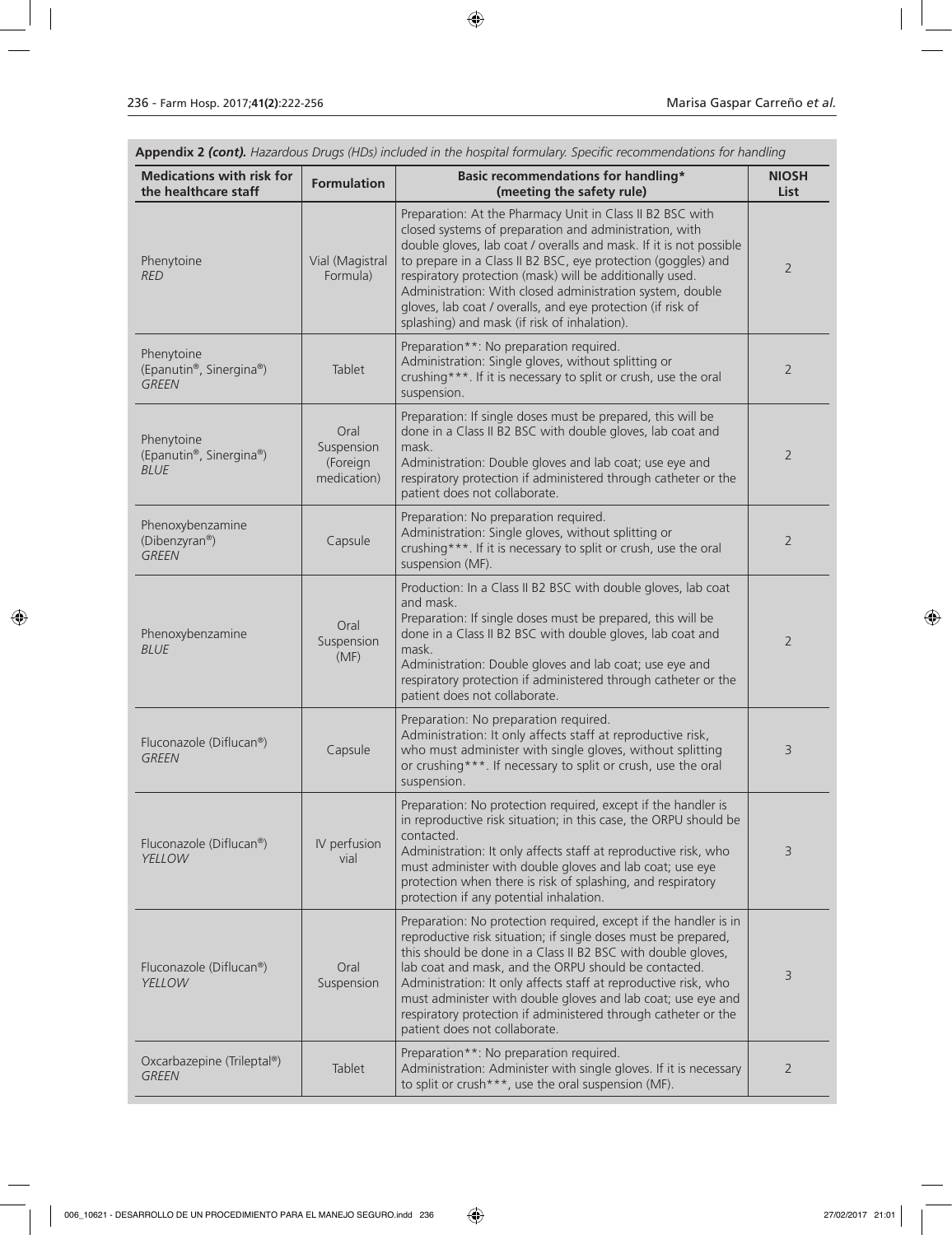| Appendix 2 (cont). Hazardous Drugs (HDs) included in the hospital formulary. Specific recommendations for handling |                                         |                                                                                                                                                                                                                                                                                                                                                                                                                                                                                                                                                                                                                                                                                                                                                                  |                             |  |
|--------------------------------------------------------------------------------------------------------------------|-----------------------------------------|------------------------------------------------------------------------------------------------------------------------------------------------------------------------------------------------------------------------------------------------------------------------------------------------------------------------------------------------------------------------------------------------------------------------------------------------------------------------------------------------------------------------------------------------------------------------------------------------------------------------------------------------------------------------------------------------------------------------------------------------------------------|-----------------------------|--|
| <b>Medications with risk for</b><br>the healthcare staff                                                           | <b>Formulation</b>                      | Basic recommendations for handling*<br>(meeting the safety rule)                                                                                                                                                                                                                                                                                                                                                                                                                                                                                                                                                                                                                                                                                                 | <b>NIOSH</b><br><b>List</b> |  |
| Oxcarbazepine (Trileptal®)<br><b>BLUE</b>                                                                          | Oral<br>Suspension                      | Preparation: If single doses must be prepared, this should be<br>done in a Class II B2 BSC with double gloves, lab coat and<br>mask.<br>Administration: Double gloves and lab coat; use eye and<br>respiratory protection if administered through catheter or the<br>patient does not collaborate.                                                                                                                                                                                                                                                                                                                                                                                                                                                               | $\overline{2}$              |  |
| Paroxetine<br><b>GREEN</b>                                                                                         | Tablet                                  | Preparation: No preparation required.<br>Administration: It only affects staff at reproductive risk, who must<br>administer with single gloves, without splitting or crushing***.<br>If it is necessary to split or crush, look for therapeutic alternatives<br>such as orodispersible tablets or liquid oral MF.                                                                                                                                                                                                                                                                                                                                                                                                                                                | 3                           |  |
| Risperidone (Risperdal®)<br><b>GREEN</b>                                                                           | Tablet                                  | Preparation**: No preparation required.<br>Administration: Administer with single gloves. If it is<br>necessary to split or crush, use orodispersible tablets or oral<br>solution.                                                                                                                                                                                                                                                                                                                                                                                                                                                                                                                                                                               | $\overline{2}$              |  |
| Risperidone (Risperdal®)<br><b>RED</b>                                                                             | Vial (powder)<br>+ syringe<br>(solvent) | Preparation: At the Pharmacy Unit in Class II B2 BSC with<br>closed systems of preparation and administration, with double<br>gloves, lab coat / overalls and mask. If it is not possible to<br>prepare in a Class II B2 BSC, use eye protection (goggles) and<br>respiratory protection (mask). If it is not possible to prepare<br>in a Class II B2 BSC, eye protection (goggles) and respiratory<br>protection (mask) will be additionally used.<br>Administration: With closed administration systems, double<br>gloves, lab coat / overalls, and eye protection (if risk of<br>splashing) and mask (if risk of inhalation).                                                                                                                                 | $\overline{2}$              |  |
| Risperidone (Risperdal®)<br><b>BLUE</b>                                                                            | Oral solution                           | Preparation: If single doses must be prepared, this should be<br>conducted in a Class II B2 BSC with double gloves, lab coat<br>and mask.<br>Administration: Double gloves and lab coat; use eye and<br>respiratory protection if administered through catheter or the<br>patient does not collaborate.                                                                                                                                                                                                                                                                                                                                                                                                                                                          | $\overline{2}$              |  |
| Topiramate (Topamax®)<br><b>GREEN</b>                                                                              | Tablet, capsule                         | Preparation: No preparation required.<br>Administration: It only affects staff at reproductive risk, who<br>must administer with single gloves, without splitting or<br>crushing***. If it is necessary to split or crush, use the oral MF<br>suspension.                                                                                                                                                                                                                                                                                                                                                                                                                                                                                                        | 3                           |  |
| Topiramate<br>YELLOW                                                                                               | Oral<br>Suspension<br>(MF)              | Production: It only affects staff at reproductive risk; if they<br>must participate in its production, they should conduct it<br>in a Class II B2 BSC with double globes, lab coat and mask,<br>and contact the ORPU.<br>Preparation: No preparation required. No protection<br>required, except if the handler is in reproductive risk<br>situation and must prepare single doses; in this case, it will<br>be conducted in a Class II B2 BSC with double gloves, lab<br>coat and mask, and the ORPU should be contacted.<br>Administration: It only affects staff at reproductive risk, who<br>must administer with double gloves and lab coat; use eye<br>and respiratory protection if administered through catheter<br>or the patient does not collaborate. | $\overline{3}$              |  |
| Valproic Acid (Depakine®)<br><b>GREEN</b>                                                                          | Tablet                                  | Preparation: No preparation required.<br>Administration: It only affects staff at reproductive risk, who must<br>administer with single gloves, without splitting or crushing***. If<br>it is necessary to split or crush, use the oral solution.                                                                                                                                                                                                                                                                                                                                                                                                                                                                                                                | 3                           |  |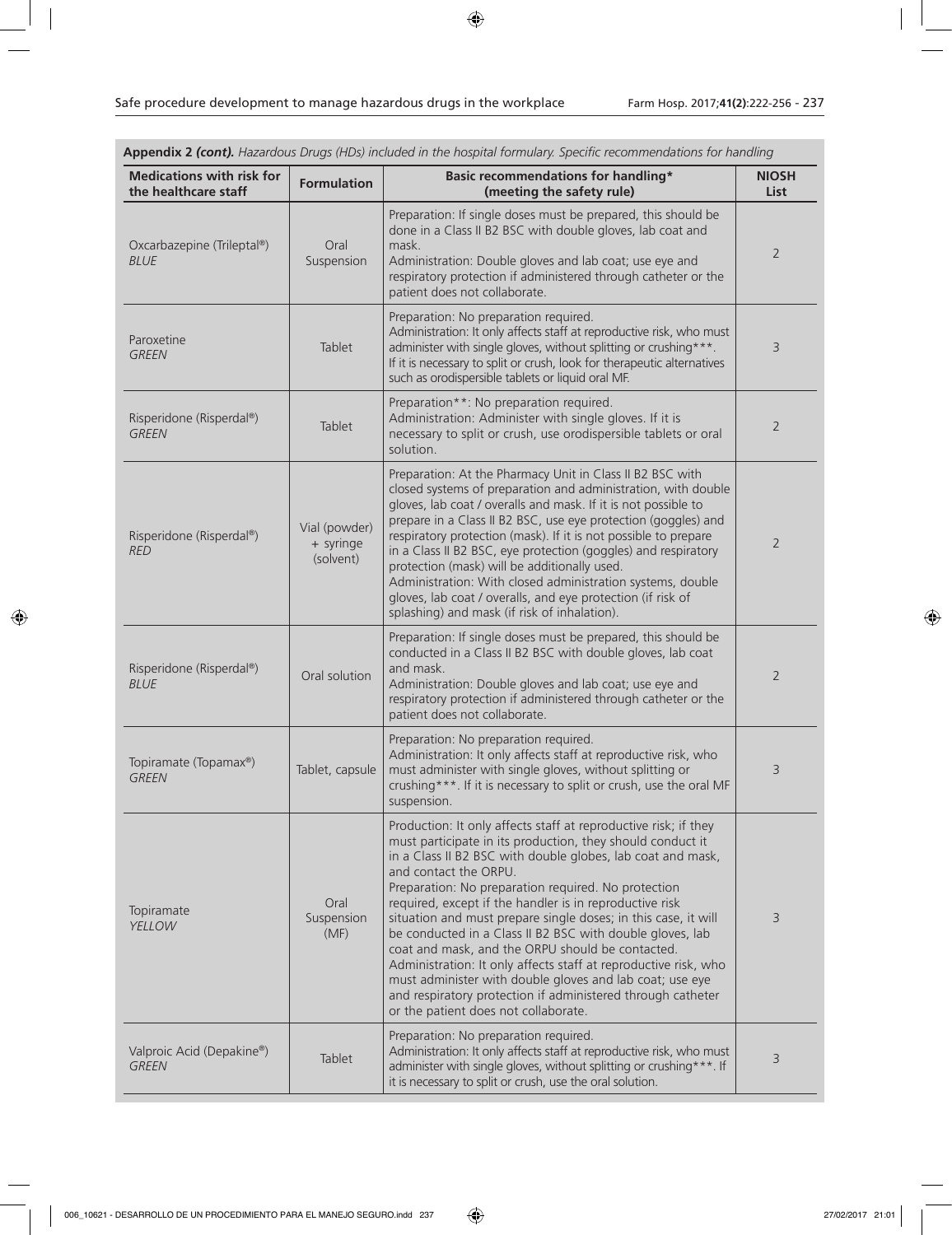| Appendix 2 (cont). Hazardous Drugs (HDs) included in the hospital formulary. Specific recommendations for handling |                         |                                                                                                                                                                                                                                                                                                                                                                                                                                                                                                                                         |                             |  |
|--------------------------------------------------------------------------------------------------------------------|-------------------------|-----------------------------------------------------------------------------------------------------------------------------------------------------------------------------------------------------------------------------------------------------------------------------------------------------------------------------------------------------------------------------------------------------------------------------------------------------------------------------------------------------------------------------------------|-----------------------------|--|
| <b>Medications with risk for</b><br>the healthcare staff                                                           | <b>Formulation</b>      | Basic recommendations for handling*<br>(meeting the safety rule)                                                                                                                                                                                                                                                                                                                                                                                                                                                                        | <b>NIOSH</b><br><b>List</b> |  |
| Valproic Acid (Depakine®)<br>YELLOW                                                                                | Oral Solution           | Preparation: No preparation required. No protection required,<br>except if the handler is in reproductive risk situation and must<br>prepare single doses; in this case, it will be conducted in a<br>Class II B2 BSC with double gloves, lab coat and mask, and<br>the ORPU should be contacted.<br>Administration: It only affects staff at reproductive risk, who<br>must administer with double gloves and lab coat; use eye and<br>respiratory protection if administered through catheter or the<br>patient does not collaborate. | 3                           |  |
| Valproic Acid (Depakine®)<br>YELLOW                                                                                | Vial                    | Preparation: No protection required, except if the handler is<br>in reproductive risk situation; in this case, they should not<br>prepare the vials, and the ORPU should be contacted.<br>Administration: It only affects staff at reproductive risk, who<br>must administer with double gloves and lab coat; use eye<br>protection when there is risk of splashing, and respiratory<br>protection if any potential inhalation.                                                                                                         | 3                           |  |
| Voriconazole (Vfend®)<br>YELLOW                                                                                    | Vial                    | Preparation: No protection required, except if the handler is<br>in reproductive risk situation; in this case, they should not<br>prepare the vials, and the ORPU should be contacted.<br>Administration: It only affects staff at reproductive risk, who<br>must administer with double gloves and lab coat; use eye<br>protection when there is risk of splashing, and respiratory<br>protection if any potential inhalation.                                                                                                         | 3                           |  |
| Voriconazole (Vfend®)<br><b>GREEN</b>                                                                              | Tablet                  | Preparation: No preparation required.<br>Administration: It only affects staff at reproductive risk,<br>who must administer with single gloves, without splitting<br>or crushing. If it is necessary to split or crush, use the oral<br>solution.                                                                                                                                                                                                                                                                                       | 3                           |  |
| Voriconazole (Vfend®)<br>YELLOW                                                                                    | Oral Solution           | Preparation: No preparation required. No protection required,<br>except if the handler is in reproductive risk situation and must<br>prepare single doses; in this case, it will be conducted in a<br>Class II B2 BSC with double gloves, lab coat and mask, and<br>the ORPU should be contacted.<br>Administration: It only affects staff at reproductive risk, who<br>must administer with double gloves and lab coat; use eye and<br>respiratory protection if administered through catheter or the<br>patient does not collaborate. | 3                           |  |
| Zoledronic acid<br>YELLOW                                                                                          | Bag for IV<br>perfusion | Preparation: No protection required, except if the handler is<br>in reproductive risk situation; in this case, the ORPU should be<br>contacted.<br>Administration: It only affects staff at reproductive risk, who<br>must administer with double gloves and lab coat; use eye<br>protection when there is risk of splashing, and respiratory<br>protection if any potential inhalation.                                                                                                                                                | 3                           |  |

\* Preparation of liquid oral formulations refers to re-dosing (charging the syringe), not to the production of the medication.

\*\* Whenever possible, the original blister will be kept at re-packaging.

\*\*\* Use preferably the liquid oral formulation. If no liquid oral formulation is available, splitting will be done at the Pharmacy Unit in a Class II B2 BSC.

MF: Magistral Formula; ORPU: Occupational Risk Prevention Unit; Class II B2 BSC: Class II Type B2 Biological Safety Cabinet.

Since the display of this article is not in color, the words green, yellow, blue and red have been recorded in the tables below each medication. This color indicates the category of protection of that drug according to the color code from the lowest to the highest degree of protection during the preparation and administration (green, yellow, blue and red) as explained in the procedure described".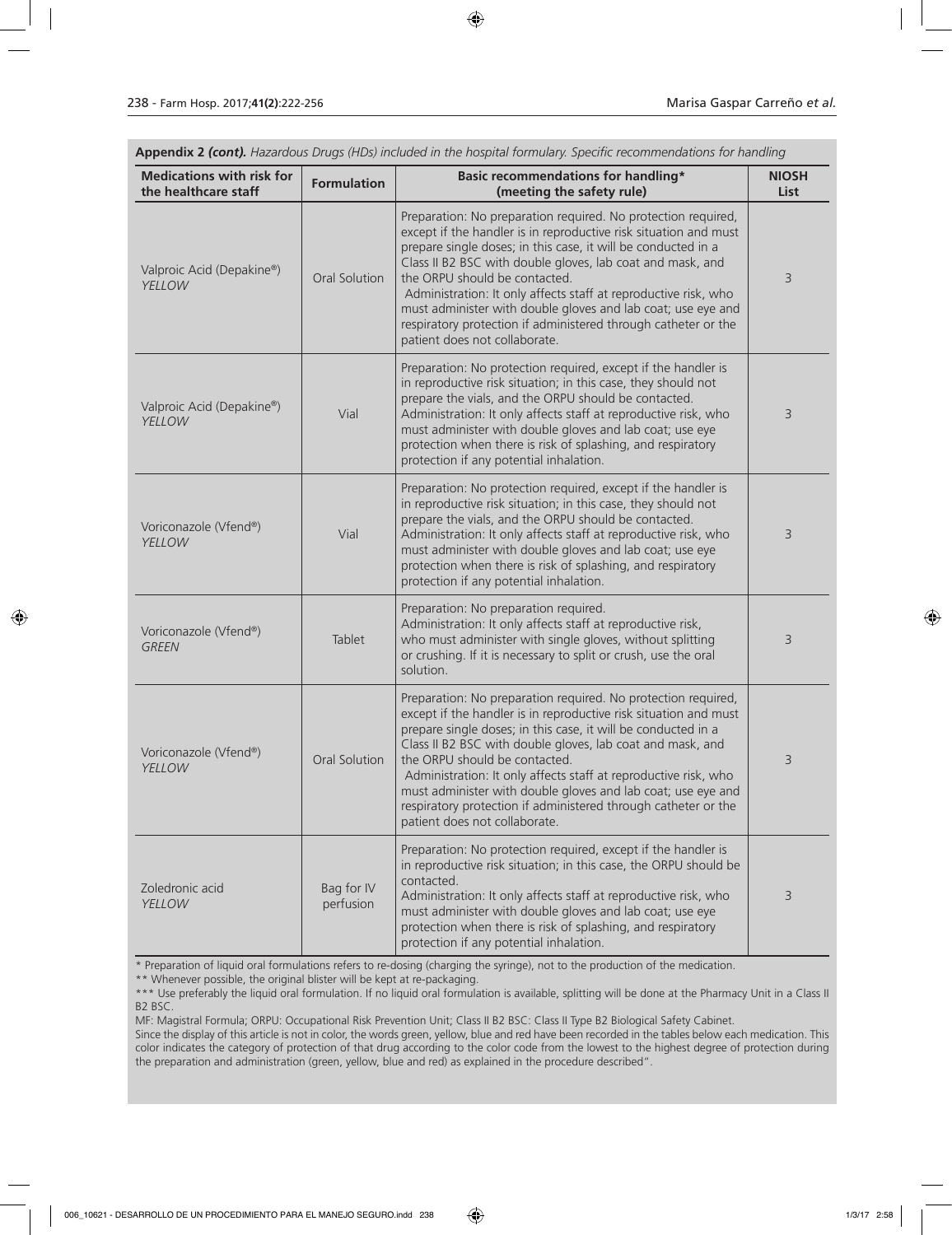# **Appendix 3. Summary of Hazardous Drugs (HDs) included in the hospital formulary. Recommendations for preparation and administration**

There is a summary below of the Hazardous Drugs (HDs) included in the formulary of the HIL.

| <b>COLOUR</b> | <b>RECOMMENDATIONS</b><br>(Meeting the safety rule)                                                                                                                                                                                                                                                                                                                                                                                                                                                                                                                                     | Medication (Classification by the NIOSH)                                                                                                                                                                                                                                                                                                                                                                                                                                                                                                                                                                                                                         |
|---------------|-----------------------------------------------------------------------------------------------------------------------------------------------------------------------------------------------------------------------------------------------------------------------------------------------------------------------------------------------------------------------------------------------------------------------------------------------------------------------------------------------------------------------------------------------------------------------------------------|------------------------------------------------------------------------------------------------------------------------------------------------------------------------------------------------------------------------------------------------------------------------------------------------------------------------------------------------------------------------------------------------------------------------------------------------------------------------------------------------------------------------------------------------------------------------------------------------------------------------------------------------------------------|
| <b>GREEN</b>  | Preparation <sup>1</sup> : No preparation required.<br>Administration: Single gloves. No splitting or crushing.<br>If it is necessary to split or crush the dose:<br>- It would be of choice to use liquid oral formulations<br>(consult with the Pharmacy Unit).<br>- If no liquid oral formulation available, splitting will be<br>done at the Pharmacy Unit, in a Class II B2 BSC with<br>double gloves, lab coat / overalls and mask.                                                                                                                                               | <b>Acenocoumarol tablets</b> (Sintrom®) (3),<br>Azathioprine tablets (Imurel®) (2),<br>Cabergoline tablets (Dostinex®) (3),<br>Carbamezapine tablets (Tegretol®) (2),<br>Clonazepam tablets (Rivotril®) (3),<br>Colchicine tablets (Colchimax®) (3),<br>Spironolactone tablets (Aldactone®) (2),<br><b>Phenytoine tablets</b> (Epanutin®) (2),<br><b>Phenoxybenzamine capsules</b> (Dibenzyran®) (2),<br>Fluconazole capsules (3), Oxcarbazepine<br>tablets (Trileptal®) (2), Paroxetine tablets (3),<br>Risperidone tablets (Risperdal®) (2), Topiramate<br>tablets / capsules (3), Valproic Acid tablets<br>(Depakine®) (3), Voriconazole tablets (Vfend®) (3) |
| <b>YELLOW</b> | As a general rule, they should not be manipulated by<br>personnel under reproductive risk <sup>2,3</sup> .<br>Preparation: single gloves.<br>Administration: Double gloves and lab coat; in case of<br>risk of splashing, accidental disconnection of the system,<br>administration through catheter, or patient who does not<br>collaborate, use eye protection (goggles) and respiratory<br>protection (mask).<br>In the exceptional case in which these must be PREPARED<br>by staff at reproductive risk, they must be protected with<br>double gloves, lab coat, goggles and mask. | Clonazepam oral solution (Rivotril®) (3),<br>Clonazepam ampoules (Rivotril®) (3),<br><b>Fluconazole vial for perfusion</b> (Diflucan®) (3),<br>Fluconazole oral solution (Diflucan®) (3),<br>Topiramate oral suspension (FM) (3),<br>Valproic Acid oral solution (Depakine®) (3),<br>Valproic Acid vial (Depakine®) (3),<br>Voriconazole oral suspension (Vfend®) (3),<br>Voriconazole vial (Vfend®) (3),<br>Zoledronic Acid bag for perfusion (3)                                                                                                                                                                                                               |
| <b>BLUE</b>   | Preparation: In the Pharmacy Unit, in Class II B2 BSC with double<br>gloves, lab coat and mask. In the exceptional case in which<br>it is not possible to prepare in Class II B2 BSC, use double<br>gloves, lab coat, eye protection (goggles) and respiratory<br>protection (mask).<br>Administration: Double gloves and lab coat; in case of risk of<br>splashing, accidental disconnection of the system, administration<br>through catheter, or patient who does not collaborate, use eye<br>protection (goggles) and respiratory protection (mask).                                | Azathioprine oral suspension (MF) (2),<br>Carbamazepine oral suspension (MF) (2),<br>Chloramphenicol ophthalmic ointment<br>(Colircusi de Icol®) (2), Spironolactone<br>oral suspension (FM) (2), Phenytoine<br>oral suspension (Epanutin®) (2),<br>Phenoxybenzamine suspension (MF) (2),<br><b>Oxcarbazepine oral suspension</b> (Trileptal®) (2),<br>Risperidone oral solution (Risperdal®) (2)                                                                                                                                                                                                                                                                |
| <b>RED</b>    | Preparation: At the Pharmacy Unit in Class II B2 BSC with<br>closed systems for preparation and administration. Double<br>gloves, protective lab coat (preferable overalls) and masks.<br>If not possible to prepare in Class II B2 BSC, use eye<br>protection (goggles) and respiratory protection (mask).<br>Administration: Closed systems of administration, double<br>gloves, lab coat / overalls, and eye protection (if risk of<br>splashing) and mask (if risk of inhalation).                                                                                                  | Phenytoine vial (Magistral formula) (2),<br>Risperidone vial + pre-charged syringe<br>(Risperdal®) (2)                                                                                                                                                                                                                                                                                                                                                                                                                                                                                                                                                           |

The number between brackets corresponds to the number of the NIOSH list in which this medication is included. Acenocoumarol by similarity with warfarin (not included in NIOSH)

List 1: Antineoplastic or cytostatic agents.

List 2: Non-antineoplastic medications that meet one or more NIOSH criteria to be considered of risk.

List 3: Non-antineoplastic medications with effects on reproduction, and that can affect men and women who are trying actively to conceive, and pregnant or breastfeeding women, but that don't represent a risk for the rest of the staff.

1 Whenever possible, the original blister will be kept at re-packaging 2 Staff at reproductive risk: men and women who are actively trying to conceive, and pregnant or breastfeeding women.

3 For treatments prescribed continuously and that need to be prepared, this will be done at the Pharmacy Unit (PU) in CSBIIB2. Exceptional treatmetns will be prepared according to the protection measures already mentioned and, in case of persistence, their preparation will be similarly assumed by the PU.

MG: Magistral Formula; Class II B2 BSC: Class II Type B2 Biological Safety Cabinet; CLDT: Closed System for Drug Transfer. Since the display of this article is not in color, the words green, yellow, blue and red have been recorded in the tables below each medication. This color indicates the category of protection of that drug according to the color code from the lowest to the highest degree of protection during the preparation and administration (green, yellow, blue and red) as explained in the procedure described".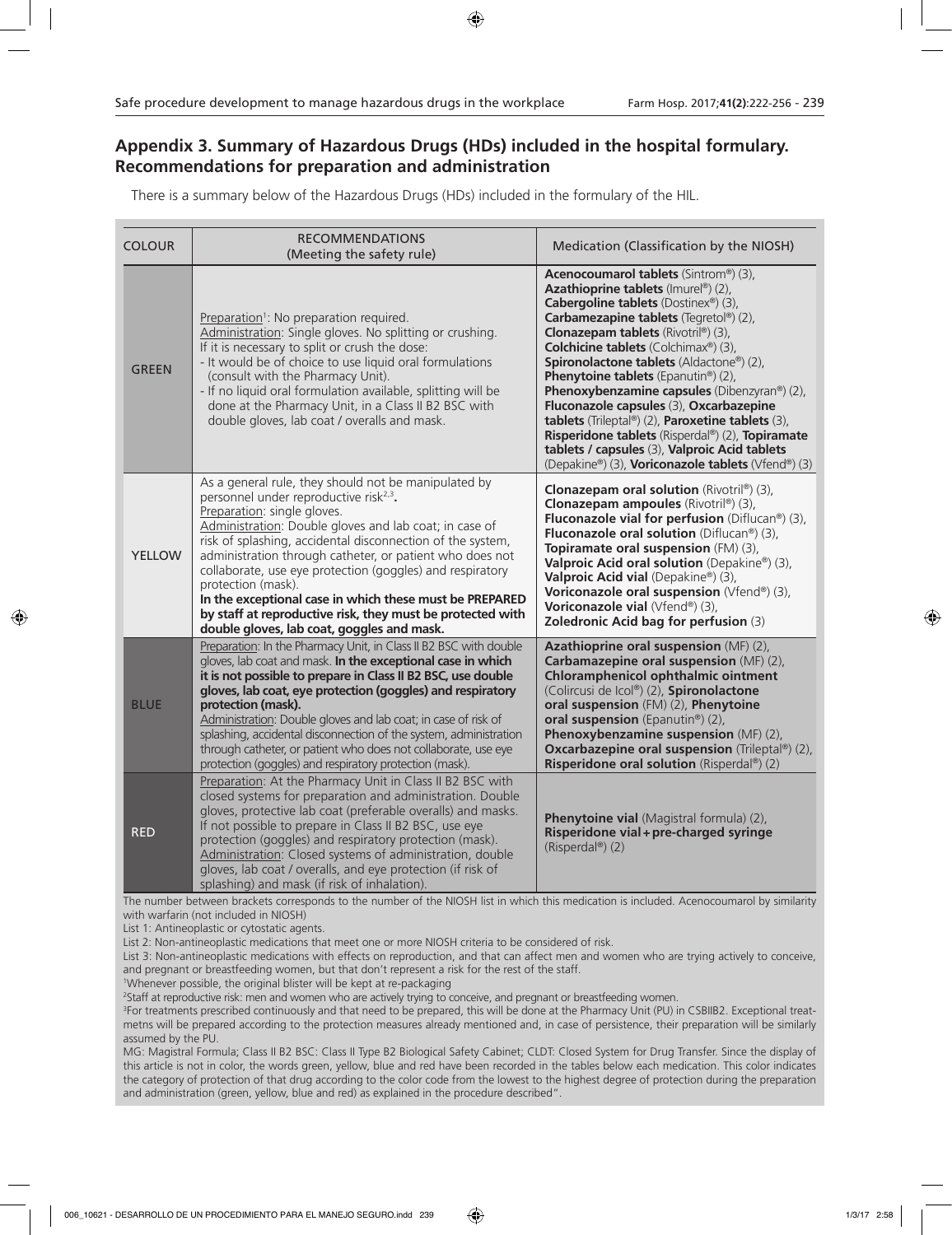### **VERSIÓN ESPAÑOLA**

### **Introducción**

En el año 2004, el National Institute for Occupational Safety and Health (NIOSH) definió el término medicamento peligroso (MP)1 , para aquellos medicamentos que presentan uno o más de los siguientes criterios de peligrosidad en humanos: carcinogenicidad, teratogenicidad u otra toxicidad para el desarrollo, toxicidad reproductiva, toxicidad en órganos a dosis bajas, genotoxicidad; y nuevos medicamentos con perfiles de estructura y toxicidad similar a medicamentos ya existentes que se determinaron como peligrosos según los anteriores criterios.

Conjuntamente con la definición de MP de 20041 , el NIOSH publicó un listado de MP, que se actualizó en 20102 , 20123 , 20144 y en el momento de redacción de este documento el borrador de la actualización del 2016 ( 5 ), diferenciando la peligrosidad de los medicamentos incluidos en tres grupos (Tabla 1).

Los efectos sobre la salud de los MP, tanto efectos terapéuticos como efectos secundarios, están justificados en los pacientes por presentar un balance beneficio / riesgo favorable, sin embargo, se debe reducir al máximo la exposición en el personal sanitario<sup>6</sup>. La seguridad y salud de los trabajadores de un centro sanitario es una cuestión clave en cualquier institución sanitaria, por ello, se ha hecho necesario establecer unas recomendaciones para la manipulación de MP con riesgo para el personal sanitario que manipula dichos medicamentos en los centros sanitarios.

Ante la ausencia de una reglamentación específica en España para el manejo de MP, y la existencia de publicaciones que alertan de los riesgos sobre la salud asociados a determinados medicamentos, se ha generado una alarma social que justifica la rápida elaboración y difusión de un procedimiento de trabajo de manejo de medicamentos peligrosos para minimizar los riesgos sobre el personal sanitario. Siguiendo los criterios científicamente establecidos por organizaciones de reconocido prestigio, se han seleccionado los documentos publicados por el NIOSH en 2014<sup>4</sup>, y su ampliación de 2016<sup>5</sup> y por el Instituto Nacional de Seguridad e Higiene en el Trabajo (INSHT) "Medicamentos peligrosos. Medidas de prevención para su preparación y administración" junto con el documento consenso "Seguridad del paciente y

del profesional sanitario en la preparación y administración de medicinas peligrosas"7 , como base para el desarrollo de un procedimiento de trabajo para el manejo de MP en nuestro centro sanitario, cuya funcionalidad será la de facilitar dentro de un entorno seguro, un método de trabajo que sea respetuoso con la seguridad y salud de los trabajadores.

# **Objetivos**

Desarrollar un procedimiento de trabajo seguro para los trabajadores del Hospital Intermutual de Levante (HIL) en las distintas áreas de actuación relacionadas con la manipulación de MP, incluyendo los equipos de protección individual necesarios, con el fin de disminuir el riesgo y minimizar la exposición en la medida de lo posible.

Difundir la información actual sobre el riesgo para los trabajadores derivado de la manipulación de MP y sus residuos en todas las áreas y puestos de trabajo que se vean afectados por esta manipulación.

Asegurar la seguridad para el trabajador, el ambiente de trabajo y para el medicamento.

## **Material y métodos**

La elaboración del procedimiento de trabajo se desarrolló en seis fases:

- a) Definición de Medicamento Peligroso (MP).
- b) Definición e identificación de procesos y elaboración de recomendaciones generales sobre selección y manejo de MP. Se definieron e identificaron los procesos implicados en el manejo de MP, y se realizó una revisión bibliográfica sobre las medidas de protección para el manipulador en cada uno de los procesos, a partir de las recomendaciones de las principales asociaciones internacionales relacionadas con el manejo de MP.
- c) Detección, selección y establecimiento de recomendaciones específicas para el manejo durante la preparación y la administración de los MP incluidos en la GFT del hospital<sup>8</sup>. Se contrastó la información de los principios activos incluidos en los listados

| Tabla 1. Grado de peligrosidad de los MP |                                                                                                                                                                                                                                                                     |  |  |  |  |
|------------------------------------------|---------------------------------------------------------------------------------------------------------------------------------------------------------------------------------------------------------------------------------------------------------------------|--|--|--|--|
| Grupo 1                                  | Medicamentos antineoplásicos                                                                                                                                                                                                                                        |  |  |  |  |
| Grupo 2                                  | Medicamentos no antineoplásicos que cumplen al menos un criterio de peligrosidad                                                                                                                                                                                    |  |  |  |  |
| Grupo 3                                  | Medicamentos que presentan riesgo para el proceso reproductivo y que pueden afectar a hombres y mujeres<br>que están tratando concebir de forma activa, y mujeres embarazadas o en periodo de lactancia, pero que no<br>comportan riesgo para el resto del personal |  |  |  |  |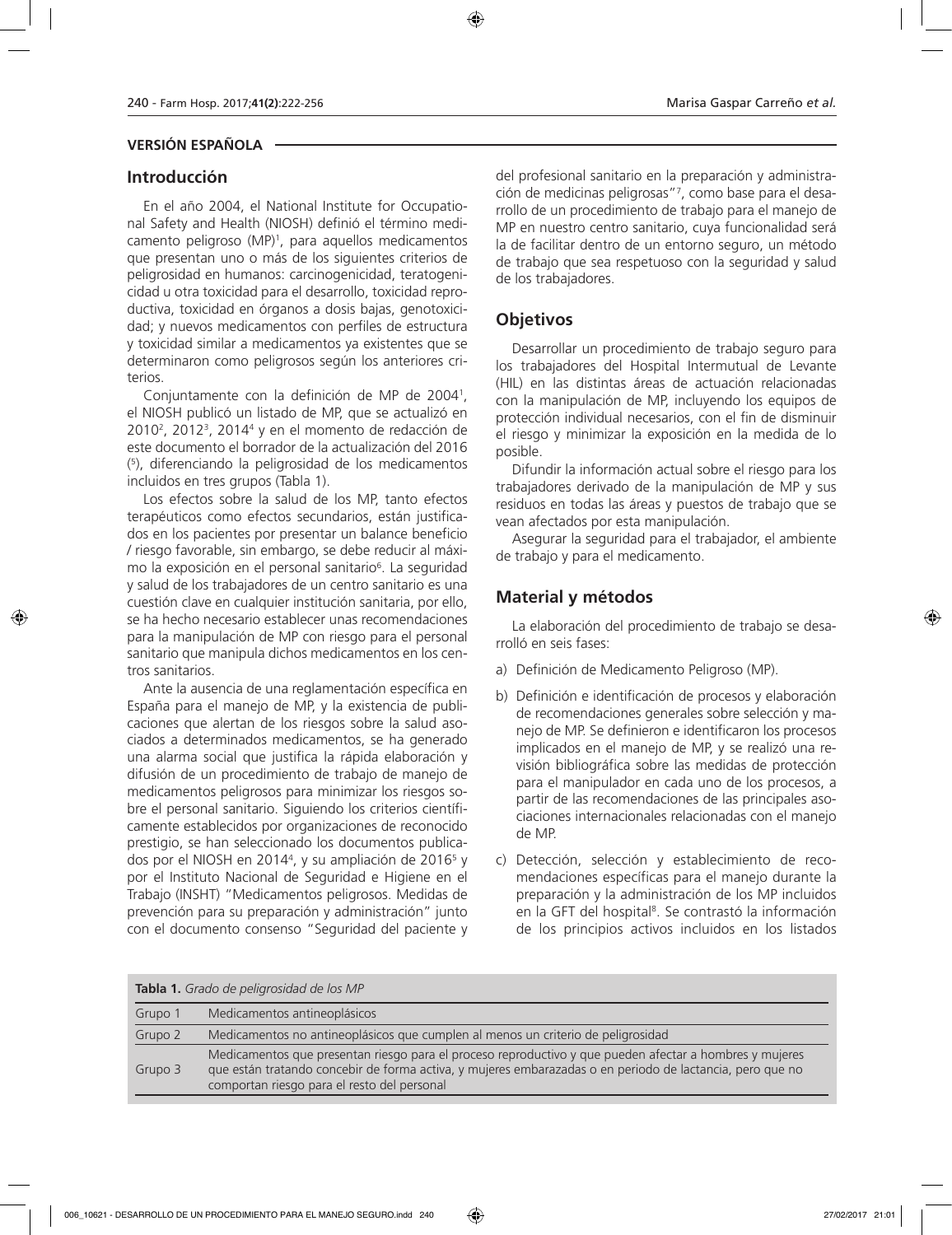"NIOSH list of antineoplastic and other hazardous drugs in healthcare settings, 2014"4 y "Proposed additions to the NIOSH 2016 hazardous drugs list"5 , con la de los medicamentos incluidos en la guía farmacoterapéutica (GFT) de nuestro hospital<sup>8</sup>. Para establecer las recomendaciones específicas de manejo (infraestructuras y equipos de protección individual (EPIs)) para cada MP se tuvo en cuenta la categoría en la que estaban clasificados en los listados NIOSH (1, 2 o 3), su forma farmacéutica, vía de administración, y lugar y condiciones de preparación y administración. Además, para cada MP se valoraron alternativas terapéuticas con un menor riesgo en su manipulación.

- d) Categorización del riesgo durante la preparación / administración y desarrollo de un sistema de identificación. Para facilitar la identificación y homogeneización de la manipulación de MP, se agruparon en categorías aquellos MP con medidas comunes de manejo durante su preparación y administración.
- e) Información y formación a los profesionales.
- f) Implantación de las medidas de identificación y pautas de actuación.

### **Resultados**

### **Fase a) Definición de Medicamento Peligroso (MP)**

En términos de exposición ocupacional, se definió como Medicamento Peligroso: aquellos agentes que, por su inherente toxicidad, su manipulación representa un peligro para el personal sanitario. La peligrosidad de estos medicamentos se entiende en términos de riesgo químico, concretamente, relacionado con la actividad carcinogénica, teratogénica, genotóxica, tóxica sobre el proceso reproductivo o sobre un órgano concreto a dosis bajas, o por tratarse de un nuevo fármaco similar a otros con este tipo de riesgos. En este sentido, a los MP le son de aplicación las normas referentes a la protección de los trabajadores relacionadas con la exposición a agentes químicos (RD 374/2001)9 , agentes cancerígenos (RD 665/1997)<sup>10</sup> y su posterior modificación (RD 349/2003)<sup>11</sup>, y la Directiva 2004/37/ CE12 relativa a la protección contra los riesgos de exposición a agentes carcinogénicos o mutágenos durante el trabajo.

#### **Fase b) Definición e identificación de procesos y elaboración de recomendaciones generales sobre selección y manejo de MP**

Se entenderán como procesos, actividades, operaciones, equipos o productos "potencialmente peligrosos" (artículo 4.5 de la Ley de Prevención de Riesgos Laborales)13 aquellos que, en ausencia de medidas preventivas específicas, originen riesgos para la seguridad y la salud de los trabajadores que los desarrollan o utilizan.

Se detectaron seis procesos implicados en la manipulación de MP: selección, recepción, transporte y distribución, preparación, administración y tratamiento de residuos.

Se revisaron las recomendaciones sobre manejo de MP del NIOSH4 , INSHT6 , Oncology Nursing Society (ONS)14, American Society of Health-System Pharmacists (ASHP)15, Escuela Nacional de Medicina del Trabajo Instituto de Salud Carlos III (ISC)16, U.S. Pharmacopoeia (USP)17 y International Society of Oncology Pharmacy Practitioners (ISOPP)<sup>18</sup>, y a partir de ellas se elaboraron unas recomendaciones generales de manejo de MP para cada uno de los procesos detectados (Anexo 1)19,20.

#### **Fase c) Detección, selección y establecimiento de recomendaciones específicas para el manejo de los MP incluidos en la GFT del hospital**

Se detectaron 29 medicamentos incluidos en la GFT del hospital<sup>8</sup> con principios activos clasificados como peligrosos en los listados "NIOSH list of antineoplastic and other hazardous drugs in healthcare settings, 2014"4 y "Proposed additions to the NIOSH 2016 hazardous drugs list"<sup>5</sup>. Además, pese a no encontrarse incluido en los listados NIOSH, se consideró MP el acenocumarol, debido a su similitud con warfarina (Lista 3 NIOSH), por lo que finalmente se contabilizaron 30 medicamentos incluidos en GFT catalogados como MP. En función de su peligrosidad, ninguno estaba incluido en la Lista 1 (medicamentos antineoplásicos), 12 en la Lista 2 (medicamentos no antineoplásicos que cumplen al menos un criterio de peligrosidad) y 18 en la Lista 3 (medicamentos que presentan riesgo para el proceso reproductivo y que pueden afectar a hombres y mujeres que están tratando concebir de forma activa, y a mujeres embarazas o en periodo de lactancia, pero que no comportan riesgo para el resto del personal).

De los 30 MP incluidos en la GFT del hospital, se encontró una alternativa farmacéutica con menor riesgo en su manipulación en seis. De estos seis MP: cinco eran formas orales sólidas susceptibles de fraccionamiento o trituración para su administración en pacientes con dificultades de deglución, por ello, en lugar de fraccionar o triturar, se optó por la elaboración de formas orales líquidas como fórmula magistral en cabina de seguridad biológica (CSB), para simplificar la preparación y administración y reducir la exposición al fármaco por parte del manipulador. El MP restante se presentaba comercializado en forma de ampollas, por lo que se optó por adquirirlo como fórmula magistral en forma de viales para minimizar la exposición. De esta manera, el listado final de MP incluyó 36 MP.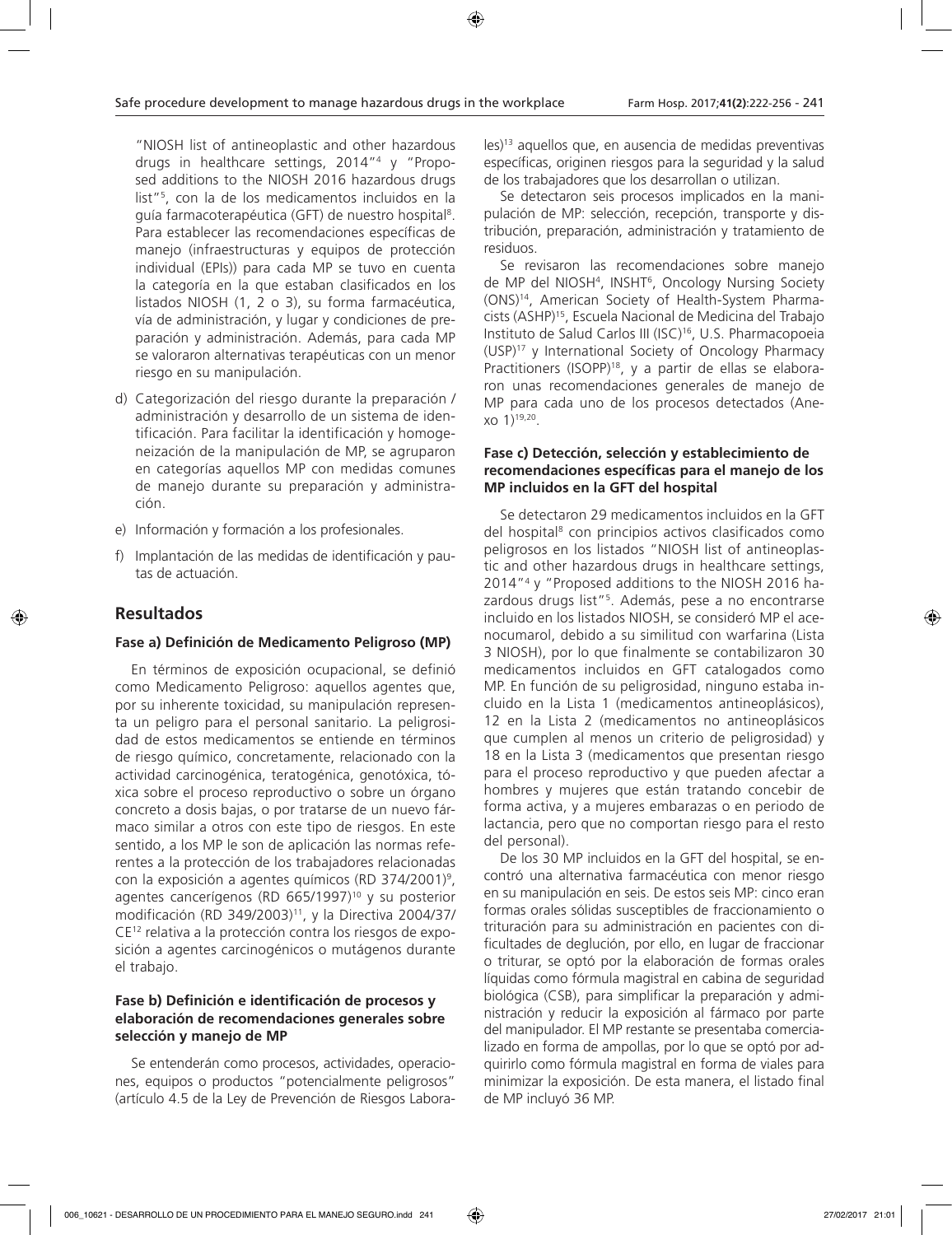Finalmente, en base a la clasificación de cada MP en los listados NIOSH4,5, a su forma farmacéutica y al Documento Técnico del INSHT "Medicamentos peligrosos. Medidas de prevención para su preparación y administración"6 se elaboró un listado con todos los MP y las recomendaciones específicas de manejo para cada uno de ellos (Anexo 2).

### **Fase d) Categorización del riesgo durante la preparación / administración y desarrollo de un sistema de identificación**

De acuerdo a las medidas específicas de manejo de cada MP incluido en el listado de recomendaciones específicas (Anexo 2), se clasificaron en cuatro categorías de menor a mayor riesgo durante su manipulación durante la preparación y administración. Para simplificar la manipulación de los MP, en cada categoría se establecieron unas medidas comunes de manejo. En el caso de aquellos medicamentos con medidas de protección diferentes en función del riesgo reproductivo del profesional, se optó por establecer las medidas de protección del grupo de profesionales con mayor nivel de protección. Para diferenciar cada categoría se estableció un sistema de identificación basado en un código de colores de menor a mayor grado de protección durante la preparación y administración (verde, amarillo, azul y rojo) (Tabla 2). El número de MP incluido en cada categoría fue de: 16 en la Verde, 10 en la Amarilla, 8 en la Azul y 2 en la roja (Anexo 3).

### **Fase e) Información y formación a los profesionales**

Con carácter general y de conformidad con los artículos 18 y 19 de la Ley de Prevención de Riesgos Laborales<sup>13</sup>, los trabajadores deben recibir una información y formación adecuadas sobre los riesgos derivados de la presencia de cualquier agente químico peligroso en el lugar de trabajo, así como sobre las medidas de prevención y protección que hayan de adoptarse. En particular, la formación del personal que trabaja con medicamentos peligrosos es un aspecto clave para evitar los riesgos laborales.

Por lo tanto, se informó a todos los profesionales implicados en el manejo de medicamentos a través de una jornada de uso seguro de medicamentos que se difundió a nivel externo, y que fue impartida por los Servicios de Farmacia y Prevención de Riesgos Laborales y en la que participó el Servicio de Prevención de Riesgos Laborales de la Conselleria de Sanitat Universal y Salut Pública de la Comunidad Valenciana.

Además, a nivel interno se impartieron sesiones quincenales a todo el personal sanitario para presentar el código de identificación por colores, se facilitó todo el material de consulta rápida necesario y se difundió el Procedimiento de "Manejo seguro de medicamentos".

Del mismo modo, se dotó de los EPIs necesarios en todas las plantas y Servicios en los que los MP podían ser utilizados.

#### **Fase f) Implantación de las medidas de identificación y pautas de actuación**

Recepción y almacenamiento: etiquetado por colores de los MP en función de la categoría en la que se hayan clasificado, tanto en su envase (en el caso de aquellos MP que se distribuyen en su envase original) como en su acondicionamiento primario.

Distribución: los MP de las categorías Verde y Amarilla se distribuirán con normalidad con la etiqueta que se les asignó en el momento de la recepción. Los medicamentos de la categoría roja y azul se prepararán en el Servicio de Farmacia y se identificarán en el acondicionamiento secundario con etiqueta roja y azul respectivamente.

Preparación y Administración: en función de las recomendaciones del código de colores (Tabla 2).

### **Discusion**

La exposición potencial a MP en cada proceso en el que están presentes depende de varios factores<sup>19</sup>:

- Peligrosidad intrínseca del medicamento por su potencial carcinogénico, teratogénico, genotóxico, toxicidad reproductiva y toxicidad sobre órganos a dosis bajas.
- Susceptibilidad del manipulador: alergias, embarazo, lactancia, edad reproductiva.
- Nivel de exposición: capacidad de penetración o absorción del medicamento, concentración, cantidad, duración y frecuencia de la manipulación, tipo de actividad, lugar y riesgo de exposición asociado (forma farmacéutica).
- Estructura: recursos humanos (formación y capacitación, número de manipuladores), instalaciones (diseño y especificaciones técnicas, disponibilidad y tipo de CSB), utilización de sistemas cerrados de transferencia de medicamentos (SCTM) en preparación y administración, y disponibilidad de sistemas automáticos.
- Utilización de medidas de prevención: medidas técnicas (CSB), SCTM, sistemas automatizados, medidas organizativas (procedimientos de limpieza, actuación ante derrames y mantenimiento, gestión de residuos y técnicas de manipulación) y medidas de prevención secundaria (EPIs), que deberán tener unas características mínimas<sup>19</sup> (Tabla 3).

De esta manera, la protección del personal debe adaptarse a cada una de estas actividades y presentaciones de los medicamentos, pues las precauciones a tomar son diferentes en cada caso. Así, por ejemplo, tal y como indica el documento del NIOSH de 20144 , "en situaciones como apertura de cápsulas, fraccionamiento o trituración de comprimidos en las que no se dispone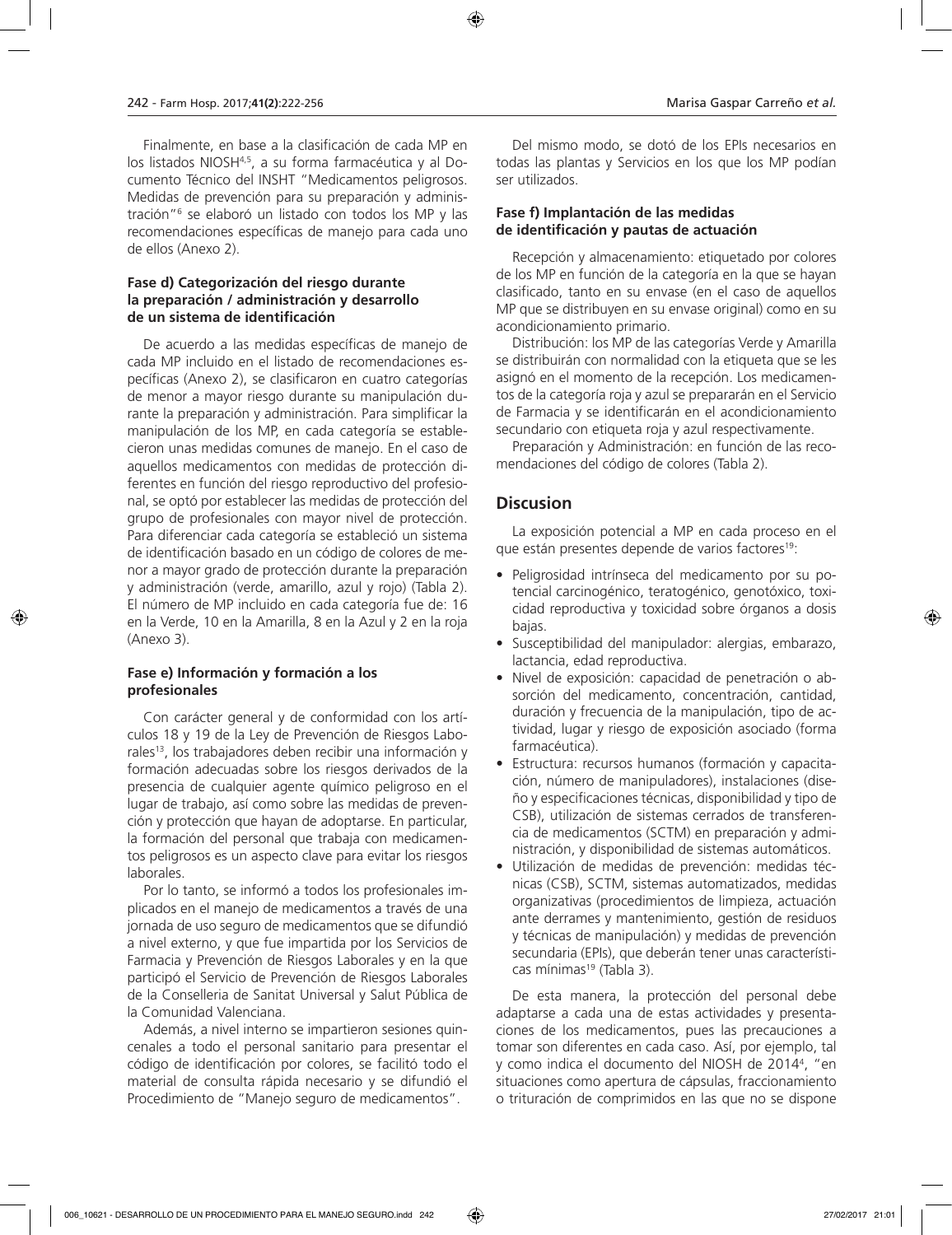| administración de MP |                                                                                                                                                                                                                                                                                                                                                                                                                                                                                                                                           |  |  |  |  |
|----------------------|-------------------------------------------------------------------------------------------------------------------------------------------------------------------------------------------------------------------------------------------------------------------------------------------------------------------------------------------------------------------------------------------------------------------------------------------------------------------------------------------------------------------------------------------|--|--|--|--|
| <b>COLOR</b>         | <b>RECOMENDACIONES</b>                                                                                                                                                                                                                                                                                                                                                                                                                                                                                                                    |  |  |  |  |
|                      | (Atender a la norma de seguridad)                                                                                                                                                                                                                                                                                                                                                                                                                                                                                                         |  |  |  |  |
| <b>VERDE</b>         | Preparación <sup>1</sup> : no precisan preparación.<br>Administración: quante simple. No fraccionar ni triturar.<br>En caso de ser necesario fraccionar o triturar la dosis:<br>- Será de elección la utilización de formas orales líquidas (consultar con el Servicio de Farmacia).<br>- En caso de no disponer de forma oral líquida, el fraccionamiento se realizará en el Servicio de Farmacia en<br>CSB II B2 con doble quante, bata/mono y mascarilla.                                                                              |  |  |  |  |
| <b>AMARILLO</b>      | Como norma general, no deben manipularse por personal en riesgo reproductivo <sup>2,3</sup> .<br>Preparación: quante simple.<br>Administración: doble quante y bata, en caso de riesgo de salpicadura, desconexión accidental del sistema,<br>administración por sonda o paciente no colaborador, utilizar protección ocular (gafas) e inhalatoria<br>(mascarilla).<br>En el caso excepcional de que deban de ser PREPARADOS por personal en riesgo reproductivo,<br>lo harán protegidos mediante doble guante, bata, gafas y mascarilla. |  |  |  |  |
| <b>AZUL</b>          | Preparación: en el Servicio de Farmacia en CSB II B2 con doble quante, bata y mascarilla. En el caso<br>excepcional de que no sea posible preparar en CSB II B2, utilizar doble guante, bata, protección<br>ocular (gafas) y respiratoria (mascarilla).<br>Administración: doble guante y bata; en caso de riesgo de salpicadura, desconexión accidental del sistema,<br>administración por sonda o paciente no colaborador, utilizar protección ocular (gafas) e inhalatoria (mascarilla).                                               |  |  |  |  |
| <b>ROJO</b>          | Preparación: En el Servicio de Farmacia en CSB II B2 con sistemas cerrados de preparación y administración.<br>Doble quante, bata protectora (preferible mono) y mascarilla. Si no es posible preparar en CSB II B2, utilizar:<br>protección ocular (gafas) y respiratoria (mascarilla).<br>Administración: sistemas cerrados de administración, doble guante, bata/mono, y protección ocular (si riesgo<br>de salpicaduras) y mascarilla (si riesgo de inhalación).                                                                      |  |  |  |  |

**Tabla 2.** *Código de colores en función de las recomendaciones específicas de manejo durante la preparación y* 

El número entre paréntesis corresponde al número de lista de NIOSH en el que ese medicamento se encuentra incluido. Acenocumarol por similitud con warfarina (no incluido en NIOSH).

Lista 1: medicamentos antineoplásicos o citostáticos.

Lista 2: medicamentos no antineoplásicos que cumplen con uno o más criterios NIOSH para ser considerados de riesgo.

Lista 3: medicamentos no antineoplásicos que tienen efectos sobre la reproducción. y que pueden afectar a hombres y mujeres que están intentando concebir de forma activa, y mujeres embarazadas o en período de lactancia, pero que no comportan riesgo para el resto del personal. 1 Siempre que sea posible, en el reenvasado, se mantendrá el blíster original.

2 Personal en riesgo reproductivo: hombres y mujeres que están intentando concebir de forma activa, y mujeres embarazadas o en periodo de lactancia.

3 En los tratamientos instaurados de forma continuada que requieran preparación,serán preparados en el Servicio de Farmacia(SF) en CSBIIB2. Los tratamientos excepcionales se prepararán según medidas de protección mencionadas, y en caso de continuidad, igualmente se asumirá la preparación en el SF.

FM: Fórmula magistral; CSB II B2: Cabina de seguridad biológica Clase II Tipo B2; SCTM: sistema cerrado de transferencia de medicamentos.

de cabinas extractoras, cabinas de seguridad o aisladores, al menos se debe utilizar doble guante, mascarilla, bata y protección de la superficie de trabajo". Además, debido a que este listado incluye una gran variabilidad de medicamentos, desde citotóxicos de alto riesgo a medicamentos que podrían solo afectar a personal en edad fértil en menor grado, las acciones a determinar no deberían ser generales, sino que se debería analizar caso a caso, por lo que el procedimiento que sigue debe utilizarse solo como referencia.

De este modo, el listado de medicamentos indicado en la publicación del NIOSH4,5 puede utilizarse como re-

|                            | Tabla 3. Características mínimas de los EPIs <sup>19</sup>                                                                                                                                                                                                                     |  |  |  |  |  |
|----------------------------|--------------------------------------------------------------------------------------------------------------------------------------------------------------------------------------------------------------------------------------------------------------------------------|--|--|--|--|--|
| Guantes                    | Dos pares de guantes quirúrgicos o un par de guantes que cumpla con las características de seguridad<br>suficientes para el manejo de citostáticos. De uso dual, para proteger al paciente y al profesional. En caso de<br>contacto con el MP, debe sustituirse inmediatamente |  |  |  |  |  |
| Bata / mono                | Con abertura trasera / cremallera central, puños elásticos e impermeable en zona delantera y mangas. En caso<br>de contacto con el MP, deberá sustituirse                                                                                                                      |  |  |  |  |  |
| Protección<br>respiratoria | Mascarillas autofiltrantes tipo FFP3. Las mascarillas quirúrgicas no protegen frente a aerosoles de citostáticos                                                                                                                                                               |  |  |  |  |  |
| Protección<br>ocular       | Gafas de montura integral panorámica                                                                                                                                                                                                                                           |  |  |  |  |  |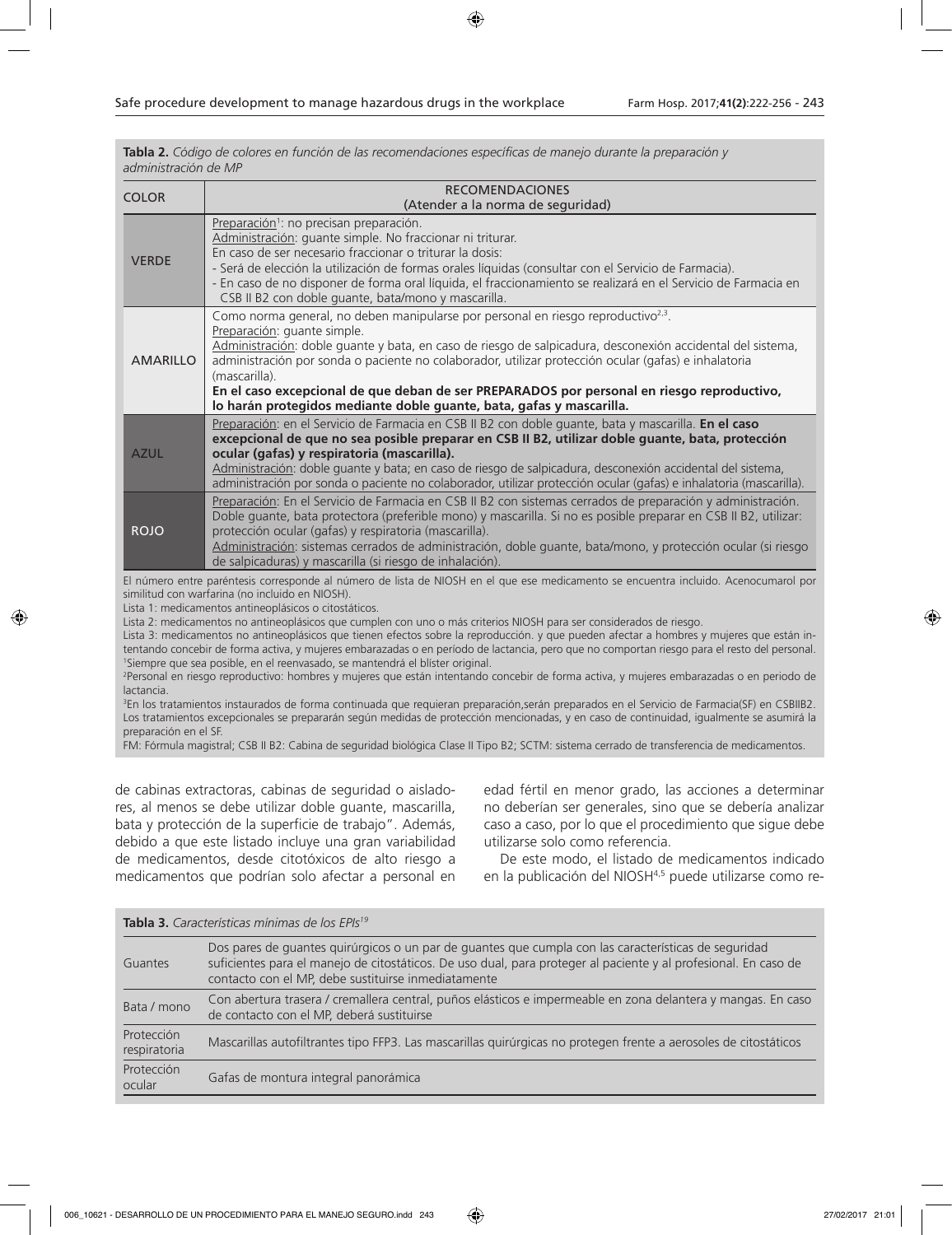ferencia para establecer unas medidas específicas para el manejo de cada MP, y cada centro deberá adaptarse a su situación y necesidades, así como mantenerlo actualizado con los nuevos medicamentos, teniendo en cuenta las recomendaciones del fabricante.

No obstante, dada la gran cantidad de MP incluidos en el listado, se hace imposible la implantación de un procedimiento que asegure la correcta y segura manipulación de cada MP en los diferentes procesos en los que esté presente.

Por lo tanto, se hace necesaria una simplificación que asegure la adecuada identificación. Como norma general, los MP deben estar identificados durante el su proceso de utilización, abarcando toda la cadena, desde su selección, recepción, reenvasado, almacenaje, distribución, preparación, administración y eliminación de residuos, y que categorice los medicamentos de manera que se implanten medidas comunes de manejo en cada proceso que garanticen la correcta y segura manipulación de cada MP.

### **Conclusiones**

Dado que no se han podido establecer de forma clara los efectos tóxicos a largo plazo de la exposición a estos fármacos, pero hay indicios de su peligrosidad, el posible riesgo laboral que supone su manipulación y las consecuencias derivadas, hace imprescindible adoptar medidas que ayuden a reducir esta exposición y a garantizar unas condiciones óptimas de trabajo. En este sentido, la actividad más adecuada es la preventiva.

Los diferentes incidentes relacionados con los MP han obligado a los hospitales a elaborar procedimientos de trabajo, más o menos complicados o de difícil comprensión y seguimiento por parte de los trabajadores. Con la clasificación y categorización que se ha diseñado para nuestro procedimiento de trabajo, queda simplificada al máximo la identificación y el manejo de los MP incluidos en la GFT del hospital, de manera que cualquier profesional sanitario sepa cómo actuar de manera correcta y segura en cualquier proceso en el que estén implicados MP.

Así mismo, la Administración debería regular, de manera similar a la propuesta de este procedimiento, la peligrosidad de los medicamentos a través de códigos visuales o simbología. De la misma manera, es una herramienta de utilidad dentro de la política de prevención de riesgos laborales de cualquier centro sanitario.

En conclusión, el desarrollo e implementación de procedimientos de trabajo específicos para el manejo seguro de medicamentos, permite a los responsables de un hospital, cumplir de forma efectiva con las obligaciones legales en materia preventiva, así como proporcionar a los trabajadores un medio adecuado para evitar la posible peligrosidad de algunos medicamentos.

### **Conflicto de intereses**

Los autores declaran no tener ningún conflicto de intereses.

### **Referencias**

- 1. U.S. Department of Health and Human Services, Public Health Service, Centers for Disease Control and Prevention, National Institute for Occupational Safety and Health, DHHS (NIOSH). NIOSH alert: preventing occupational exposure to antineoplastic and other hazardous drugs in health care settings. [Internet]. Cincinnati, septiembre 2004. [Consultado: 01/05/2016]. Disponible en: http://www.cdc.gov/niosh/docs/2004-165/pdfs/2004- 165.pdf
- 2. U.S. Department of Health and Human Services, Public Health Service, Centers for Disease Control and Prevention, National Institute for Occupational Safety and Health, DHHS (NIOSH). NIOSH List of Antineoplastic and Other Hazardous Drugs in Healthcare Settings, 2010. [Internet]. Cincinnati, septiembre 2010. [Consultado: 01/05/2016]. Disponible en: https://www.cdc.gov/niosh/docs/ 2010-167/pdfs/2010-167.pdf
- 3. U.S. Department of Health and Human Services, Public Health Service, Centers for Disease Control and Prevention, National Institute for Occupational Safety and Health, DHHS (NIOSH). NIOSH List of Antineoplastic and Other Hazardous Drugs in Healthcare Settings, 2012. [Internet]. Cincinnati, junio 2012. [Consultado: 01/05/2016]. Disponible en: https://www.cdc.gov/niosh/docs/ 2012-150/pdfs/2012-150.pdf
- 4. U.S. Department of Health and Human Services, Public Health Service, Centers for Disease Control and Prevention, National Institute for Occupational Safety and Health, DHHS (NIOSH). NIOSH List of Antineoplastic and Other Hazardous Drugs in Healthcare Settings, 2014. [Internet]. Cincinnati, septiembre 2014. [Consultado: 01/05/2016]. Disponible en: http://www.cdc.gov/niosh/ docs/2014-138/pdfs/2014-138.pdf
- 5. U.S. Department of Health and Human Services, Public Health Service, Centers for Disease Control and Prevention, National Institute for Occupational Safety and Health, DHHS (NIOSH). Proposed Additions to the NIOSH 2016 Hazardous Drugs List. [Internet]. Cincinnati. [Consultado: 01/05/2016]. Disponible en: https://www.cdc. gov/niosh/docket/review/docket233 a/pdfs/proposed-additions-tothe-niosh-2016-hazardous-drugs-list-05-11-2015.pdf
- 6. Instituto Nacional de Seguridad e Higiene en el Trabajo (INSHT). Medicamentos peligrosos. Medidas de prevención para su preparación y administración. [Internet]. Barcelona, septiembre 2016. [Fecha última actualización: 09/2016; Consultado: 12/10/ 2016]. Disponible en: http://www.insht.es/InshtWeb/Contenidos/ Documentacion/FICHAS%20DE%20PUBLICACIONES/EN%20 CATALOGO/Higiene/2016%20medicamentos%20peligrosos/ Medicamentos%2<sup>o</sup>peligrosos.pdf
- 7. Documento consenso de Sociedades Científicas Españolas. Seguridad del paciente y del profesional sanitario en la preparación y administración de medicinas peligrosas. [Internet]. Enero 2015. [Consultado: 01/05/2016]. Disponible en: http://panelfenin.es/ uploads/noticias/pdf\_noticia\_315.pdf
- 8. Hospital Intermutual de Levante. Guía Farmacoterapéutica Hospital Intermutual de Levante. Segunda edición. Valencia: 2013.
- 9. Real Decreto 374/2001, de 6 de abril, sobre la protección de la salud y seguridad de los trabajadores contra los riesgos relacionados con los agentes químicos durante el trabajo.
- 10. Real Decreto 665/1997, de 12 de mayo, sobre la protección de los trabajadores contra los riesgos relacionados con la exposición a agentes cancerígenos durante el trabajo.
- 11. Real Decreto 349/2003, de 21 de marzo, por el que se modifica el Real Decreto 665/1997, de 12 de mayo, sobre la protección de los trabajadores contra los riesgos relacionados con la exposición a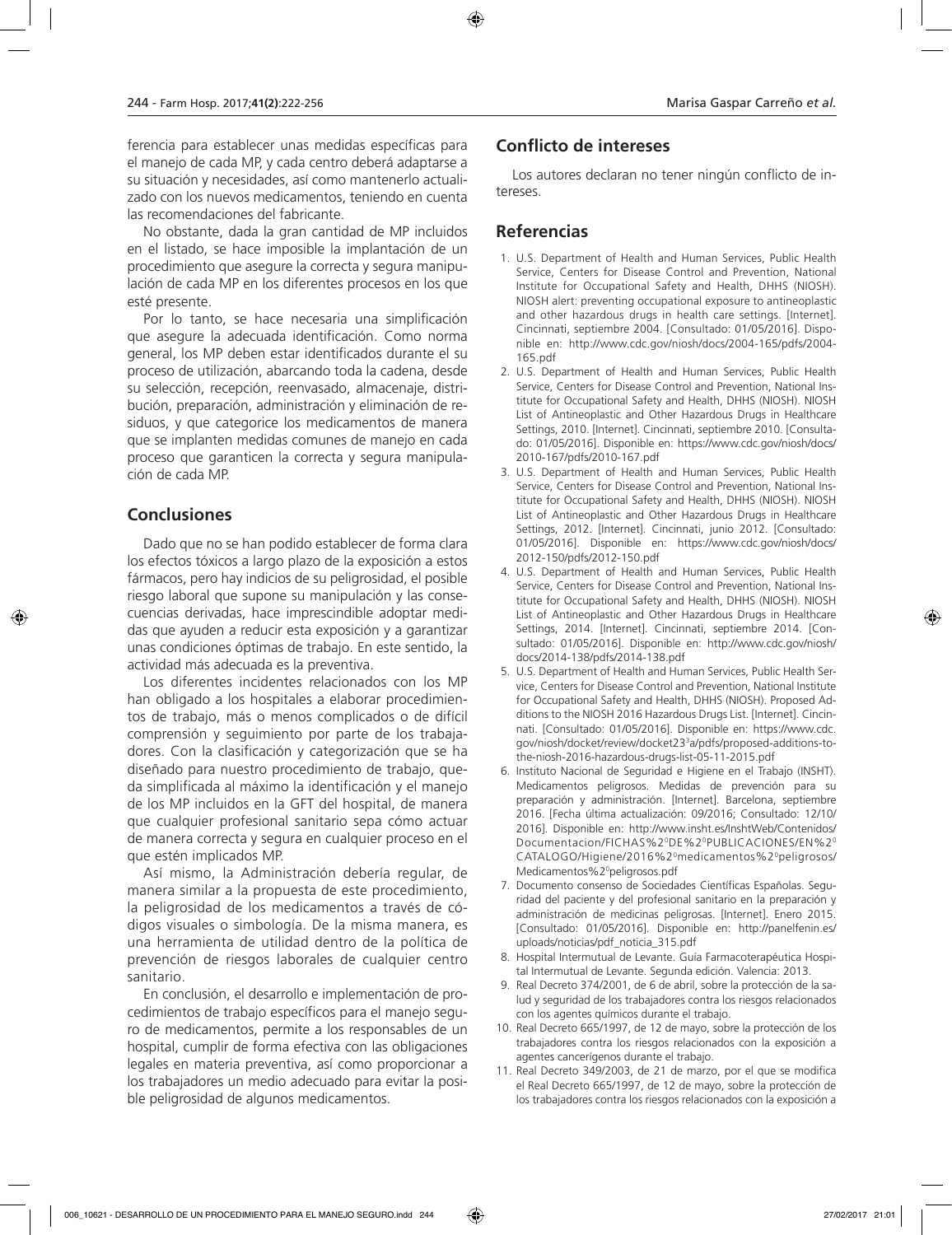agentes cancerígenos durante el trabajo, y por el que se amplía su ámbito de aplicación a los agentes mutágenos.

- 12. Directiva 2004/37/CE del Parlamento Europeo y del Consejo, de 29 de abril de 2004, relativa a la protección de los trabajadores contra los riesgos relacionados con la exposición a agentes carcinógenos o mutágenos durante el trabajo (Sexta Directiva específica con arreglo al apartado 1 del artículo 16 de la Directiva 89/391/CEE del Consejo).
- 13. Ley 31/1995, de 8 de noviembre, de prevención de Riesgos Laborales.
- 14. Oncology Nursing Society. Safe Handling of Hazardous Drugs. Segunda Edición. 2011.
- 15. American Society of Health-System Pharmacists. ASHP guidelines on handling hazardous drugs. Am J Health-Syst Pharm. 2006; 63:1172–93.
- 16. Asociación Madrileña de Medicina del Trabajo en el Ámbito Sanitario (AMMTAS) y Escuela Nacional de Medicina del Trabajo. Instituto de Salud Carlos III. Ministerio de Economía y Competitividad. Guía

de buenas prácticas para trabajadores profesionalmente expuestos a agentes citostáticos. [Internet]. Madrid: febrero 2014. Disponible en: http://gesdoc.isciii.es/gesdoccontroller?action=download&id= 26/03/2014-199 edf956 b

- 17. U.S. Pharmacopoeia. General Chapter <800> Hazardous Drugs— Handling in Healthcare Settings. [Internet]. Disponible en: http:// www.usp.org/usp-nf/notices/general-chapter-hazardous-drugshandling-healthcare-settings
- 18. International Society of Oncology Pharmacy Practitioners. ISOPP Standards of Practice Safe Handling of Cytotoxics. J Oncol Pham Pract 2007; 13; 1.
- 19. Alonso JM, Cercós AC, González-Haba E, Gomis P, Pernia S, Piñeiro G. Formación de formadores de manipuladores en área estéril. Curso Precongreso de la Sociedad Española de Farmacia Hospitalaria. Valladolid: 2014.
- 20. Monografías de Farmacia Hospitalaria y Atención Primaria. Medicamentos Peligrosos. Número 6. Año 2016.

### **Anexo 1. Recomendaciones generales para el manejo de medicamentos peligrosos**

En las tablas 4, 5 y 6 se detallan las recomendaciones de EPIs a utilizar en las diferentes actividades.

#### **1. Criterios de selección**

Entre otros criterios, se deben estudiar los siguientes:

- Elegir las presentaciones comerciales cuyo contenido se adapte mejor a las dosis habituales, con objeto de minimizar la manipulación.
- Elegir la concentración más apropiada y de fácil manejo (1, 2, 5, 10, 25 mg/ml).
- No mezclar/preparar al mismo tiempo presentaciones de un mismo medicamento con diferentes concentraciones.
- Elegir, si es posible y en caso de fármaco peligroso lo indicado en el anexo Ia y Ib, que básicamente son presentaciones cuyo diseño garantice la baja contaminación exterior de las mismas. De esta forma, son preferibles:
	- − Los viales frente a las ampollas.
	- − Las presentaciones en solución para uso inmediato frente a los liofilizados.
	- − Las presentaciones con envase de polipropileno a prueba de rotura, frente al cristal.
	- − Ciertos compuestos ya precargados en jeringas listas para la administración.
- Seleccionar entre las presentaciones comerciales aquellas en las que el sellado del vial tras la punción sea más eficiente, ya que en el caso de que este sellado sea incompleto al retirar la aguja, el riesgo de contaminación ambiental aumenta.
- La presencia o no de conservantes afecta a la caducidad de la solución a partir de su primera utilización y, por tanto, junto con la estabilidad físico-química, condiciona la validez de las fracciones sobrantes tras

la preparación de un tratamiento.

### **2. Recepción y almacenaje**

La recepción de todos los medicamentos, se realiza en el Servicio de Farmacia del Hospital Intermutual de Levante.

Se recomienda utilizar guantes sintéticos (nitrilo, poliuretano, neopreno) para la manipulación y distribución de medicamentos en almacén.

Al abrir los paquetes de estos medicamentos se prestará atención por si hubiera algún envase roto en cuyo caso la persona se protegerá adecuadamente y seguirá las normas de actuación establecidas frente a derrames.

El almacenamiento de los medicamentos peligrosos se realizará con precaución de modo que se eviten roturas de los envases.

Se tendrán en cuenta todos aquellos medicamentos que requieren bajas temperaturas para su conservación (se dispone de cámaras frigoríficas para estos medicamentos) y/o protección de la luz (se mantendrán en su envase original).

En las tablas 4, 5 Y 6 se detallan las recomendaciones de EPIs a utilizar en las diferentes actividades.

#### **3. Preparación**

- La preparación de MP debe realizarse por personal autorizado y se centralizarán en la medida de lo posible en el Servicio de Farmacia.
- En las áreas de trabajo donde se administren los medicamentos:
	- − El personal no deberá comer, beber, masticar chicle ni almacenar alimentos.
	- − El personal no utilizará maquillaje ni otros productos cosméticos que puedan provocar una exposi-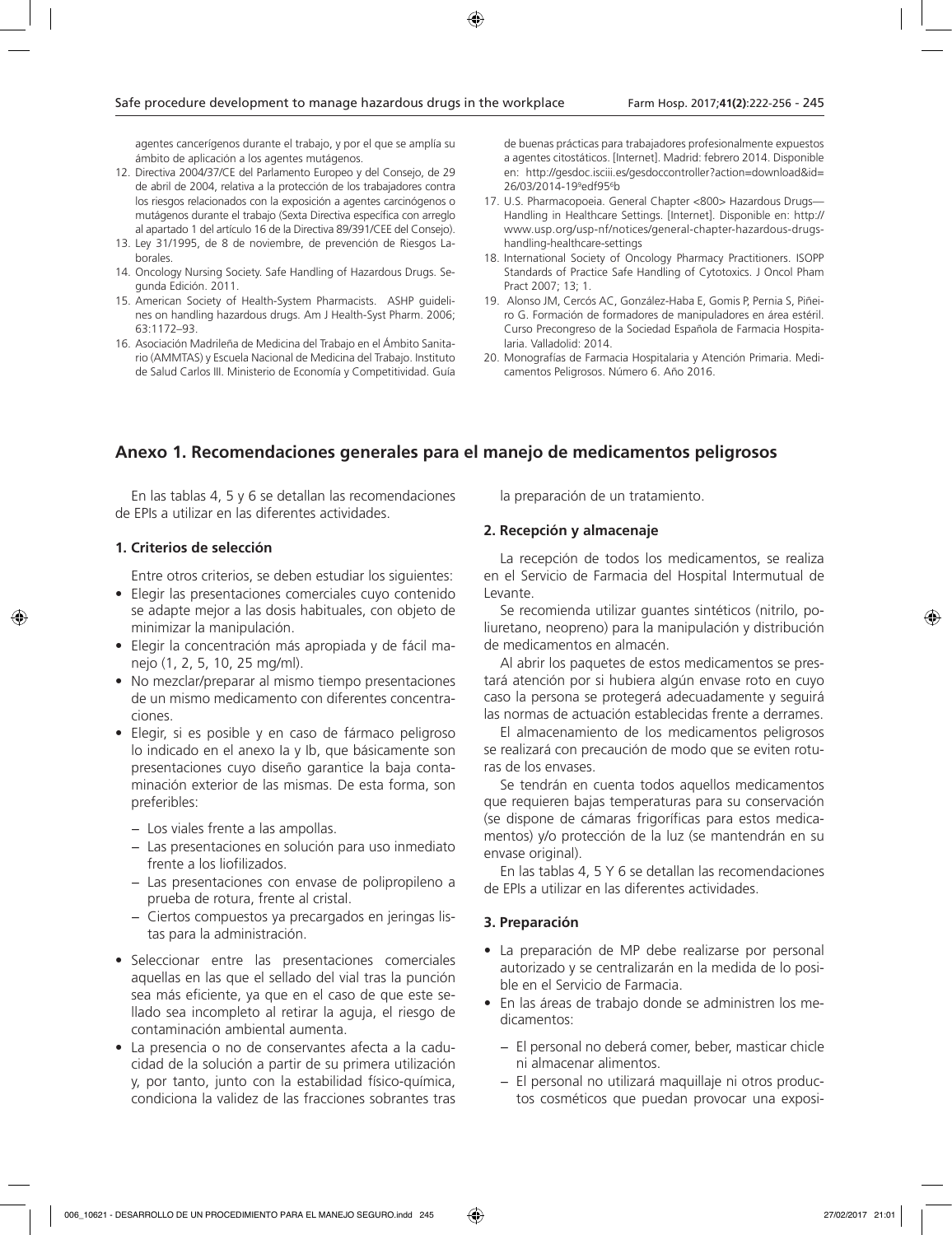**Tabla 4.** *Recomendaciones de equipo a utilizar según tareas específicas en la manipulación de medicamentos peligrosos no estériles*

| <b>FORMA</b><br><b>FARMACÉUTICA</b>              | <b>TIPO DE</b><br><b>ACTIVIDAD</b> | <b>TAREAS ESPECÍFICAS</b><br>DE MANIPULACIÓN                                                                  | <b>GUANTE</b> | <b>BATA</b>                           | <b>GAFAS</b>                                         | <b>MASCARILLA</b> |
|--------------------------------------------------|------------------------------------|---------------------------------------------------------------------------------------------------------------|---------------|---------------------------------------|------------------------------------------------------|-------------------|
|                                                  | Preparación                        | Elaborar fórmulas<br>magistrales sólidas<br>orales (pesar, mezclar,<br>disolver, diluir)                      | SI. Doble par | SI                                    | SI. Salvo uso<br>de CSB con<br>protección<br>frontal | SI                |
|                                                  |                                    | Redosificar formas<br>sólidas orales íntegras<br>(partir, cortar, triturar<br>comprimidos, abrir<br>cápsulas) | SI. Doble par | SI                                    | SI. Salvo uso<br>de CSB con<br>protección<br>frontal | SI                |
|                                                  |                                    | Reenvasar formas<br>sólidas orales integras                                                                   | SI. Un par    | SI                                    | <b>NO</b>                                            | <b>NO</b>         |
|                                                  |                                    | Reenvasar formas<br>sólidas orales<br>manipuladas                                                             | SI. Doble par | SI                                    | <b>NO</b>                                            | <b>NO</b>         |
|                                                  |                                    | Formas sólidas orales<br>acondicionadas en<br>dosis unitarias                                                 | SI. Un par    | <b>NO</b>                             | <b>NO</b>                                            | <b>NO</b>         |
| <b>FORMAS</b><br><b>SÓLIDAS</b><br><b>ORALES</b> | <b>Dispensación</b>                | Contaje de formas<br>sólidas orales íntegras<br>a partir de frascos<br>multidosis                             | SI. Doble par | SI                                    | <b>NO</b>                                            | <b>NO</b>         |
|                                                  |                                    | Formas orales<br>manipuladas                                                                                  | SI. Doble par | SI                                    | SI                                                   | SI                |
|                                                  |                                    | Envases enteros de<br>formas sólidas orales                                                                   | SI. Un par    | <b>NO</b>                             | <b>NO</b>                                            | <b>NO</b>         |
|                                                  |                                    | Envases enteros<br>de formas sólidas<br>orales con su<br>acondicionamiento<br>secundario                      | <b>NO</b>     | <b>NO</b>                             | <b>NO</b>                                            | <b>NO</b>         |
|                                                  | Administración                     | Formas sólidas<br>orales íntegras<br>acondicionadas en<br>dosis unitarias                                     | SI. Un par    | NO. Salvo<br>riesgo de<br>salpicadura | <b>NO</b>                                            | <b>NO</b>         |
|                                                  |                                    | Formas sólidas orales<br>SI. Doble par<br>manipuladas                                                         |               | NO. Salvo<br>riesgo de<br>salpicadura | <b>NO</b>                                            | <b>NO</b>         |
|                                                  |                                    | Polvo por inhalación/<br>aerosol                                                                              | SI. Doble par | SI                                    | SI                                                   | SI                |

ción prolongada en caso de contaminación.

- − Se implementarán medidas de lavado de manos adecuado, trabajo en zona estéril (en caso necesario) y se utilizarán si es necesario los EPI adecuados, lavado de manos.
- El personal que se encuentre en edad reproductiva y que esté intentando concebir de forma activa y manipule fármacos de la lista 3, deberá adoptar todas las medidas de prevención recomendadas en este procedimiento.
- Este tipo de medicamentos pueden tener restricciones para los profesionales que se encuentren en las siguientes situaciones:
	- − Mujeres embarazadas o en período de lactancia.
	- − Personal considerado de alto riesgo (con antecedentes de abortos o malformaciones congénitas, tratamientos previos con citostáticos o radiaciones ionizantes) y alergias cutáneas.
	- − Hombres y mujeres fértiles intentando concebir de forma activa.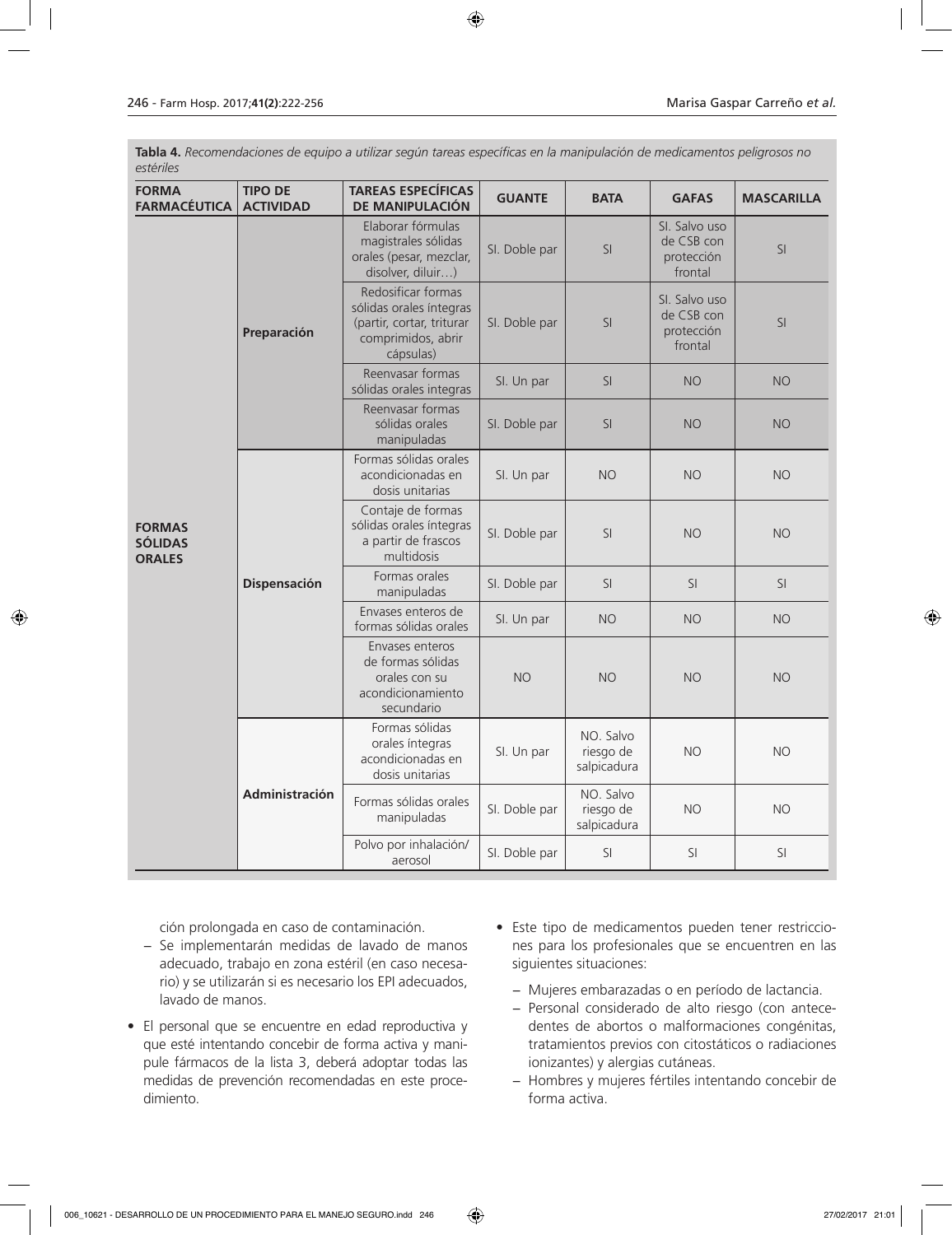**Tabla 4** *(cont.). Recomendaciones de equipo a utilizar según tareas específicas en la manipulación de medicamentos peligrosos no estériles*

| <b>FORMA</b><br><b>FARMACÉUTICA</b>                                                                                                                                                                                    | <b>TIPO DE</b><br><b>ACTIVIDAD</b> | <b>TAREAS ESPECÍFICAS</b><br>DE MANIPULACIÓN                                             | <b>GUANTE</b> | <b>BATA</b>                           | <b>GAFAS</b>                                         | <b>MASCARILLA</b> |
|------------------------------------------------------------------------------------------------------------------------------------------------------------------------------------------------------------------------|------------------------------------|------------------------------------------------------------------------------------------|---------------|---------------------------------------|------------------------------------------------------|-------------------|
|                                                                                                                                                                                                                        | Preparación                        | Elaborar fórmulas<br>magistrales líquidas<br>orales                                      | SI. Doble par | SI                                    | SI. Salvo uso<br>de CSB con<br>protección<br>frontal | SI                |
|                                                                                                                                                                                                                        |                                    | Redosificar formas<br>líquidas orales                                                    | SI. Doble par | SI                                    | SI. Salvo uso<br>de CSB con<br>protección<br>frontal | SI                |
|                                                                                                                                                                                                                        |                                    | Formas líquidas orales<br>acondicionadas en<br>dosis unitarias                           | SI. Un par    | <b>NO</b>                             | <b>NO</b>                                            | <b>NO</b>         |
| <b>FORMAS</b><br><b>LÍQUIDAS</b>                                                                                                                                                                                       | <b>Dispensación</b>                | Envases enteros de<br>formas líquidasorales                                              | SI. Un par    | <b>NO</b>                             | <b>NO</b>                                            | <b>NO</b>         |
| <b>ORALES</b>                                                                                                                                                                                                          |                                    | Envases enteros<br>de formas<br>líquidasorales con su<br>acondicionamiento<br>secundario | <b>NO</b>     | <b>NO</b>                             | <b>NO</b>                                            | <b>NO</b>         |
|                                                                                                                                                                                                                        | Administración                     | Formas orales<br>redosificadas                                                           | SI. Un par    | NO. Salvo<br>riesgo de<br>salpicadura | NO. Salvo<br>riesgo de<br>salpicadura                | <b>NO</b>         |
|                                                                                                                                                                                                                        |                                    | Desleir polvos y<br>administrar                                                          | SI. Doble par | SI.                                   | SI.                                                  | SI                |
|                                                                                                                                                                                                                        |                                    | Líquidos por<br>inhalación/aerosol                                                       | SI. Doble par | SI                                    | SI                                                   | SI                |
|                                                                                                                                                                                                                        | Preparación                        | Elaborar fórmulas<br>magistrales tópicas no<br>estériles                                 | SI. Doble par | SI                                    | SI. Salvo uso<br>de CSB con<br>protección<br>frontal | SI                |
| <b>FORMAS</b><br><b>TÓPICAS NO</b><br><b>ESTÉRILES</b>                                                                                                                                                                 | <b>Dispensación</b>                | Envases enteros de<br>formas tópicas con su<br>acondicionamiento<br>secundario           | <b>NO</b>     | <b>NO</b>                             | <b>NO</b>                                            | <b>NO</b>         |
|                                                                                                                                                                                                                        | Administración                     | Formas tópicas no<br>estériles preparadas                                                | SI. Doble par | SI                                    | NO. Salvo<br>riesgo de<br>salpicadura                | <b>NO</b>         |
| (*) Se considera que existe riesgo de salpicadura en las siguientes situaciones: existe riesgo de resistencia por<br>parte de paciente, administración desleída en líquido y administración por sonda de alimentación. |                                    |                                                                                          |               |                                       |                                                      |                   |

- − Cualquiera de dichas situaciones se deberá comunicar al Servicio de prevención de riesgos laborales.
- Debe reducirse al máximo el número de personas que manejan MP, mediante medidas organizativas y la utilización de preparaciones que requieran la menor manipulación posible.

### **4. Transporte y distribución**

El transporte se debe realizar de forma que se eviten roturas o derrames.

No se emplearán sistemas mecánicos de transporte tipo tubos neumáticos.

En caso de que algún medicamento no se administre, se devolverá al Servicio de Farmacia por el mismo procedimiento y en el mismo envase que se entregó en el lugar de administración.

### **5. Administración de MP**

• La administración comprenderá todas las técnicas necesarias para la aplicación del tratamiento, independientemente de la vía de administración, siendo las más utilizadas la vía intravenosa, la vía subcutá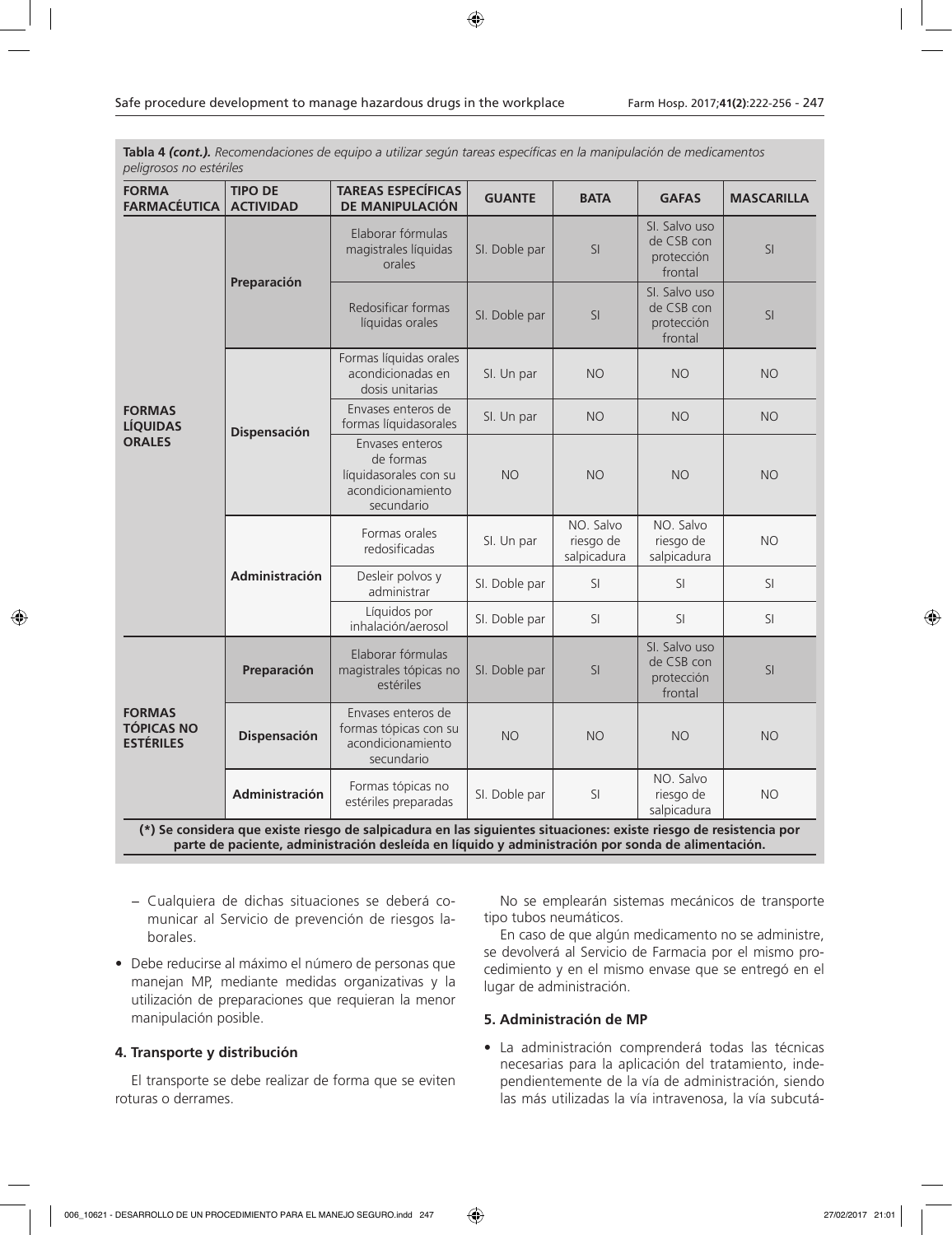nea (SC), la vía tópica, la vía intramuscular (IM) y la vía oral.

• La administración se realizará siguiendo las recomendaciones de las fichas técnicas de cada fármaco y siempre según los Procedimientos Normalizados de Trabajo (PNT) o Guías del HIL.

### *Formas orales*

- La elección de presentación se realizará priorizando las unidades completas (comprimidos, grageas y/o cápsulas) y las suspensiones orales. En el caso de precisar formas fragmentadas, estas deberán ser preparadas en el Servicio de Farmacia.
- Cuando se manipulen formas orales, se debe evitar el contacto directo con el fármaco (ver apartado EPI).
- Cuando el medicamento se suministre envasado o incluso envasado en unidosis y la administración sea por parte del propio enfermo ÚNICAMENTE se manipulará con guantes simples, no siendo necesaria ninguna otra medida.

### *Aplicación tópica*

• Las cremas u otras formas tópicas deben aplicarse con los EPI indicados. Durante la técnica se restringe la manipulación a lo mínimo posible, utilizando espátulas u otros productos de aplicación que eviten el contacto con el producto.

*Administración subcutánea (SC) e intramuscular (IM)*

- Preferentemente se pautarán fármacos precargados y purgados con sistemas cerrados de transferencia. En el caso de precisar purgado se utilizará una gasa estéril empapada en alcohol de 70º, para impedir la formación de aerosoles y contaminación de superficies.
- Disponer, bajo la vía de administración, un paño absorbente por su cara superior e impermeable por la inferior, con objeto de evitar que se contamine la ropa de cama o el sillón de administración, si se produce algún derrame.
- Tanto en la administración SC como en la IM, en ningún momento se desconectará aguja de la jeringa, las conexiones deben ser luer-lock que impida la desconexión accidental, siendo desechadas como una sola pieza en el contenedor apropiado.
- Finalizada la inyección, la extracción se realizará con una gasa impregnada en alcohol de 70º para evitar reflujos de medicación o goteo.
- Durante la administración se utilizarán equipos de protección individual (ver apartado EPI). La protección ocular y respiratoria solo será necesaria si existe riesgo razonable de salpicadura o si por las condiciones del paciente se pudiera prever una desconexión accidental.

### *Administración intravenosa*

• Se recomienda la aplicación de sistemas cerrados de transferencia. Esta labor se tiene que llevar a cabo en

| <b>FORMA</b><br><b>FARMACÉUTICA</b>                 | <b>TIPO DE</b><br><b>ACTIVIDAD</b> | <b>TAREAS</b><br><b>ESPECÍFICAS DE</b><br><b>MANIPULACIÓN</b>                                  | <b>GUANTE</b>    | <b>BATA</b>                            | <b>GAFAS</b>                                                | <b>MASCARILLA</b>                   |  |
|-----------------------------------------------------|------------------------------------|------------------------------------------------------------------------------------------------|------------------|----------------------------------------|-------------------------------------------------------------|-------------------------------------|--|
| <b>FORMAS</b><br><b>TÓPICAS</b><br><b>ESTÉRILES</b> | Preparación                        | Elaborar fórmulas<br>magistrales tópicas<br>estériles (pesar,<br>mezclar, diluir,<br>disolver) | SI. Doble<br>par | SI                                     | SI. Salvo uso<br>de CSB con<br>protección<br>frontal        | SI                                  |  |
|                                                     | <b>Dispensación</b>                | Formas tópicas<br>estériles<br>acondicionadas en<br>dosis unitarias                            | SI. Un par       | <b>NO</b>                              | <b>NO</b>                                                   | <b>NO</b>                           |  |
|                                                     |                                    | Envases enteros<br>de formas<br>tópicas con su<br>acondicionamiento<br>secundario              | <b>NO</b>        | <b>NO</b>                              | <b>NO</b>                                                   | <b>NO</b>                           |  |
|                                                     | <b>Administración</b>              | Formas tópicas<br>estériles preparadas                                                         | SI. Doble<br>par | NO. Salvo<br>riesgo de<br>salpicadura  | NO. Salvo riesgo<br>de salpicadura                          | <b>NO</b>                           |  |
|                                                     |                                    | Solución para<br>instilación vesical                                                           | SI. Doble<br>par | SI. Salvo uso<br>de sistema<br>cerrado | SI. Salvo uso<br>de sistema<br>cerrado de<br>administración | SI. Salvo uso de<br>sistema cerrado |  |

**Tabla 5.** *Recomendaciones del equipo a utilizar según tareas específicas en la manipulación de medicamentos peligrosos estériles*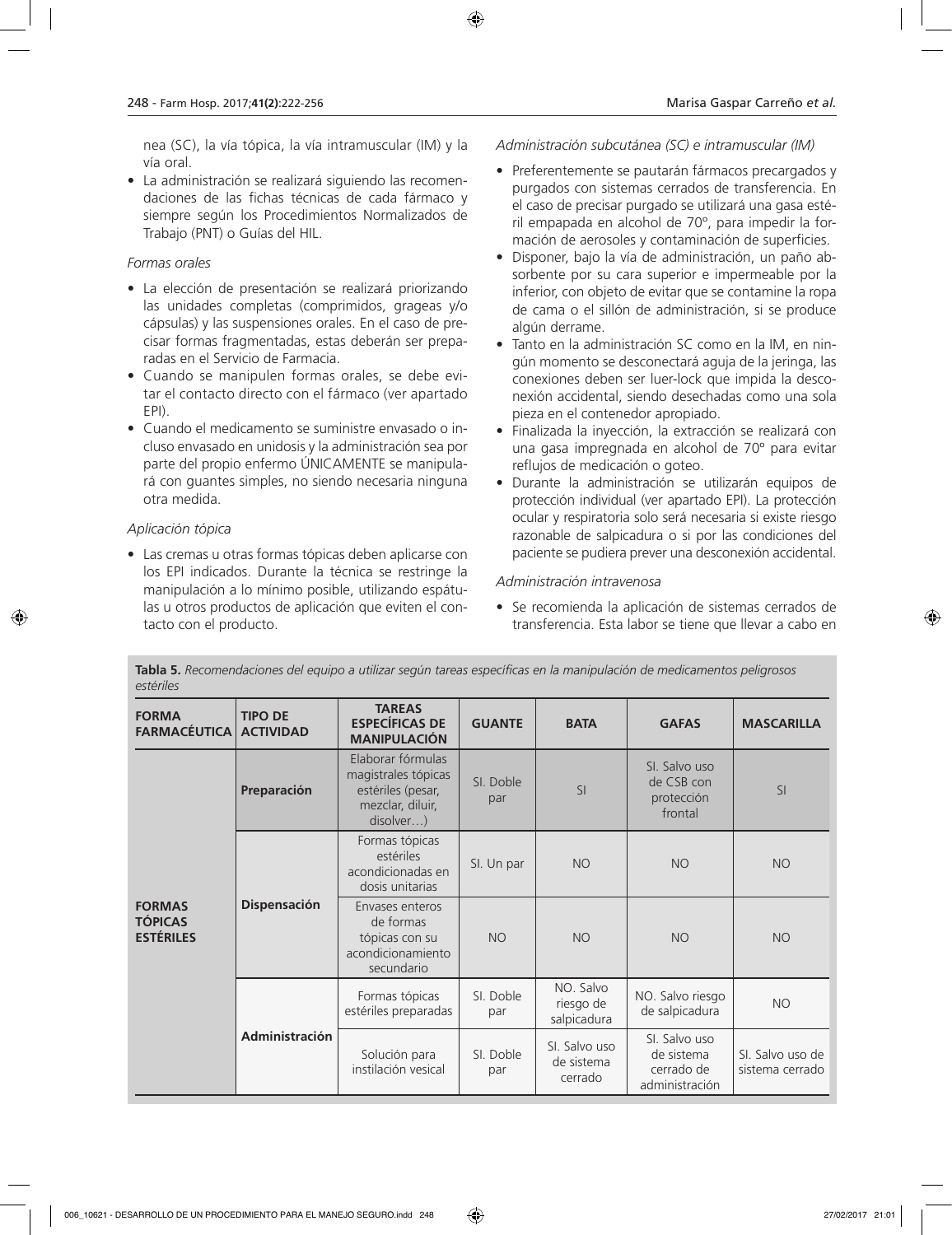**Tabla 5** *(cont.). Recomendaciones del equipo a utilizar según tareas específicas en la manipulación de medicamentos peligrosos estériles*

| <b>FORMA</b><br><b>FARMACÉUTICA</b>                                                                                                                                                                                    | <b>TIPO DE</b><br><b>ACTIVIDAD</b> | <b>TAREAS</b><br><b>ESPECÍFICAS DE</b><br><b>MANIPULACIÓN</b>                                                       | <b>GUANTE</b> | <b>BATA</b>                                    | <b>GAFAS</b>                                                | <b>MASCARILLA</b>                              |
|------------------------------------------------------------------------------------------------------------------------------------------------------------------------------------------------------------------------|------------------------------------|---------------------------------------------------------------------------------------------------------------------|---------------|------------------------------------------------|-------------------------------------------------------------|------------------------------------------------|
|                                                                                                                                                                                                                        |                                    | Elaborar fórmulas<br>magistrales<br>parenterales                                                                    | SI. Doble par | SI                                             | SI. Salvo<br>uso de CSB<br>con protección<br>frontal        | SI                                             |
|                                                                                                                                                                                                                        |                                    | Abrir ampollas                                                                                                      | SI. Doble par | <b>SI</b>                                      | SI. Salvo<br>uso de CSB<br>con protección<br>frontal        | SI                                             |
|                                                                                                                                                                                                                        | Preparación                        | Recontituir polvos y<br>liofilizados en vial                                                                        | SI. Doble par | SI                                             | SI. Salvo<br>uso de CSB<br>con protección<br>frontal        | SI                                             |
|                                                                                                                                                                                                                        |                                    | Diluir con fluído                                                                                                   | SI. Doble par | <sub>SI</sub>                                  | SI. Salvo<br>uso de CSB<br>con protección<br>frontal        | SI                                             |
|                                                                                                                                                                                                                        |                                    | Redosificar<br>soluciones                                                                                           | SI. Doble par | SI                                             | SI. Salvo<br>uso de CSB<br>con protección<br>frontal        | SI                                             |
| <b>FORMAS</b><br><b>PARENTERALES</b>                                                                                                                                                                                   | <b>Dispensación</b>                | Formas parenterales<br>preparadas y<br>acondicionadas                                                               | SI. Doble par | <b>NO</b>                                      | <b>NO</b>                                                   | <b>NO</b>                                      |
|                                                                                                                                                                                                                        |                                    | Envases enteros sin<br>acondicionamiento<br>secundario                                                              | SI. Doble par | <b>NO</b>                                      | <b>NO</b>                                                   | <b>NO</b>                                      |
|                                                                                                                                                                                                                        |                                    | Envases enteros<br>con su<br>acondicionamiento<br>secundario                                                        | <b>NO</b>     | <b>NO</b>                                      | <b>NO</b>                                                   | <b>NO</b>                                      |
|                                                                                                                                                                                                                        | Administración                     | Solución en<br>jeringa precargada<br>(intravenosa,<br>intramuscular,<br>subcutánea,<br>intratecal)                  | SI. Doble par | SI. Salvo uso<br>de sistema<br>cerrado         | SI. Salvo uso<br>de sistema<br>cerrado de<br>administración | SI. Salvo uso de<br>sistema cerrado            |
|                                                                                                                                                                                                                        |                                    | Solución parenteral<br>en envase plástico o<br>vidrio (intravenosa,<br>intramuscular,<br>subcutánea,<br>intratecal) | SI. Doble par | SI. Salvo uso<br>de sistema<br>cerrado         | SI. Salvo uso<br>de sistema<br>cerrado de<br>administración | SI. Salvo uso de<br>sistema cerrado            |
|                                                                                                                                                                                                                        |                                    | Quimioterapia<br>hipertérmica<br>intraperitoneal                                                                    | SI. Doble par | SI.<br>Administración<br>en entorno<br>estéril | SI. Salvo uso<br>de sistema<br>cerrado de<br>administración | SI.<br>Administración<br>en entorno<br>estéril |
|                                                                                                                                                                                                                        |                                    | Quimioembolismo                                                                                                     | SI. Doble par | SI.<br>Administración<br>en entorno<br>estéril | SI. Salvo uso<br>de sistema<br>cerrado de<br>administración | SI.<br>Administración<br>en entorno<br>estéril |
| (*) Se considera que existe riesgo de salpicadura en las siguientes situaciones: existe riesgo de resistencia por<br>parte de paciente, administración desleída en líquido y administración por sonda de alimentación. |                                    |                                                                                                                     |               |                                                |                                                             |                                                |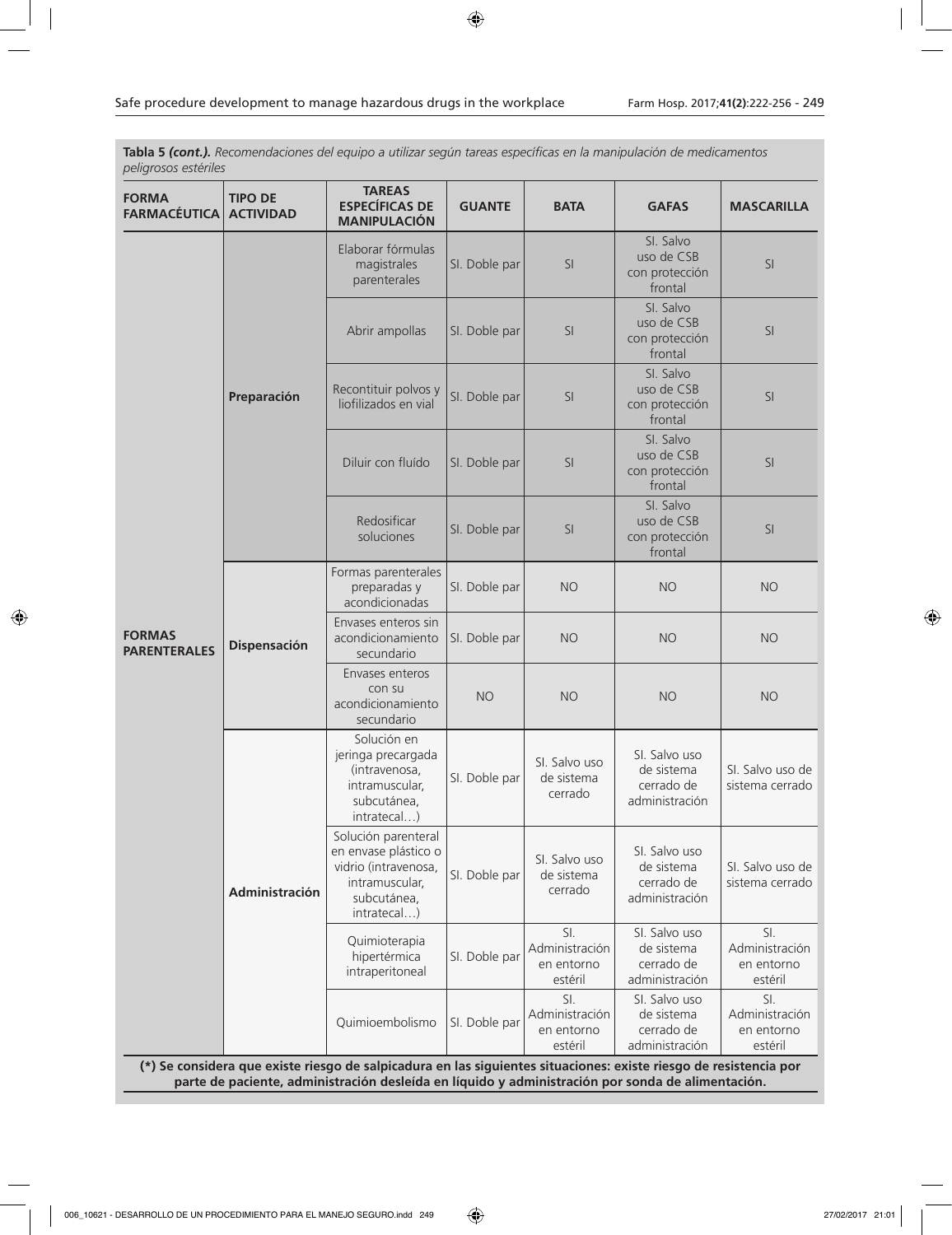**Tabla 6.** *Equipos de protección individual – EPI recomendados para las diferentes manipulaciones de Medicamentos Peligrosos.*

| Forma farmacéutica/<br>actividad                              | <b>Guantes</b>     | <b>Bata/Mono</b> | Protección<br>ocular                    | Protección<br>respiratoria              | <b>Gorro y Calzas</b>       |
|---------------------------------------------------------------|--------------------|------------------|-----------------------------------------|-----------------------------------------|-----------------------------|
| Derrames / rotura de<br>recipientes                           | Sí (doble guante)  | Sí               | Sí                                      | Sí                                      | SI (si está en<br>el suelo) |
| Cuidados de pacientes                                         | Sí (quante simple) | Sí               | Sí (si existe riesgo<br>de salpicadura) | Sí (si existe riesgo<br>de salpicadura) | <b>No</b>                   |
| Gestión de residuos<br>(recogida y transporte)                | Sí (quante simple) | Sí               | <b>No</b>                               | <b>No</b>                               | <b>No</b>                   |
| Manipulación de cama y<br>suelos contaminados                 | Sí (quante simple) | Sí               | Sí (si existe riesgo<br>de salpicadura) | Sí (si existe riesgo<br>de salpicadura) | <b>No</b>                   |
| Mantenimiento de la sala de<br>preparación estéril y antesala | Sí (quante simple) | Sí               | Sí (si existe riesgo<br>de salpicadura) | Sí (si existe riesgo<br>de salpicadura) | <b>SI</b>                   |

Adaptación de Fuente Guía de Buenas Prácticas para Trabajadores Profesionalmente Expuestos a Agentes Citostáticos (Escuela Nacional de Medicina del Trabajo. Instituto de Salud Carlos III. Ministerio de Economía y Competitividad. Asociación Madrileña de Medicina del Trabajo en el Ámbito Sanitario (AMMTAS) 2014)

*Fuente:* Monografías de Farmacia Hospitalaria y Atención Primaria. Medicamentos Peligrosos. Número 6. Año 2016.

**Tabla 6** *(cont). Situaciones básicas de potencial exposición ocupacional por manipulación de medicamentos peligrosos.*

| Via de entrada                                                                                                | Tipo de protección      | Equipo a utilizar      |  |  |  |
|---------------------------------------------------------------------------------------------------------------|-------------------------|------------------------|--|--|--|
| Inhalación de aerosoles                                                                                       | Protección respiratoria | Mascarilla             |  |  |  |
| Contacto directo o indirecto de la piel                                                                       | Protección dérmica      | Guantes, ropa, calzado |  |  |  |
| Contacto ocular directo o indirecto<br>Protección ocular<br>Gafas                                             |                         |                        |  |  |  |
| Eugato: Monografías de Earmacia Hospitalaria y Atención Primaria, Medicamentos Peligrosos, Número 6, Año 2016 |                         |                        |  |  |  |

*Fuente:* Monografías de Farmacia Hospitalaria y Atención Primaria. Medicamentos Peligrosos. Número 6. Año 2016.

la preparación, para que no sea necesario realizar ninguna conexión o desconexión durante la administración.

- El sistema se eliminará como si fuera una sola pieza en el contenedor de específico, no se deben desconectar los fármacos utilizados.
- El personal implicado en la técnica, debe ser formado para asegurar la utilización adecuada de los sistemas cerrados para lograr un óptimo funcionamiento, y reducir al mínimo el riesgo de goteos, derrames o creación de aerosoles.
- Durante la administración se utilizarán equipos de protección individual (ver apartado EPI). La protección ocular y respiratoria solo será necesaria si existe riesgo razonable de salpicadura o si por las condiciones del paciente se pudiera prever una desconexión accidental.

### **6. Actuación ante derrames y exposiciones accidentales**

#### *Derrame*

• El trabajador se protegerá con bata impermeable, ga-

fas o pantalla con protección lateral, calzas y 2 pares de guantes, uno de goma grueso y otro de látex sin polvo. En el caso de que el derrame se haya producido en el exterior de la CSB, se utilizará además mascarilla de protección respiratorio tipo FFP3. El orden de colocación será: calzas, bata, mascarilla, 1er par de guantes sobre la bata, 2º par de guantes y gafas ó pantalla.

- Se empapará el derrame con celulosa o un paño absorbente (seco si se trata de líquidos y húmedo si es un polvo seco) antes de proceder a su limpieza. Si existen restos de cristales nunca se recogerán con la mano sino con la ayuda de unas pinzas (o cepillo recogedor), y se meterán en un contenedor pequeño rígido para objetos punzantes/cortantes.
- La superficie seca debe limpiarse después con celulosa empapada de alcohol 70%. Se lavará la zona 3 veces con agua y jabón o limpiador detergente-lejía aclarando finalmente con abundante agua, siempre de las zonas menos contaminadas a las más contaminadas.
- Retirarse los equipos de protección por este orden: 1<sup>er</sup>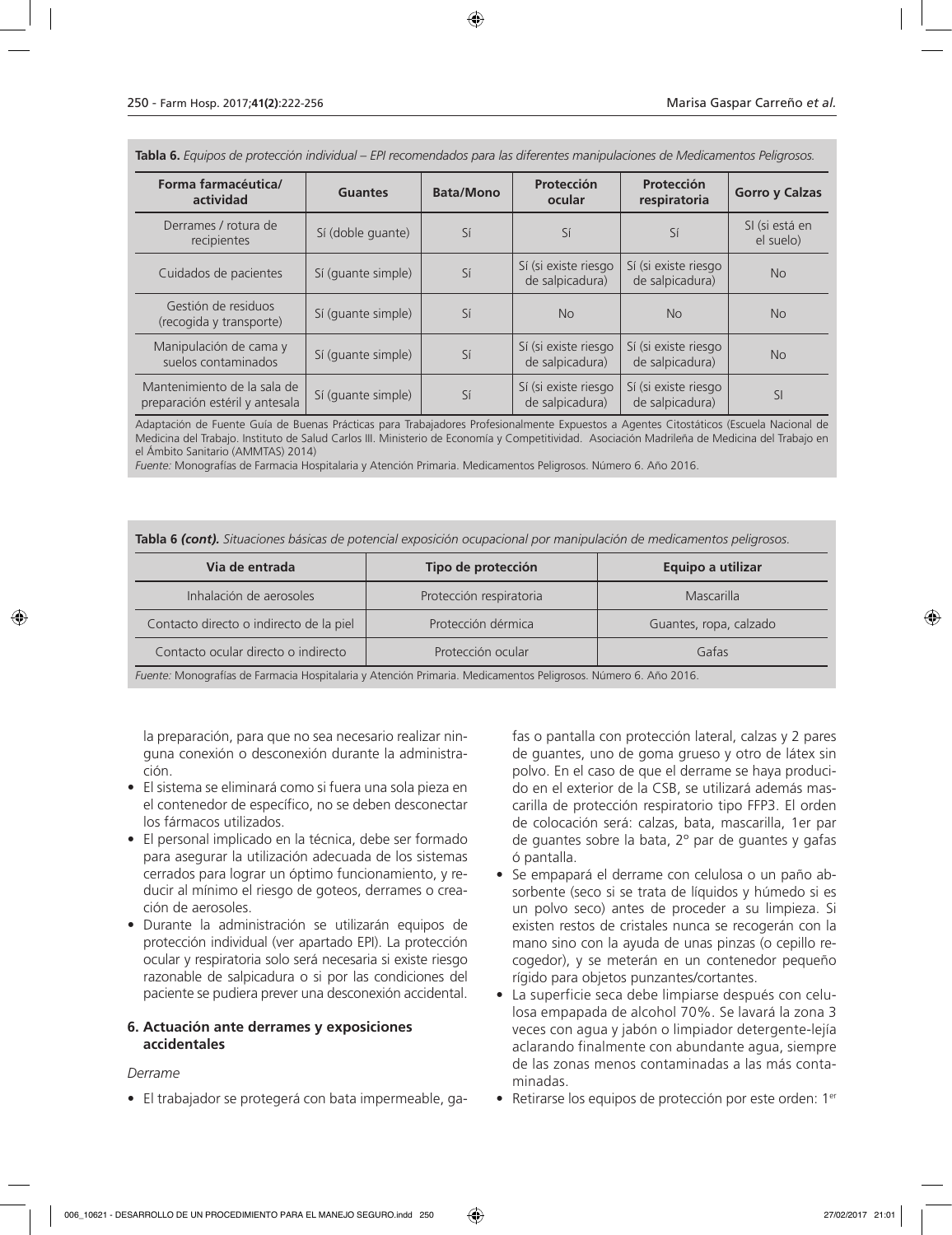par de guantes, calzas, 2º par de guantes, mascarilla, bata y gafas. Desechar todo salvo si se utilizan gafas y las pinzas que podrán ser reutilizadas después de lavarlas cuidadosamente con agua y jabón (protegerse las manos con un par de guantes limpios para realizar esta operación).

• Todos los residuos generados, así como el material empleado se tratarán como material contaminado a la hora de la eliminación.

### *Exposición accidental*

- Si el medicamento contacta directamente con la piel: se lavará inmediatamente la zona afectada con agua y jabón, durante unos 10 minutos. Si la piel se encontraba irritada, deberá ser examinada por un especialista.
- Si el medicamento salpica los ojos: enjuagar el ojo afectado con agua o solución isotónica durante al menos 15 minutos y luego acudir al especialista.
- En caso de ingestión accidental, es necesario acudir inmediatamente al médico.
- En cualquiera de los casos, se comunicará al área de Salud Laboral del Servicio de Prevención para la realización de la vigilancia médica específica.

### **7. Tratamiento de residuos**

Los residuos de los medicamentos se tratarán en los contenedores del Grupo III o Grupo IV, según el procedimiento de residuos vigente.

### **8. Actuación del servicio de prevención**

La exposición potencial a MP en cada una de las actividades descritas dependerá del conjunto de medidas preventivas que se adopten, por lo que la posible exposición y su grado deberán establecerse en base a la evaluación de riesgos que se realice en cada caso concreto.

La magnitud del riesgo dependerá de:

- La toxicidad inherente de cada medicamento.
- El nivel de exposición, que se relaciona con:
	- − La carga de trabajo.
	- − Las condiciones de manipulación.
		- Protección ambiental.
		- Material de protección.
		- Técnica de manipulación. Implica procedimientos, adiestramiento y evaluación periódica.
	- − El tiempo de exposición.
- − La fase del proceso. Hay mayor riesgo en la preparación y los derrames accidentales, aunque las medidas de protección deben incluir todas las fases del proceso.
- Características del manipulador (edad reproductiva, exposición simultánea a otros agentes, etc.).

Otro aspecto importante a tener en cuenta es las posibles vías de penetración en el organismo de estas sustancias, que son:

- a) Inhalación de los aerosoles y micro gotas que se desprenden durante la preparación de las soluciones de medicamentos peligrosos durante su administración, por rotura de ampollas, al purgar el sistema, etc.
- b) Por contacto directo, por penetración del medicamento a través de la piel o de las mucosas.
- c) Por vía oral: ingestión de alimentos, bebidas, cigarrillos contaminados.
- d) Por vía parenteral: por introducción directa del medicamento a través de pinchazos accidentales o cortes producidos por rotura de ampollas.

### **9. Equipos de protección individual**

El trabajador expuesto deberá estar cualificado, con conocimiento de los riesgos que corre si se expone sin la protección adecuada a estos medicamentos, así como de las condiciones que se exigen para la seguridad del paciente.

En apartados anteriores de este protocolo se han establecido las necesidades en cuanto a la utilización de Equipos de Protección Individual en función de cada medicamento (Anexo II y III).

Las especificaciones que deben tener los EPIs en cada actividad no es el objeto de este documento.

### **10. Información y Formación e a los trabajadores**

Con carácter general y de conformidad con los artículos 18 y 19 de la Ley de Prevención de Riesgos Laborales<sup>13</sup>, los trabajadores deben recibir una información y formación adecuadas sobre los riesgos derivados de la presencia de cualquier agente químico peligroso en el lugar de trabajo, así como sobre las medidas de prevención y protección que hayan de adoptarse. En particular, la formación del personal que trabaja con medicamentos biopeligrosos es un aspecto clave para evitar los riesgos laborales.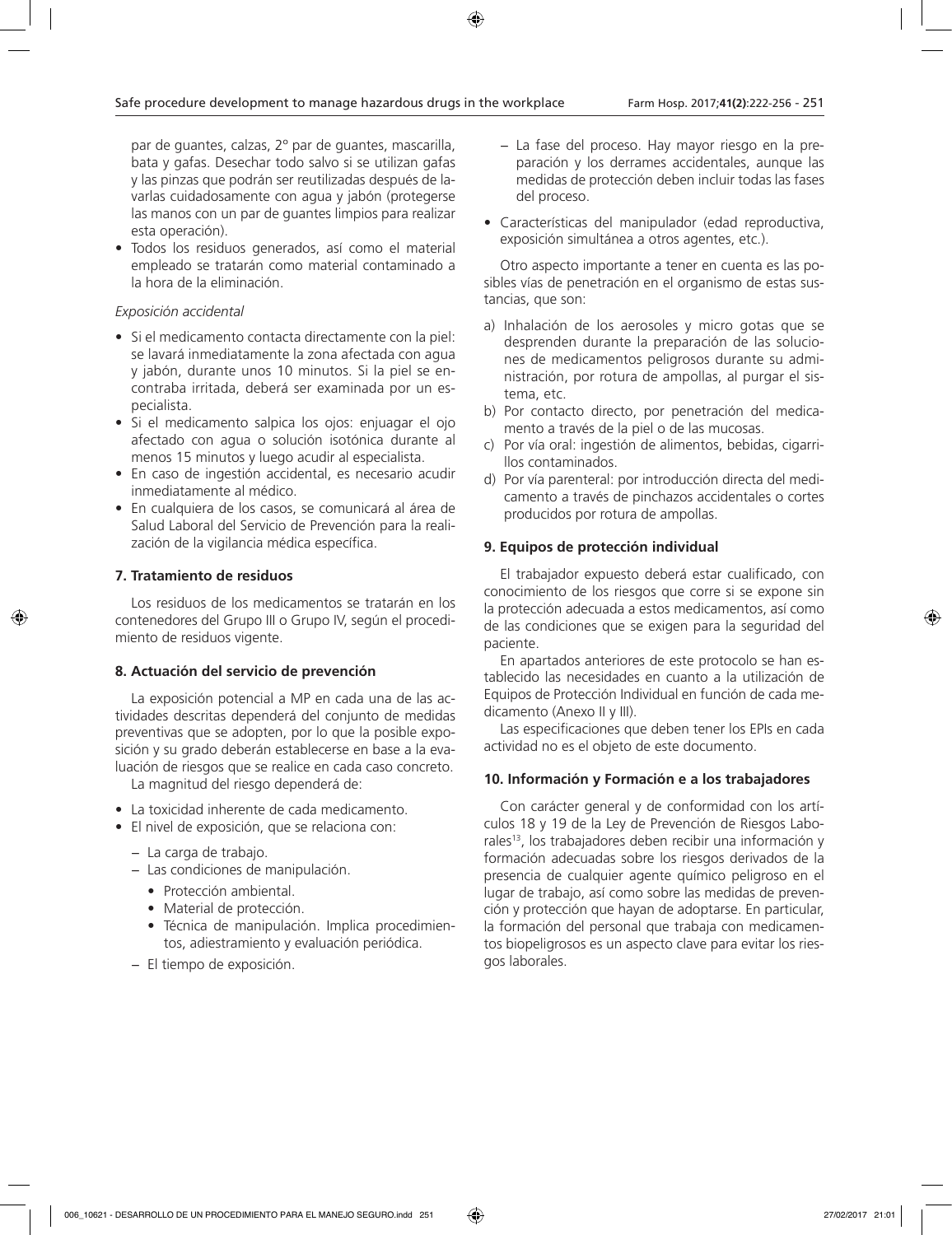# **Anexo 2. Medicamentos Peligrosos (MP) incluidos en la en guía farmacoterapéutica GFT. Recomendaciones específicas de manejo**

| <b>Medicamentos de Riesgo</b><br>para Personal Sanitario | <b>Forma</b><br>farmacéutica | Recomendaciones básicas de manejo*<br>(atender a la norma de seguridad)                                                                                                                                                                                                                                                                                                                                                                                                                                  | Lista<br><b>NIOSH</b>                 |
|----------------------------------------------------------|------------------------------|----------------------------------------------------------------------------------------------------------------------------------------------------------------------------------------------------------------------------------------------------------------------------------------------------------------------------------------------------------------------------------------------------------------------------------------------------------------------------------------------------------|---------------------------------------|
| Acenocumarol (Sintrom®)<br><b>VERDE</b>                  | Comprimido                   | Preparación: No precisa protección salvo que se tenga<br>que fraccionar y el manipulador esté situación de riesgo<br>reproductivo que se hará en CSB II B2 con doble quante, bata<br>y mascarilla. Comunicar al SPRL. Administración: Sólo afecta a<br>personal en riesgo reproductivo, que deberán administrar con<br>guante simple, no fraccionar ni triturar.                                                                                                                                         | 3 (por<br>similitud con<br>warfarina) |
| Azatioprina (Imurel®)<br><b>VERDE</b>                    | Comprimido                   | Preparación**: no precisa preparación. Administración:<br>Administrar con guante simple. Si es necesario fraccionar o<br>triturar***, utilizar la suspensión oral Fórmula Magistral.                                                                                                                                                                                                                                                                                                                     | $\overline{2}$                        |
| Azatioprina<br><b>AZUL</b>                               | Suspensión<br>oral (FM)      | Elaboración: en CSB II B2 con doble guante, bata y mascarilla.<br>Preparación: Si hay que preparar dosis unitarias hacerlo en<br>CSB II B2 con doble guante, bata y mascarilla. Administración:<br>doble guante y bata; utilizar protección ocular e inhalatoria si<br>se administra por sonda o el paciente no colabora.                                                                                                                                                                                | $\overline{2}$                        |
| Cabergolina (Dostinex®)<br><b>VERDE</b>                  | Comprimido                   | Preparación**: no precisa preparación. Administración:<br>Sólo afecta a personal en riesgo reproductivo, que deberán<br>administrar con quante simple, no fraccionar ni triturar.                                                                                                                                                                                                                                                                                                                        | 3                                     |
| Carbamazepina (Tegretol®)<br>VFRDF                       | Comprimido                   | Preparación**: no precisa preparación. Administración:<br>Administrar con guante simple. Si es necesario fraccionar o<br>triturar***, utilizar la suspensión oral Fórmula Magistral.                                                                                                                                                                                                                                                                                                                     | $\overline{2}$                        |
| Carbamazepina<br><b>AZUL</b>                             | Suspensión<br>oral (FM)      | Elaboración: en CSB II B2 con doble guante, bata y mascarilla.<br>Preparación: Si hay que preparar dosis unitarias hacerlo en<br>CSB II B2 con doble guante, bata y mascarilla. Administración:<br>doble guante y bata; utilizar protección ocular e inhalatoria si<br>se administra por sonda o el paciente no colabora.                                                                                                                                                                                | $\overline{2}$                        |
| Clonazepam (Rivotril®)<br><b>AMARILLO</b>                | Ampolla                      | Preparación: No se precisa protección salvo que el manipulador<br>esté en situación de riesgo reproductivo (no abrir las ampollas),<br>en cuyo caso debe contactar con el SPRL. Administración:<br>Sólo afecta a personal en riesgo reproductivo, que deberán<br>administrar con doble guante y bata; utilizar protección<br>ocular cuando exista riesgo de salpicadura y respiratoria si hay<br>posibilidad de inhalación. Contactar con SPRL.                                                          | 3                                     |
| Clonazepam (Rivotril®)<br><b>VERDE</b>                   | Comprimido                   | Preparación**: no precisa preparación. Administración:<br>Sólo afecta a personal en riesgo reproductivo, que deberán<br>administrar con guante simple, no fraccionar ni triturar***. Si<br>es necesario fraccionar o triturar, utilizar la solución oral.                                                                                                                                                                                                                                                | 3                                     |
| Clonazepam (Rivotril®)<br><b>AMARILLO</b>                | Solución oral                | Preparación: No necesita preparación. No se precisa protección<br>salvo que el manipulador esté en situación de riesgo<br>reproductivo, que, si tienen que preparar dosis unitarias, deben<br>hacerlo en CSB II B2 con doble guante, bata y mascarilla, y<br>contactar con SPRL. Administración: Sólo afecta a personal en<br>riesgo reproductivo, que deberán administrar con doble guante<br>y bata; utilizar protección ocular e inhalatoria si se administra<br>por sonda o el paciente no colabora. | 3                                     |
| Cloranfenicol<br>(Colircusi de Icol®)<br><b>AZUL</b>     | Pomada<br>oftálmica          | Preparación: no precisa preparación. Administración:<br>Administrar con doble guante y bata; utilizar protección<br>ocular cuando exista riesgo de salpicadura y respiratoria si hay<br>posibilidad de inhalación.                                                                                                                                                                                                                                                                                       | $\overline{2}$                        |
| Colchicina (Colchimax®)<br><b>VERDE</b>                  | Comprimido                   | Preparación**: no precisa preparación. Administración:<br>Sólo afecta a personal en riesgo reproductivo, que deberán<br>administrar con guante simple, no fraccionar ni triturar.                                                                                                                                                                                                                                                                                                                        | 3                                     |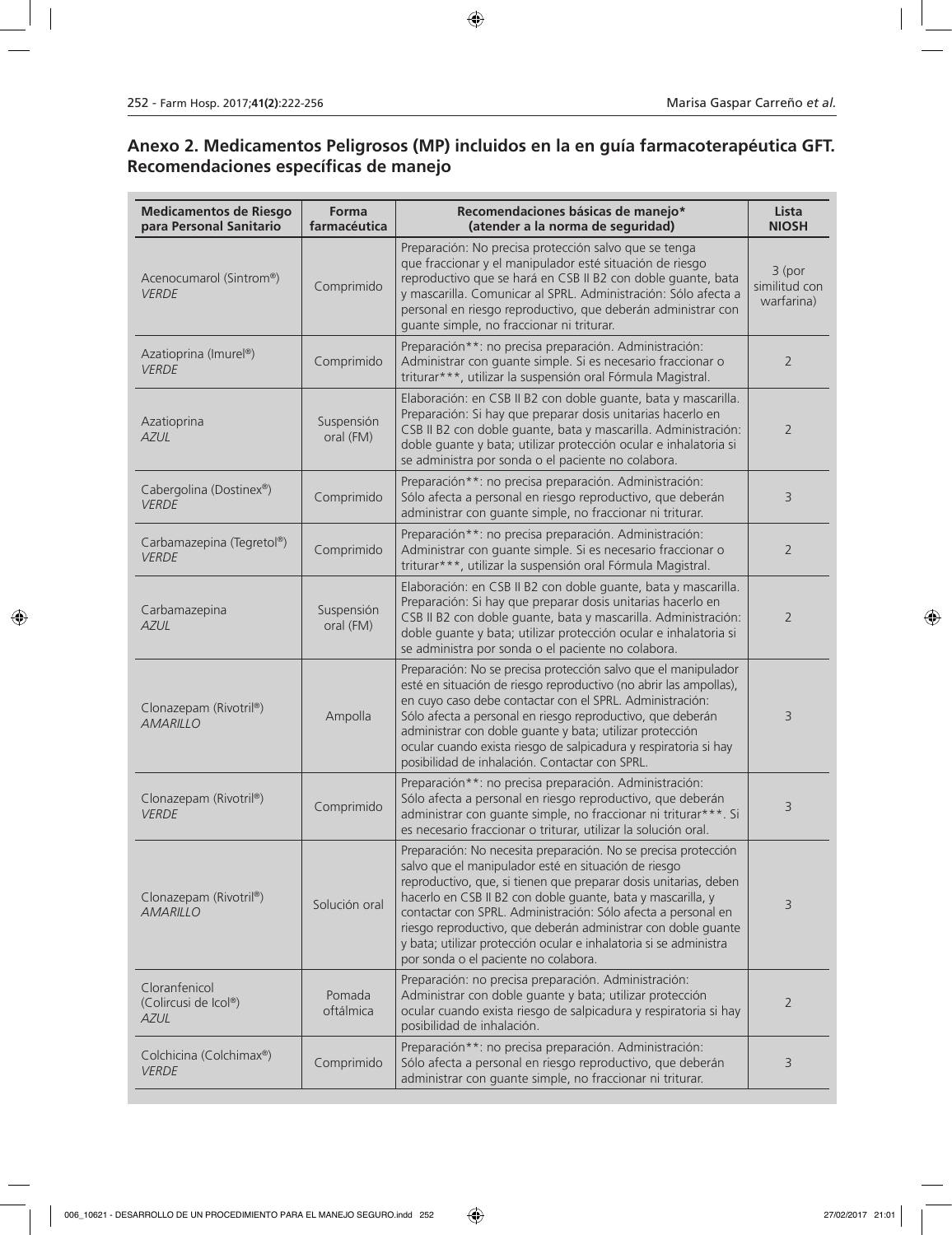**Anexo 2** *(cont). Medicamentos Peligrosos (MP) incluidos en la en guía farmacoterapéutica GFT. Recomendaciones específicas de manejo*

| <b>Medicamentos de Riesgo</b><br>para Personal Sanitario | Forma<br>farmacéutica                             | Recomendaciones básicas de manejo*<br>(atender a la norma de seguridad)                                                                                                                                                                                                                                                                                                                                                                                                                               | Lista<br><b>NIOSH</b> |
|----------------------------------------------------------|---------------------------------------------------|-------------------------------------------------------------------------------------------------------------------------------------------------------------------------------------------------------------------------------------------------------------------------------------------------------------------------------------------------------------------------------------------------------------------------------------------------------------------------------------------------------|-----------------------|
| Espironolactona<br>(Aldactone®)<br><b>VERDE</b>          | Comprimido                                        | Preparación**: no precisa preparación. Administración:<br>Administrar con guante simple. Si es necesario fraccionar o<br>triturar***, utilizar la suspensión oral Fórmula Magistral.                                                                                                                                                                                                                                                                                                                  | $\overline{2}$        |
| Espironolactona<br>(Aldactone®)<br><b>AZUL</b>           | Suspensión<br>oral (FM)                           | Elaboración: en CSB II B2 con doble guante, bata y mascarilla.<br>Preparación: Si hay que preparar dosis unitarias hacerlo en<br>CSB II B2 con doble guante, bata y mascarilla. Administración:<br>doble guante y bata; utilizar protección ocular e inhalatoria si<br>se administra por sonda o el paciente no colabora.                                                                                                                                                                             | $\overline{2}$        |
| Fenitoina<br><b>ROJO</b>                                 | Vial (Fórmula<br>magistral)                       | Preparación: en el Servicio de Farmacia en CSB II B2 con<br>sistemas cerrados de preparación y administración con doble<br>guante, bata/mono y mascarilla. Si no es posible preparar<br>en CSB II B2, además se utilizará protección ocular (gafas) y<br>respiratoria (mascarilla). Administración: con sistema cerrado<br>de administración, doble guante, bata/mono, y protección<br>ocular (si riesgo de salpicaduras) y mascarilla (si riesgo de<br>inhalación).                                  | $\overline{2}$        |
| Fenitoina<br>(Epanutin®, Sinergina®)<br><b>VERDE</b>     | Comprimido                                        | Preparación: no precisa preparación. Administración: guante<br>simple, no fraccionar ni triturar***. Si es necesario fraccionar<br>o triturar, utilizar la suspensión oral.                                                                                                                                                                                                                                                                                                                           | $\overline{2}$        |
| Fenitoina<br>(Epanutin®, Sinergina®)<br><b>AZUL</b>      | Suspensión<br>oral<br>(Medicamento<br>extranjero) | Preparación: Si hay que preparar dosis unitarias hacerlo en<br>CSB II B2 con doble guante, bata y mascarilla. Administración:<br>doble guante y bata; utilizar protección ocular e inhalatoria si<br>se administra por sonda o el paciente no colabora.                                                                                                                                                                                                                                               | $\overline{2}$        |
| Fenoxibenzamina<br>(Dibenzyran®)<br><b>VERDE</b>         | Cápsula                                           | Preparación: no precisa preparación. Administración: guante<br>simple, no fraccionar ni triturar***. Si es necesario fraccionar<br>o triturar, utilizar la suspensión oral (FM).                                                                                                                                                                                                                                                                                                                      | $\overline{2}$        |
| Fenoxibenzamina<br><b>AZUL</b>                           | Suspensión<br>oral (FM)                           | Elaboración: en CSB II B2 con doble guante, bata y mascarilla.<br>Preparación: Si hay que preparar dosis unitarias hacerlo en<br>CSB II B2 con doble guante, bata y mascarilla. Administración:<br>doble guante y bata; utilizar protección ocular e inhalatoria si<br>se administra por sonda o el paciente no colabora.                                                                                                                                                                             | $\overline{2}$        |
| Fluconazol (Diflucan®)<br><b>VERDE</b>                   | Cápsula                                           | Preparación: no precisa preparación. Administración: Sólo<br>afecta a personal en riesgo reproductivo, que deberán<br>administrar con quante simple, no fraccionar ni triturar***<br>Si es necesario fraccionar o triturar, utilizar la suspensión<br>oral.                                                                                                                                                                                                                                           | 3                     |
| Fluconazol (Diflucan®)<br><b>AMARILLO</b>                | Frasco para<br>perfusión IV                       | Preparación: No se precisa protección salvo que el<br>manipulador esté en situación de riesgo reproductivo, en cuyo<br>caso debe contactar con el SPRL. Administración: Sólo afecta<br>a personal en riesgo reproductivo, que deberán administrar<br>con doble guante y bata; utilizar protección ocular cuando<br>exista riesgo de salpicadura y respiratoria si hay posibilidad de<br>inhalación.                                                                                                   | 3                     |
| Fluconazol (Diflucan®)<br><b>AMARILLO</b>                | Suspensión<br>oral                                | Preparación: No necesita preparación. No se precisa<br>protección salvo que el manipulador esté en situación<br>de riesgo reproductivo que, si tiene que preparar dosis<br>unitarias, debe hacerlo en CSB II B2 con doble guante, bata y<br>mascarilla, y contactar con SPRL. Administración: Sólo afecta a<br>personal en riesgo reproductivo, que deberán administrar con<br>doble guante y bata; utilizar protección ocular e inhalatoria si<br>se administra por sonda o el paciente no colabora. | 3                     |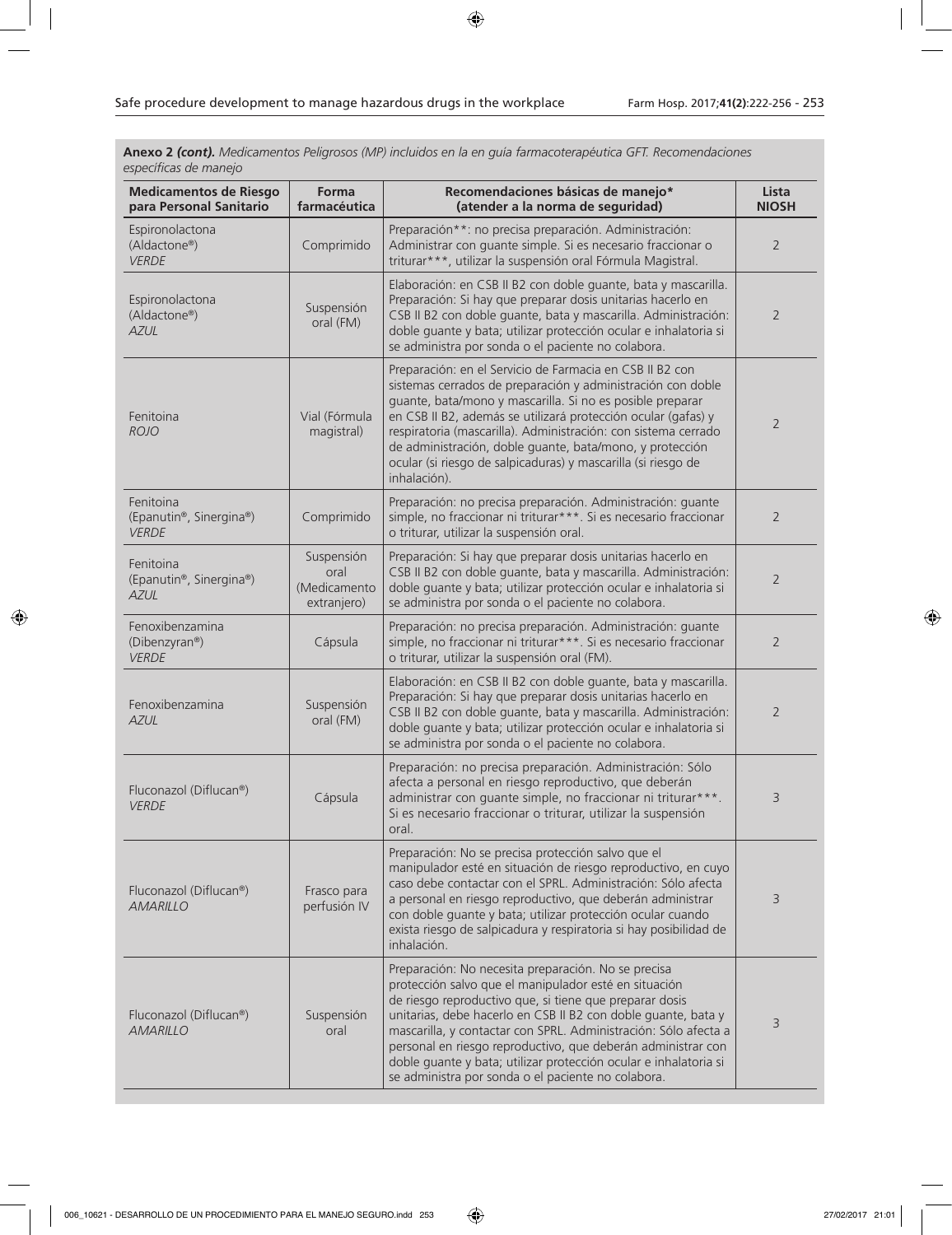**Anexo 2** *(cont). Medicamentos Peligrosos (MP) incluidos en la en guía farmacoterapéutica GFT. Recomendaciones específicas de manejo*

| <b>Medicamentos de Riesgo</b><br>para Personal Sanitario | Forma<br>farmacéutica                       | Recomendaciones básicas de manejo*<br>(atender a la norma de seguridad)                                                                                                                                                                                                                                                                                                                                                                                                                                                                                                                                                                                                                                            | Lista<br><b>NIOSH</b> |
|----------------------------------------------------------|---------------------------------------------|--------------------------------------------------------------------------------------------------------------------------------------------------------------------------------------------------------------------------------------------------------------------------------------------------------------------------------------------------------------------------------------------------------------------------------------------------------------------------------------------------------------------------------------------------------------------------------------------------------------------------------------------------------------------------------------------------------------------|-----------------------|
| Oxcarbazepina (Trileptal®)<br><b>VERDE</b>               | Comprimido                                  | Preparación**: no precisa preparación. Administración:<br>Administrar con guante simple. Si es necesario fraccionar o<br>triturar***, utilizar la suspensión oral.                                                                                                                                                                                                                                                                                                                                                                                                                                                                                                                                                 | $\overline{2}$        |
| Oxcarbazepina (Trileptal®)<br><b>AZUL</b>                | Suspensión<br>oral                          | Preparación: Si hay que preparar dosis unitarias hacerlo en<br>CSB II B2 con doble guante, bata y mascarilla. Administración:<br>doble guante y bata; utilizar protección ocular e inhalatoria si<br>se administra por sonda o el paciente no colabora.                                                                                                                                                                                                                                                                                                                                                                                                                                                            | $\overline{2}$        |
| Paroxetina<br><b>VERDE</b>                               | Comprimido                                  | Preparación: no precisa preparación. Administración: Sólo<br>afecta a personal en riesgo reproductivo, que deberán<br>administrar con guante simple, no fraccionar ni triturar***.<br>Si es necesario fraccionar o triturar, buscar alternativas<br>terapéuticas en comprimidos bucodispersables o FM oral<br>líquida.                                                                                                                                                                                                                                                                                                                                                                                             | 3                     |
| Risperidona (Risperdal®)<br><b>VERDE</b>                 | Comprimido                                  | Preparación**: no precisa preparación. Administración:<br>Administrar con guante simple. Si es necesario fraccionar<br>o triturar, utilizar comprimidos bucodispersables o solución<br>oral.                                                                                                                                                                                                                                                                                                                                                                                                                                                                                                                       | $\overline{2}$        |
| Risperidona (Risperdal®)<br><b>ROJO</b>                  | Vial (polvo)<br>$+$ jeringa<br>(disolvente) | Preparación: en el Servicio de Farmacia en CSB II B2 con<br>sistemas cerrados de preparación y administración con doble<br>guante, bata/mono y mascarilla. Si no es posible preparar<br>en CSB II B2, además se utilizará protección ocular (gafas) y<br>respiratoria (mascarilla). Administración: sistemas cerrados<br>de administración, doble guante, bata/mono, y protección<br>ocular (si riesgo de salpicaduras) y mascarilla (si riesgo de<br>inhalación).                                                                                                                                                                                                                                                 | 2                     |
| Risperidona (Risperdal®)<br><b>AZUL</b>                  | Solución oral                               | Preparación: Si hay que preparar dosis unitarias hacerlo en<br>CSB II B2 con doble guante, bata y mascarilla. Administración:<br>doble guante y bata; utilizar protección ocular e inhalatoria si<br>se administra por sonda o el paciente no colabora.                                                                                                                                                                                                                                                                                                                                                                                                                                                            | $\overline{2}$        |
| Topiramato (Topamax®)<br><b>VERDE</b>                    | Comprimido,<br>cápsula                      | Preparación: no precisa preparación. Administración: Sólo<br>afecta a personal en riesgo reproductivo, que deberán<br>administrar con guante simple, no fraccionar ni triturar***.<br>Si es necesario fraccionar o triturar, utilizar la suspensión oral<br>FM.                                                                                                                                                                                                                                                                                                                                                                                                                                                    | 3                     |
| Topiramato<br><b>AMARILLO</b>                            | Suspensión<br>oral (FM)                     | Elaboración: sólo afecta a personal en riesgo reproductivo<br>que, si tiene que participar en la elaboración, debe<br>hacerlo en CSB II B2 con doble guante, bata y mascarilla, y<br>contactar con SPRL. Preparación: No necesita preparación.<br>No se precisa protección salvo que el manipulador esté en<br>situación de riesgo reproductivo, que, si tiene que preparar<br>dosis unitarias, debe hacerlo en CSB II B2 con doble guante,<br>bata y mascarilla, y contactar con SPRL. Administración:<br>Sólo afecta a personal en riesgo reproductivo, que deberán<br>administrar con doble quante y bata; utilizar protección<br>ocular e inhalatoria si se administra por sonda o el paciente<br>no colabora. | 3                     |
| Valproico, ácido (Depakine®)<br><b>VERDE</b>             | Comprimido                                  | Preparación: no precisa preparación. Administración: Sólo<br>afecta a personal en riesgo reproductivo, que deberán<br>administrar con guante simple, no fraccionar ni triturar***.<br>Si es necesario fraccionar o triturar, utilizar la solución oral.                                                                                                                                                                                                                                                                                                                                                                                                                                                            | 3                     |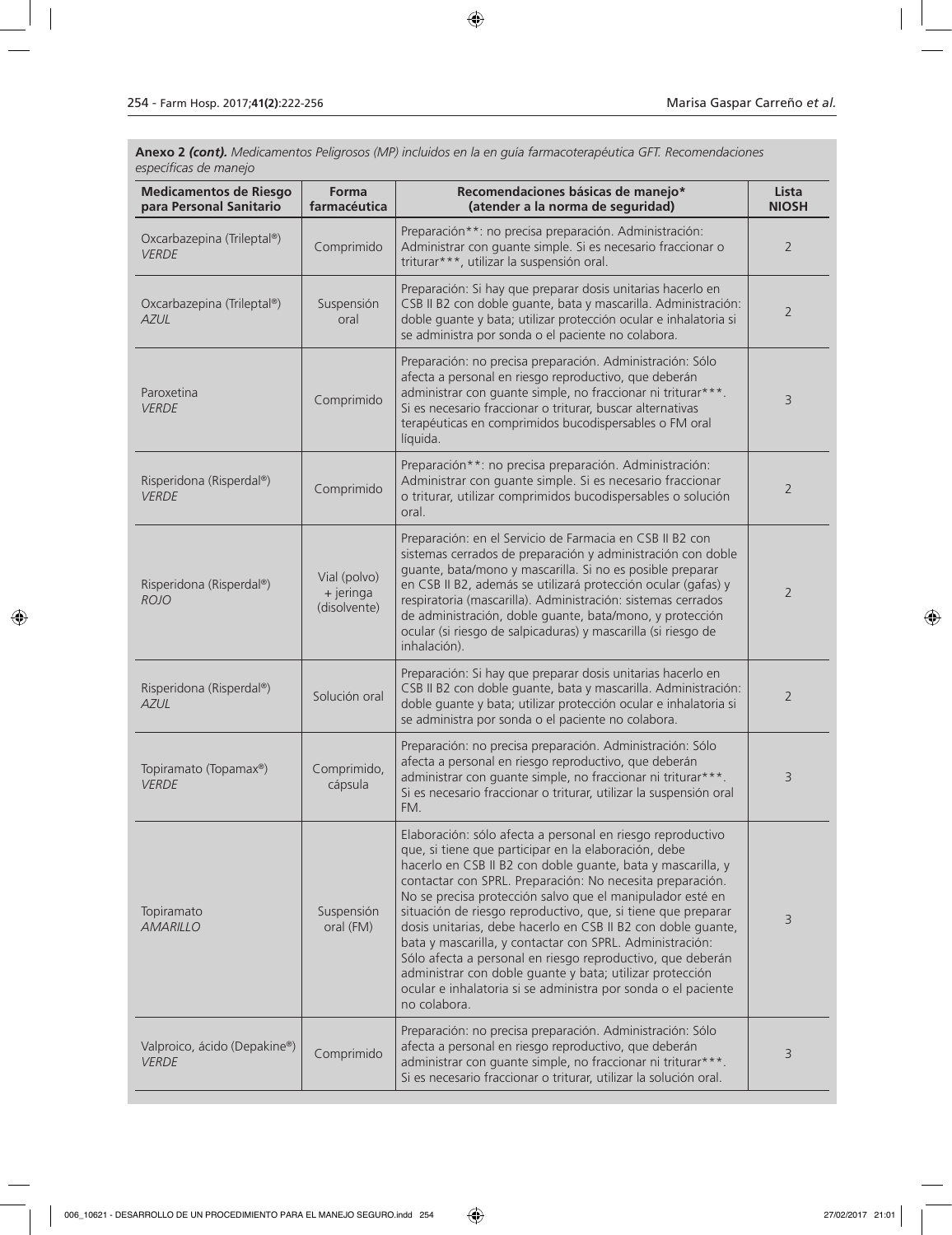**Anexo 2** *(cont). Medicamentos Peligrosos (MP) incluidos en la en guía farmacoterapéutica GFT. Recomendaciones específicas de manejo*

| <b>Medicamentos de Riesgo</b><br>para Personal Sanitario | Forma<br>farmacéutica      | Recomendaciones básicas de manejo*<br>(atender a la norma de seguridad)                                                                                                                                                                                                                                                                                                                                                                                                                                | Lista<br><b>NIOSH</b> |
|----------------------------------------------------------|----------------------------|--------------------------------------------------------------------------------------------------------------------------------------------------------------------------------------------------------------------------------------------------------------------------------------------------------------------------------------------------------------------------------------------------------------------------------------------------------------------------------------------------------|-----------------------|
| Valproico, ácido (Depakine®)<br><b>AMARILLO</b>          | Solución oral              | Preparación: No necesita preparación. No se precisa<br>protección salvo que el manipulador esté en situación<br>de riesgo reproductivo, que, si tiene que preparar dosis<br>unitarias, debe hacerlo en CSB II B2 con doble quante, bata y<br>mascarilla, y contactar con SPRL. Administración: Sólo afecta<br>a personal en riesgo reproductivo, administrar con doble<br>quante y bata; utilizar protección ocular e inhalatoria si se<br>administra por sonda o el paciente no colabora.             | 3                     |
| Valproico, ácido (Depakine®)<br><b>AMARILLO</b>          | Vial                       | Preparación: No se precisa protección salvo que el<br>manipulador esté en situación de riesgo reproductivo, en<br>cuyo caso, no deben preparar los viales y se debe contactar<br>con SPRL. Administración: Sólo afecta a personal en riesgo<br>reproductivo, que deberán administrar con doble quante<br>y bata; utilizar protección ocular cuando exista riesgo de<br>salpicadura y respiratoria si hay posibilidad de inhalación.                                                                    | 3                     |
| Voriconazol (Vfend®)<br><b>AMARILLO</b>                  | Vial                       | Preparación: No se precisa protección salvo que el<br>manipulador esté en situación de riesgo reproductivo, en<br>cuyo caso, no deben preparar los viales y se debe contactar<br>con SPRL. Administración: Sólo afecta a personal en riesgo<br>reproductivo, que deberán administrar con doble guante<br>y bata; utilizar protección ocular cuando exista riesgo de<br>salpicadura y respiratoria si hay posibilidad de inhalación.                                                                    | 3                     |
| Voriconazol (Vfend®)<br><b>VFRDF</b>                     | Comprimido                 | Preparación: no precisa preparación. Administración: Sólo<br>afecta a personal en riesgo reproductivo, que deberán<br>administrar con guante simple, no fraccionar ni triturar. Si es<br>necesario fraccionar o triturar, utilizar la solución oral.                                                                                                                                                                                                                                                   | 3                     |
| Voriconazol (Vfend®)<br><b>AMARILLO</b>                  | Solución oral              | Preparación: No necesita preparación. No se precisa<br>protección salvo que el manipulador esté en situación<br>de riesgo reproductivo, que, si tiene que preparar dosis<br>unitarias, debe hacerlo en CSB II B2 con doble quante, bata y<br>mascarilla, y contactar con SPRL. Administración: Sólo afecta a<br>personal en riesgo reproductivo, que deberán administrar con<br>doble guante y bata; utilizar protección ocular e inhalatoria si<br>se administra por sonda o el paciente no colabora. | 3                     |
| Zoledrónico ácido<br><b>AMARILLO</b>                     | Bolsa para<br>perfusión IV | Preparación: No se precisa protección salvo que el<br>manipulador esté en situación de riesgo reproductivo, en cuyo<br>caso debe contactar con SPRL. Administración: Sólo afecta<br>a personal en riesgo reproductivo, que deberán administrar<br>con doble guante y bata; utilizar protección ocular cuando<br>exista riesgo de salpicadura y respiratoria si hay posibilidad de<br>inhalación.                                                                                                       | 3                     |

\* La preparación de formas orales líquidas se refiere a la redosificación (cargar la jeringa), no a la elaboración del medicamento.

\*\* Siempre que sea posible, en el reenvasado, se mantendrá el blíster original.

\*\*\* Utilizar preferentemente forma oral líquida. En caso de no disponer de forma oral líquida, el fraccionamiento se realizará en Servicio de Farmacia en CSB II B2.

FM: Fórmula magistral; SPRL: Servicio de Prevención de Riesgos Laborales; CSB II B2: Cabina de Seguridad Biológica Tipo II Clase B2.

"Dado que la visualización de éste artículo no es en color, se han hecho constar las palabras: verde, amarillo, azul y rojo en las tablas debajo de cada medicamento. Este color indica la categoría de protección de ese medicamento según el código de colores de menor a mayor grado de protección durante la preparación y administración (verde, amarillo, azul y rojo) tal y como se explica en el procedimiento descrito".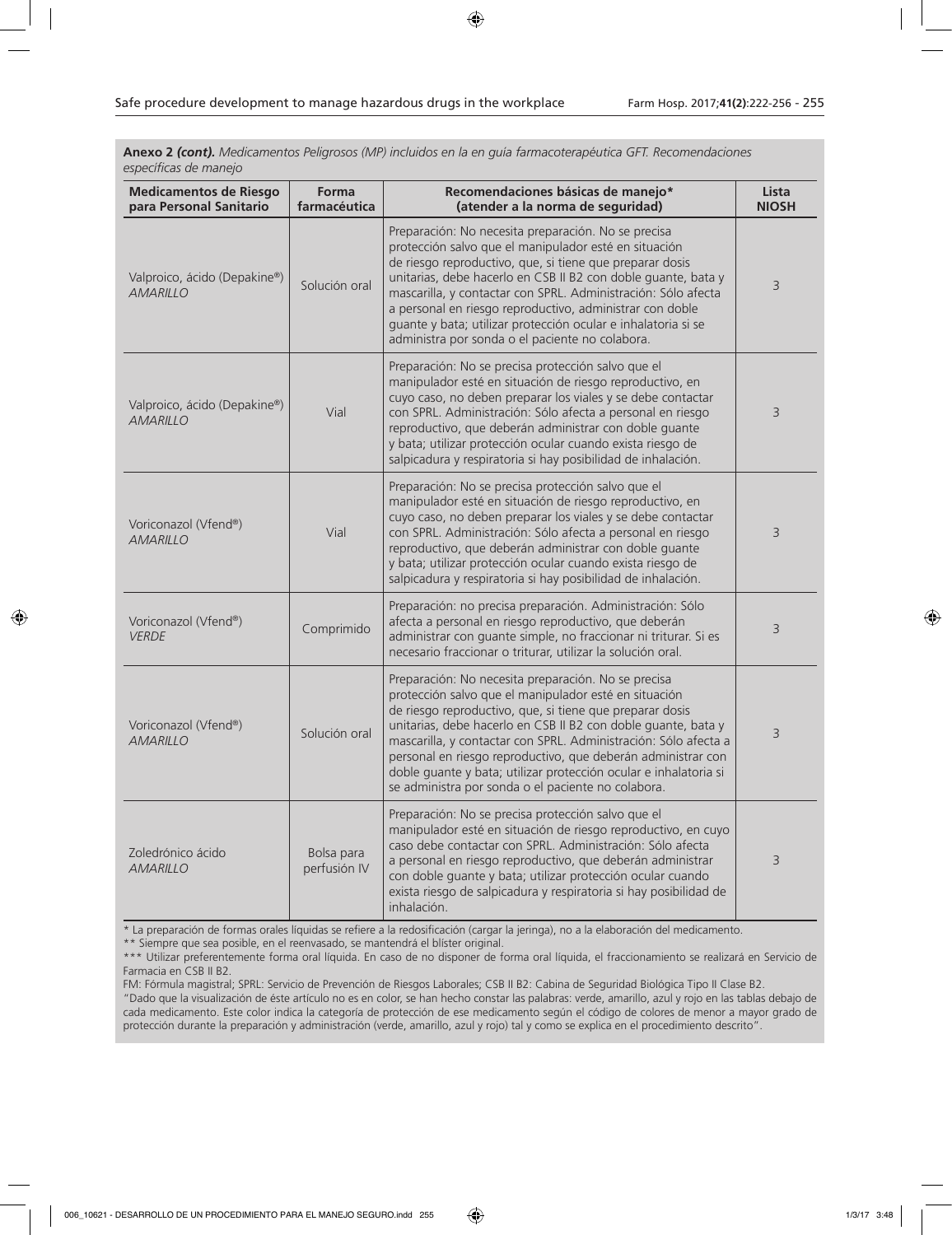# **Anexo 3. Resumen de Medicamentos Peligrosos (MP) incluidos en la GFT. Recomendaciones en la preparación y administración**

A continuación, se muestran resumidos los Medicamentos Peligrosos (MP) incluidos en guía farmacoterapéutica (GFT) del HIL.

| <b>COLOR</b>    | <b>RECOMENDACIONES</b><br>(Atender a la norma de seguridad)                                                                                                                                                                                                                                                                                                                                                                                                                                                                                       | Medicamento (clasificación NIOSH)                                                                                                                                                                                                                                                                                                                                                                                                                                                                                                                                                                                                                                                                   |
|-----------------|---------------------------------------------------------------------------------------------------------------------------------------------------------------------------------------------------------------------------------------------------------------------------------------------------------------------------------------------------------------------------------------------------------------------------------------------------------------------------------------------------------------------------------------------------|-----------------------------------------------------------------------------------------------------------------------------------------------------------------------------------------------------------------------------------------------------------------------------------------------------------------------------------------------------------------------------------------------------------------------------------------------------------------------------------------------------------------------------------------------------------------------------------------------------------------------------------------------------------------------------------------------------|
| <b>VERDE</b>    | Preparación <sup>1</sup> : no precisan preparación.<br>Administración: quante simple. No fraccionar ni triturar.<br>En caso de ser necesario fraccionar o triturar la dosis:<br>- Será de elección la utilización de formas orales líquidas<br>(consultar con el Servicio de Farmacia).<br>- En caso de no disponer de forma oral líquida, el<br>fraccionamiento se realizará en el Servicio de Farmacia en<br>CSB II B2 con doble quante, bata/mono y mascarilla.                                                                                | Acenocumarol comprimidos (Sintrom®) (3),<br>Azatioprina comprimidos (Imurel®) (2), Cabergolina<br>comprimidos (Dostinex®) (3), Carbamezapina<br>comprimidos (Tegretol®) (2),<br>Clonazepam comprimidos (Rivotril®) (3), Colchicina<br>comprimidos (Colchimax®) (3), Espironolactona<br>comprimidos (Aldactone®) (2),<br>Fenitoina comprimidos (Epanutin®) (2),<br>Fenoxibenzamina cápsulas (Dibenzyran®) (2),<br>Fluconazol cápsulas (3), Oxcarbazepina<br>comprimidos (Trileptal®) (2), Paroxetina comprimidos<br>(3), Risperidona comprimidos (Risperdal®) (2),<br>Topiramato comprimidos / cápsulas (3), Valproico<br>Acido comprimidos (Depakine®) (3), Voriconazol<br>comprimidos (Vfend®) (3) |
| <b>AMARILLO</b> | Como norma general, no deben manipularse por personal<br>en riesgo reproductivo <sup>2,3</sup> .<br>Preparación: quante simple.<br>Administración: doble guante y bata, en caso de riesgo<br>de salpicadura, desconexión accidental del sistema,<br>administración por sonda o paciente no colaborador,<br>utilizar protección ocular (gafas) e inhalatoria (mascarilla).<br>En el caso excepcional de que deban de ser PREPARADOS<br>por personal en riesgo reproductivo, lo harán protegidos<br>mediante doble guante, bata, gafas y mascarilla | Clonazepam solución oral (Rivotril®) (3),<br>Clonazepam ampollas (Rivotril®) (3),<br>Fluconazol frasco para perfusión (Diflucan®) (3),<br>Fluconazol solución oral (Diflucan®) (3),<br>Topiramato suspensión oral (FM) (3),<br>Valproico Acido solución oral (Depakine®) (3),<br>Valproico Acido vial (Depakine®) (3),<br>Voriconazol suspensión oral (Vfend®) (3),<br>Voriconazol vial (Vfend®) (3), Zoledrónico<br>Acido bolsa para perfusión (3)                                                                                                                                                                                                                                                 |
| <b>AZUL</b>     | Preparación: en el Servicio de Farmacia en CSB II B2 con<br>doble guante, bata y mascarilla. En el caso excepcional de<br>que no sea posible preparar en CSB II B2, utilizar doble<br>guante, bata, protección ocular (gafas) y respiratoria<br>(mascarilla).<br>Administración: doble quante y bata; en caso de riesgo<br>de salpicadura, desconexión accidental del sistema,<br>administración por sonda o paciente no colaborador, utilizar<br>protección ocular (gafas) e inhalatoria (mascarilla).                                           | Azatioprina suspensión oral (FM) (2),<br>Carbamezapina suspensión oral (FM) (2),<br>Cloranfenicol pomada oftálmica (Colircusi de<br>Icol®) (2), Espironolactona suspensión oral<br>(FM) (2), Fenitoina suspensión oral (Epanutin®)<br>(2), Fenoxibenzamina suspensión (FM) (2),<br><b>Oxcarbazepina suspensión oral</b> (Trileptal®) (2),<br>Risperidona solución oral (Risperdal®) (2)                                                                                                                                                                                                                                                                                                             |
| <b>ROJO</b>     | Preparación: En el Servicio de Farmacia en CSB II B2 con<br>sistemas cerrados de preparación y administración. Doble<br>guante, bata protectora (preferible mono) y mascarilla. Si no<br>es posible preparar en CSB II B2, utilizar: protección ocular<br>(gafas) y respiratoria (mascarilla).<br>Administración: sistemas cerrados de administración,<br>doble guante, bata/mono, y protección ocular (si riesgo de<br>salpicaduras) y mascarilla (si riesgo de inhalación).                                                                     | Fenitoína vial (Fórmula magistral) (2), Risperidona<br>vial+jeringa precargada (Risperdal®) (2)                                                                                                                                                                                                                                                                                                                                                                                                                                                                                                                                                                                                     |

El número entre paréntesis corresponde al número de lista de NIOSH en el que ese medicamento se encuentra incluido. Acenocumarol por similitud con warfarina (no incluido en NIOSH).

Lista 1: medicamentos antineoplásicos o citostáticos.

Lista 2: medicamentos no antineoplásicos que cumplen con uno o más criterios NIOSH para ser considerados de riesgo.

Lista 3: medicamentos no antineoplásicos que tienen efectos sobre la reproducción. y que pueden afectar a hombres y mujeres que están intentando concebir de forma activa, y mujeres embarazadas o en periodo de lactancia, pero que no comportan riesgo para el resto del personal. 1 Siempre que sea posible, en el reenvasado, se mantendrá el blíster original.

2 Personal en riesgo reproductivo: hombres y mujeres que están intentando concebir de forma activa, y mujeres embarazadas o en periodo de lactancia. 3 En los tratamientos instaurados de forma continuada que requieran preparación,serán preparados en el Servicio de Farmacia(SF) en CSBIIB2. Los tratamientos excepcionales se prepararán según medidas de protección mencionadas, y en caso de continuidad, igualmente se asumirá la preparación en el SF.

FM: Fórmula magistral; CSB II B2: Cabina de seguridad biológica Clase II Tipo B2; SCTM: sistema cerrado de transferencia de medicamentos. "Dado que la visualización de éste artículo no es en color, se han hecho constar las palabras: verde, amarillo, azul y rojo en las tablas debajo de cada medicamento. Este color indica la categoría de protección de ese medicamento según el código de colores de menor a mayor grado de protección durante la preparación y administración (verde, amarillo, azul y rojo) tal y como se explica en el procedimiento descrito".